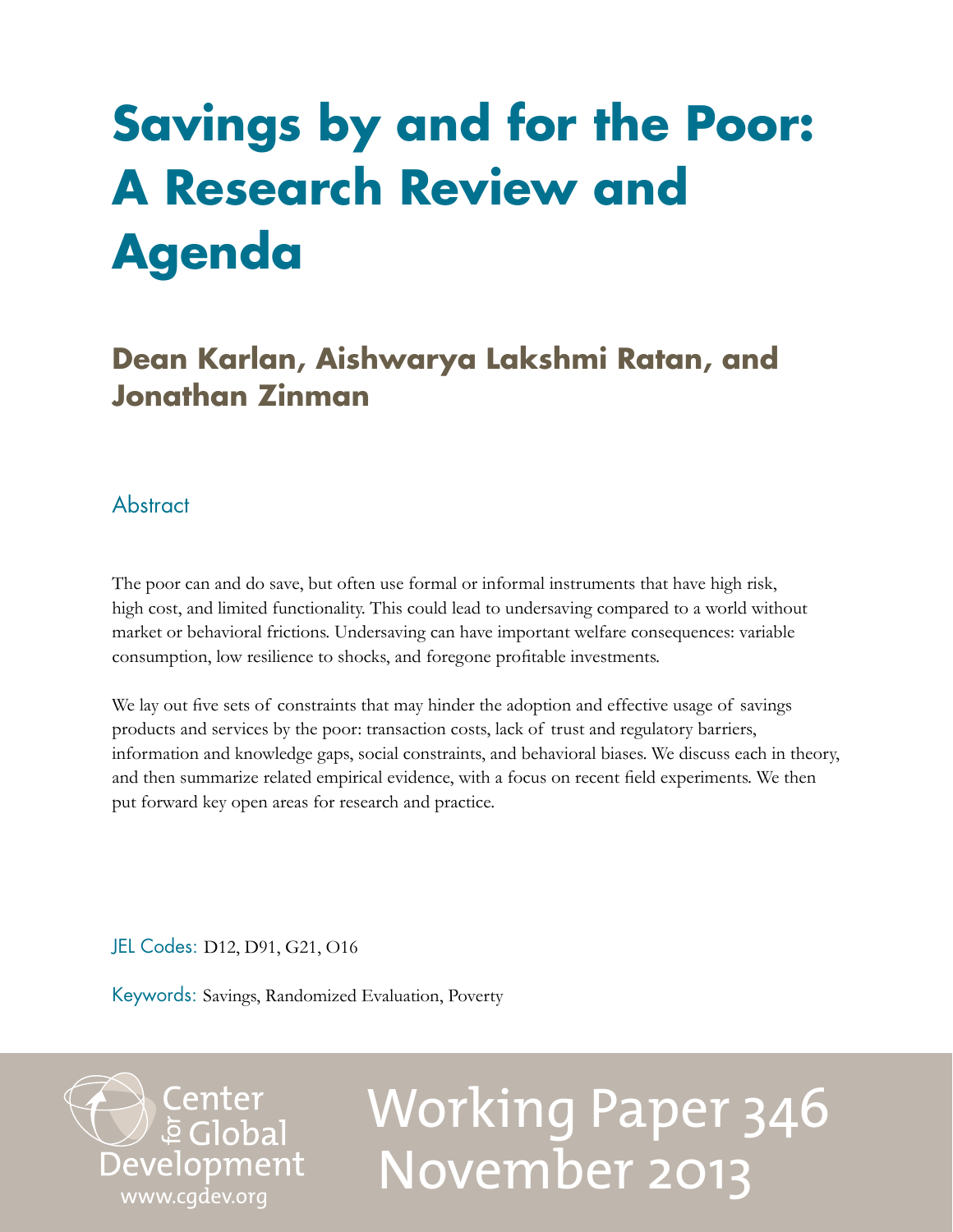#### **Savings by and for the poor: A research review and agenda**

Dean Karlan Yale University, IPA, J-PAL, and NBER

> Aishwarya Lakshmi Ratan Yale University, IPA

Jonathan Zinman Dartmouth College, IPA, J-PAL, and NBER

This paper was developed as a guiding white paper for the Yale Savings and Payments Research Fund, supported by the Bill and Melinda Gates Foundation, and with support from UNU-WIDER, based on a lecture at the 2011 Poverty and Behavioral Economics Conference. Contact and affiliations are as follows. Karlan, dean.karlan@yale.edu; Yale University, Innovations for Poverty Action, Abdul Latif Jameel Poverty Action Lab at M.I.T, and NBER. Aishwarya Lakshmi Ratan, aishwarya.ratan@yale.edu; Yale University and Innovations for Poverty Action. Zinman, jzinman@dartmouth.edu; Dartmouth College, Innovations for Poverty Action, Abdul Latif Jameel Poverty Action Lab at M.I.T, and NBER. We are grateful to Jessica Goldberg, Jake Kendall, Daniel Radcliffe, and two anonymous referees for their helpful comments. We would like to acknowledge Cristobal Marshall's contributions to initial discussions around the key themes of the paper, and Anna Yalouris' contributions to the behavioral biases section. Angela Garcia Vargas, Sarahjane Phelan and Gregory Dobbels provided excellent research assistance at different stages of this project. We thank Ravi Kanbur for nudging us to write this paper. All errors are our own.

Dean Karlan, Aishwara Ratan, and Jonathan Zinman. 2013. "Savings by and for the poor: A research review and agenda." CGD Working Paper 346. Washington, DC: Center for Global Development.

http://www.cgdev.org/publication/savings-and-poor-research-review-and-agendaworking-paper-346

**Center for Global Development 1800 Massachusetts Ave., NW Washington, DC 20036**

> 202.416.4000 (f) 202.416.4050

**www.cgdev.org**

The Center for Global Development is an independent, nonprofit policy research organization dedicated to reducing global poverty and inequality and to making globalization work for the poor. Use and dissemination of this Working Paper is encouraged; however, reproduced copies may not be used for commercial purposes. Further usage is permitted under the terms of the Creative Commons License.

The views expressed in CGD Working Papers are those of the authors and should not be attributed to the board of directors or funders of the Center for Global Development.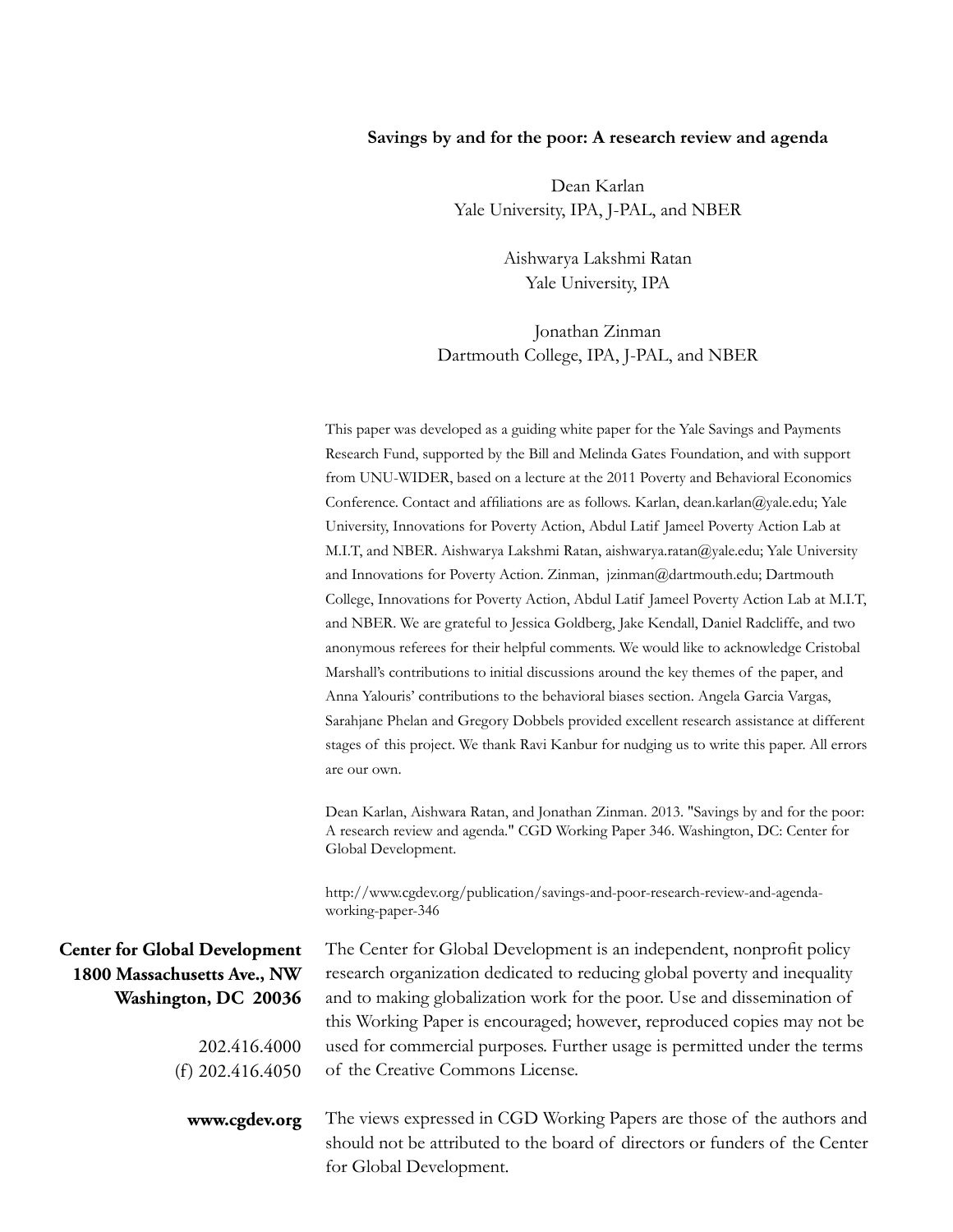## **Contents**

| 2.1 |  |  |  |  |  |  |
|-----|--|--|--|--|--|--|
| 2.2 |  |  |  |  |  |  |
| 2.3 |  |  |  |  |  |  |
| 2.4 |  |  |  |  |  |  |
| 2.5 |  |  |  |  |  |  |
|     |  |  |  |  |  |  |
|     |  |  |  |  |  |  |
|     |  |  |  |  |  |  |
|     |  |  |  |  |  |  |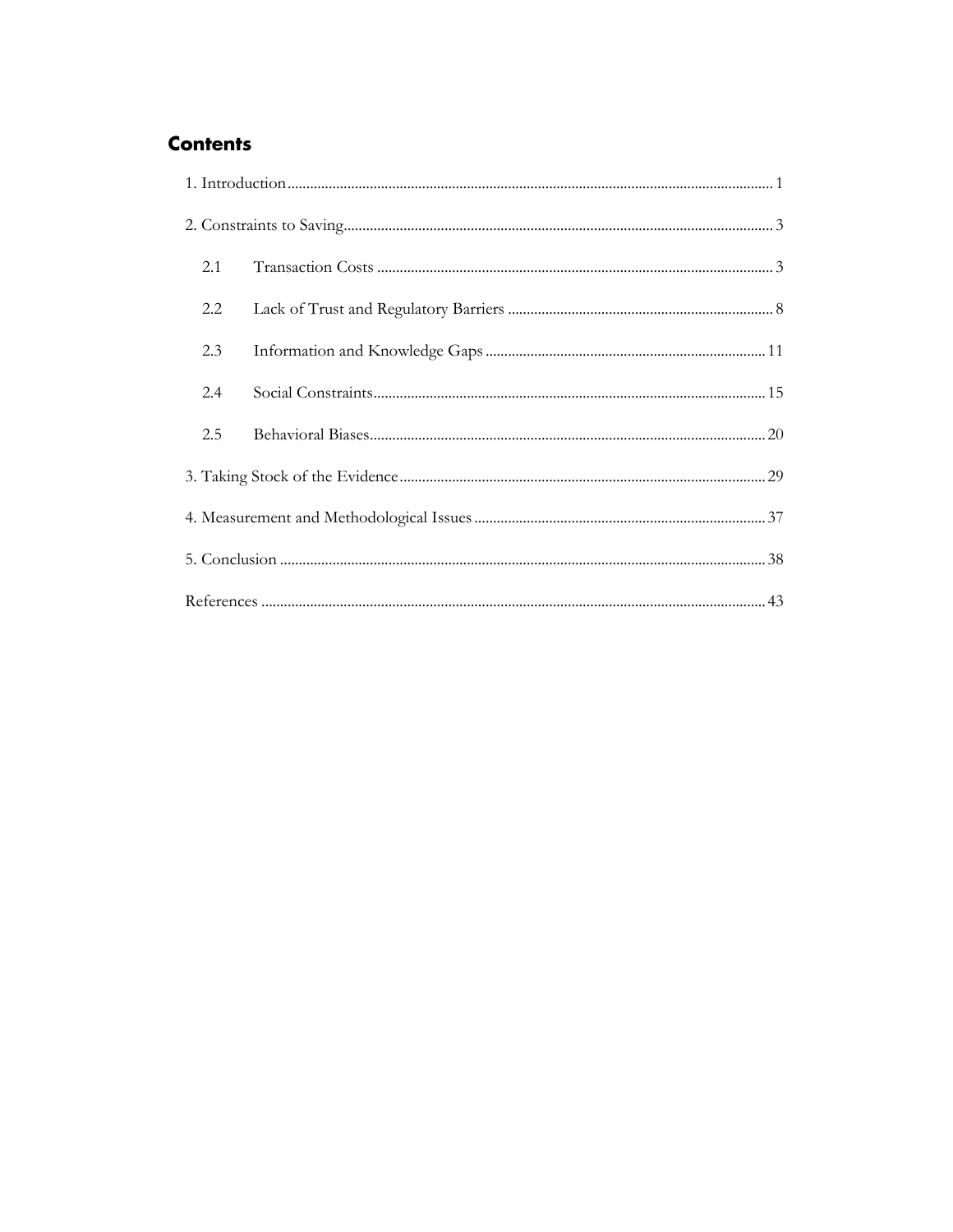## <span id="page-3-0"></span>**1. Introduction**

 $\overline{a}$ 

Savings mobilization is critical for individual and societal welfare. At the individual level, savings help households smooth consumption and finance productive investments in human and business capital. At the macroeconomic level, savings rates are strongly predictive of future economic growth.

Yet barriers to saving exist for many, particularly the world's poor. Market frictions, including transaction costs, lack of trust, and regulatory barriers, hinder the supply of savings products. Only 22 percent of adults worldwide report having saved at a formal financial institution in the past 12 months, and 77 percent of adults living on less than \$2 a day report not having an account at a formal financial institution (Demirguc-Kunt and Klapper 2012). Mounting evidence also suggests that various demand-side constraints depress saving even among those with access. Social claimants, lack of knowledge, and/or behavioral biases may lead to sub-optimal saving.

Despite these barriers, evidence suggests that the poor have substantial (latent) demand for savings. Household surveys indicate that the poor do have some surplus that they use for non-essential expenditures (Banerjee and Duflo 2007). Similarly, detailed "diary" studies document complexity in poor households' financial portfolios and highlight the demand for small irregular flows to be aggregated into lump sums for household or business investment (Rutherford 2000; Collins et al. 2009). Even when formal savings products are unavailable or unaffordable, the poor often save under mattresses, in informal groups, and/or in livestock. These patterns do not square easily with classic poverty/liquidity trap explanations for persistent poverty.

Does removing barriers to saving produce tangible benefits? Microfinance institutions (MFIs) and many donors and policymakers are betting that the answer is yes, in a (double-) bottom-line sense. Microfinance institutions are often broadening their initial focus on microcredit to now include the provision of savings products.<sup>1</sup> MFIs have 72 million microsavings clients to date, compared to 94 million microcredit clients (MIX 2012). The recent literature measuring the impacts of savings access starts with Burgess and Pande (2005), which uses a natural experiment on bank expansion (i.e., both credit and savings) in India from 1977 to 1990 to identify a 2.22 percentage point reduction in rural poverty per one percentage point increase in the share of savings held by rural banks. More recently, field experiments are producing a growing body of evidence on impacts (Ashraf, Karlan, and Yin 2006a; Ashraf, Karlan, and Yin 2010; Dupas and Robinson 2013a; Dupas and Robinson 2013b; Brune et al. 2013; Prina 2013). These studies show large positive impacts on welfare from improvements in access to and usage of formal savings, and hint at more

<sup>1</sup> [also insurance and payments, see e.g., Radcliffe and Voorhies (2012) for an overview of new payment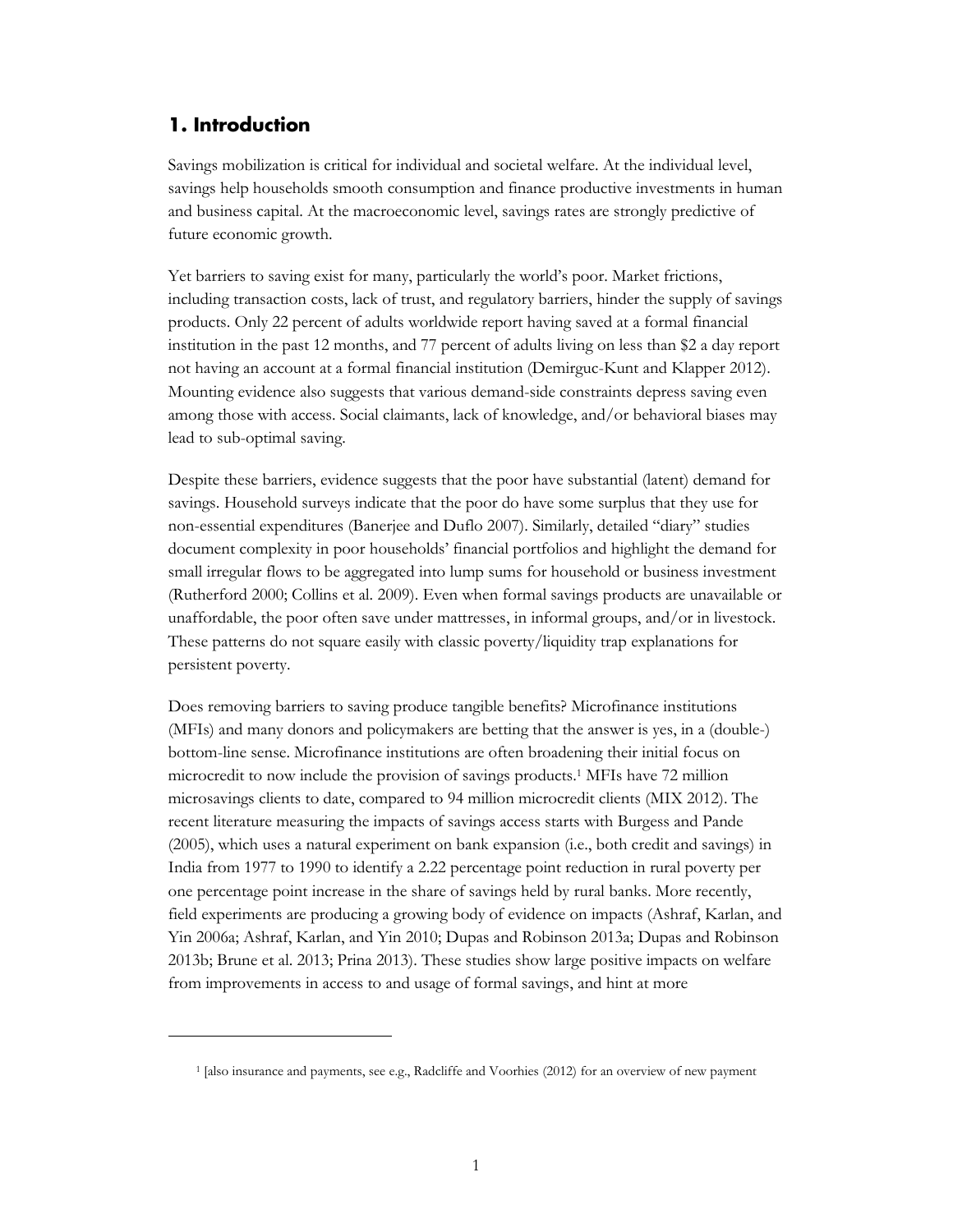transformative impacts than found thus far in similar evaluations of microcredit (see Angelucci, Karlan, and Zinman 2013; Banerjee et al. 2013 for recent reviews).

Although savings is becoming a priority in the development agenda, it is not clear a priori that under-saving is a widespread problem and that everyone should save more, at least in the form of additional financial assets or investment. Policymakers and practitioners often overlook the possibility that the best route to saving more is to pay down existing debt. In other cases the utility benefits of current consumption are high. On balance, several studies in more-developed countries have found that people get their savings and consumption decisions about right over the life-cycle (Scholz, Seshadri, and Khitatrakun 2006), although debate continues to rage on this question (Poterba, Venti, and Wise 2013). Despite widespread interest in, e.g., "nudging" people to save more, it is not clear whether, where, to what extent, and for whom such nudges would be desirable.

We group potential explanations for "undersaving" into five categories. By "undersaving" we mean a lower level of savings than one would have in a world with perfect markets (perfect information, zero transaction costs and perfect competition amongst financial institutions) and fully attentive, fully rational, fully consistent, etc., decision-making. The five categories of frictions are as follows: transaction costs, lack of trust and regulatory barriers, information and knowledge gaps, social constraints, and behavioral biases. We review theory and evidence on each in Section 2. These categories are not meant to be exhaustive, or even mutually exclusive; rather they are meant to organize our thinking about what could go wrong in markets for savings vehicles, and about how to fix any inefficiencies or inequities that would motivate (policy) intervention.

We largely restrict the review in this paper to the literature from studies in developing country sites, with footnotes pointing readers to relevant related work from the U.S. or other more-developed countries. In certain cases we highlight studies from more-developed nations, when we think they offer novel insights into the design of interventions or directions for future research.

We focus our review on developing countries (LDCs) for several reasons. First, from a humanitarian perspective, the potential social impact from solving market problems is likely greater, given starker poverty and market imperfections (e.g., less competitive formal markets for savings products). Second, development economics has a deeper recent literature, using experimental methods to establish causality, on the relative effectiveness of different financial products. This empirical focus on attribution often allows more precision in terms of testing theories of consumer behavior.<sup>2</sup> Our focus is on just that: using experiments to help test across theories of consumer choice and financial decision-making over time. This often results in the study being embedded inside what one may call a "product test". The LDC focus also includes a broader range of inquiry; for instance, credit

<sup>&</sup>lt;sup>2</sup> This is changing (see e.g., <http://www.poverty-action.org/ushouseholdfinance>), but has been true historically for both cost and various institutional reasons.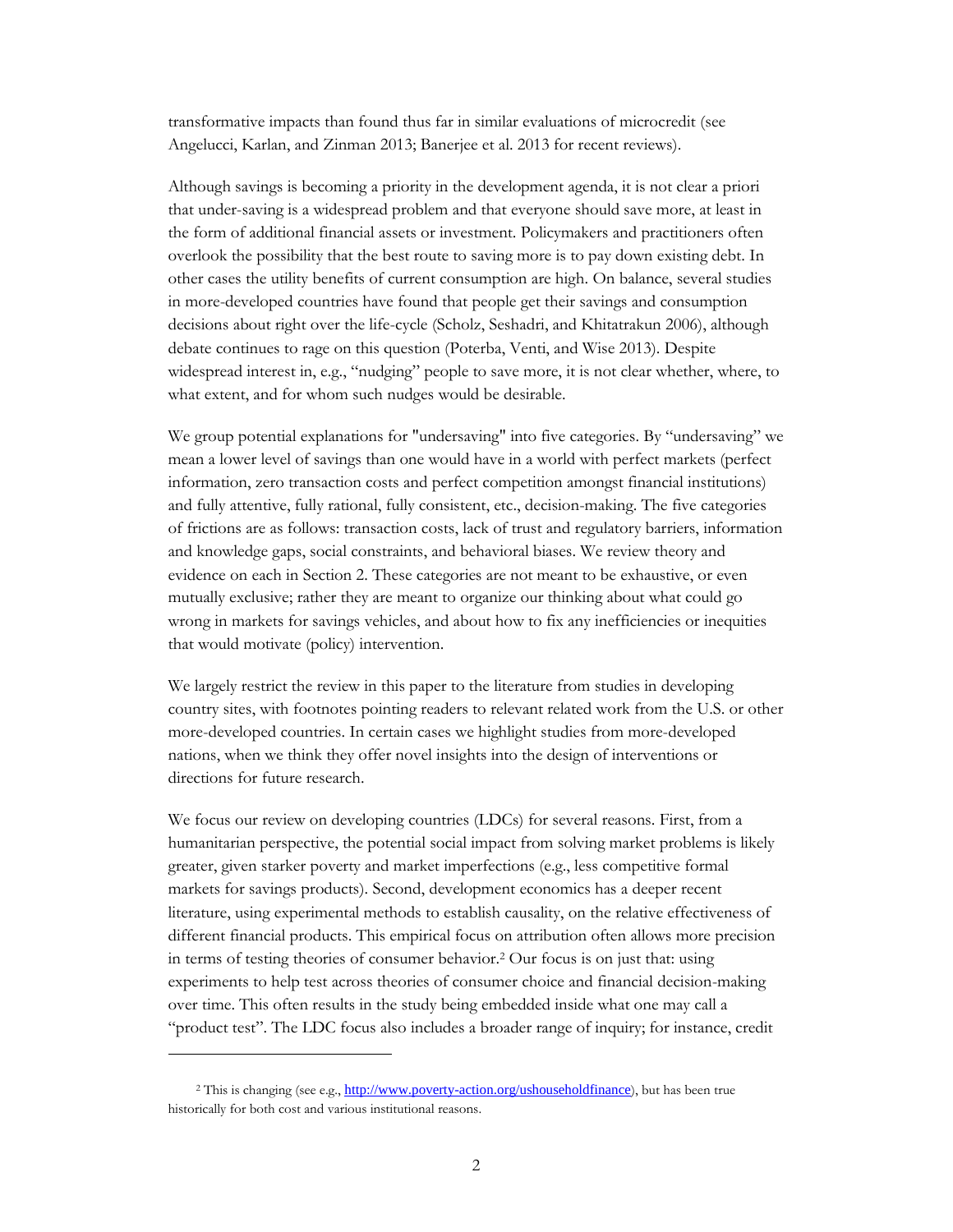market frictions and social claimants, which are less likely to be relevant in the U.S. and other more-developed countries. We emphasize, however, that we do not argue that LDC denizens are fundamentally more "behavioral" than their counterparts in richer countries (although they may be more subject to scarcity impinging on decision-making along the lines of Shah, Mullainathan, and Shafir (2012) and Mani et al. (2013), as we discuss below).

Section 3 synthesizes a few key patterns from the body of evidence collected so far on savings constraints, and the impacts of relaxing them, in developing countries.

Section 4 discusses measurement and methodological issues involved in accurately estimating impacts of expanded access to and usage of savings products.

Section 5 outlines a way forward, compiling a set of open questions from our detailed reviews in the previous sections. We focus on identifying needs and opportunities to improve products offered by the supply side and choices by the demand side, in order to improve long-term welfare.

Throughout, our approach to applying research to policy development is principally one of "diagnose and treat". We seek to develop evidence on what might be failing in markets for savings products—whether those failures are supply-side, demand-side, and/or policy-side and to flesh out the implications of that evidence for future research and policy. We think this approach is more justifiable, on ethical grounds, than a paternalistic presumption that people should save more. It is also more likely to produce cost-effective solutions than a "ready, fire, aim!" approach to pursuing policy objectives that makes strong (often implicit) assumptions about the causes of particular problems and the best ways to solve them. With this diagnose and treat approach in mind, we now dive into our five classes of constraints/potential failures.

## <span id="page-5-0"></span>**2. Constraints to Saving**

#### <span id="page-5-1"></span>**2.1 Transaction Costs**

Zero transaction costs is a critical assumption for generating perfect markets, markets that maximize social welfare. Accessing and using formal savings products involves monetary costs such as account opening fees, minimum balance requirements, withdrawal fees, and transportation costs (time and money) to make transactions. Many policies also use price as a lever to encourage more savings. This may solve a problem, but indirectly (which one can reasonably argue is irrelevant, for policy, as long as there are no unintended consequences and it is cost-effective). For example, we will later discuss time inconsistency as potentially an underlying mechanism behind undersaving. If a policymaker or donor wishes to match savings, thus providing above-market returns to the saver, they may increase savings to what would be considered optimal, but not by directly addressing the time inconsistency problem of the saver. We will discuss the evidence on subsidized programs as evidence on the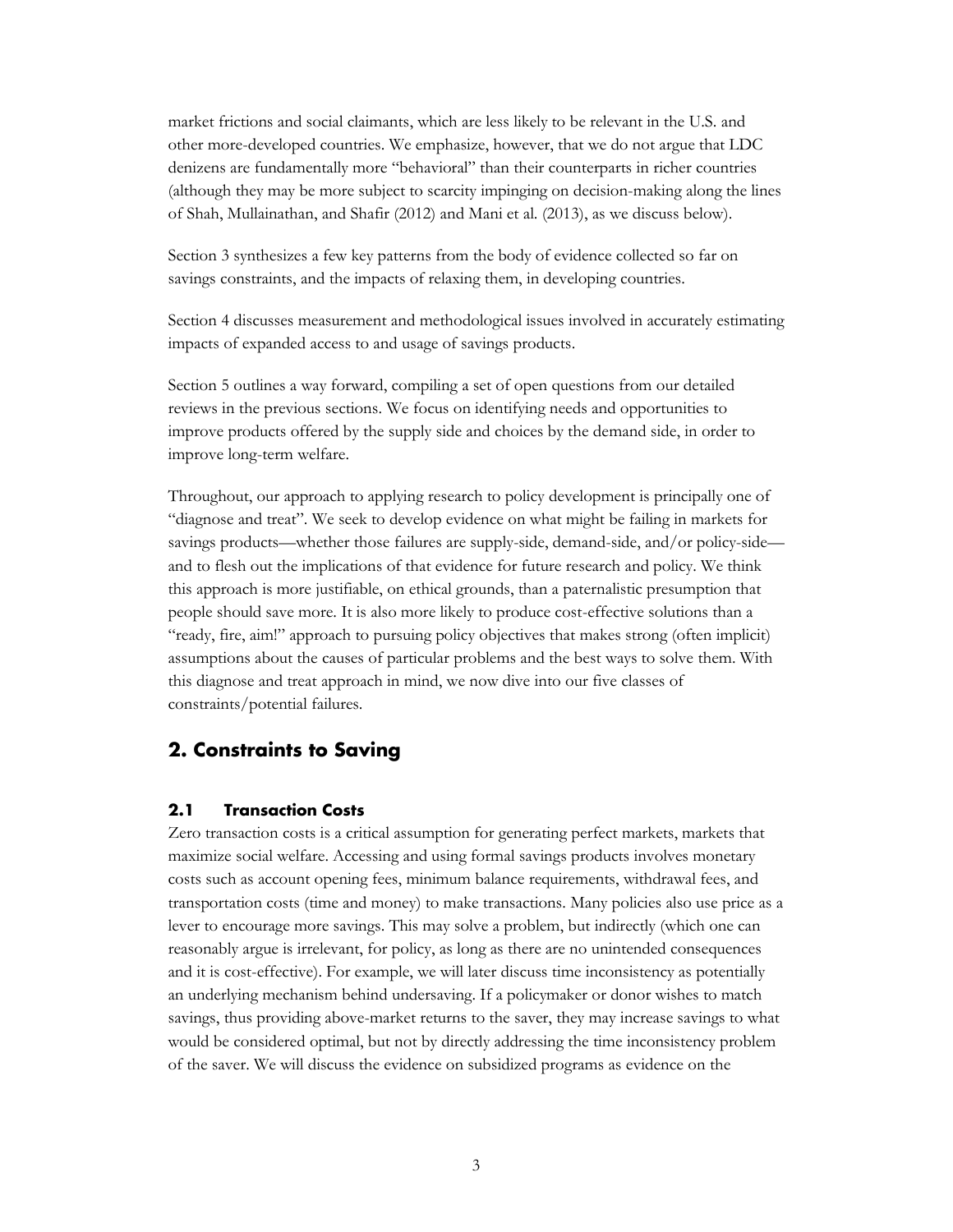transaction cost constraint, but note that in these cases they are if anything creating a market distortion with respect to pricing, in order to solve a separate problem.

#### **2.1.1 Pecuniary Costs**

Monetary costs can be a major barrier for accessing and using formal financial services, especially since the fees are often a large proportion of poor people's savings. These can be fixed costs like account opening fees and minimum balance requirements, or marginal costs such as transaction fees and yields.

Subsidizing the costs of opening and maintaining bank accounts has been shown to increase the take up of formal savings accounts and, in some cases, savings balances. A key early study exploring this in rural Kenya finds that eliminating opening costs has a significant positive impact on the take-up of bank savings accounts and on investment levels among market-vending micro-entrepreneurs (Dupas and Robinson 2013a). In this study of 250 selfemployed individuals (market vendors and bicycle taxi drivers) in a market area in western Kenya, half were randomly selected for the offer of a bank savings account at a village bank. The research team paid the account opening fee of 450 Ksh (US \$6.40) for each opened account and gave each client the minimum balance of 100 Ksh (US \$1.43), which they were not allowed to withdraw from the account. Absent these subsidies the account had an effectively negative interest rate (due to fees charged on withdrawals).

Of the 156 treatment group individuals given the opportunity to open a savings account through this intervention, 47 percent opened up the account and used it at least once, with 41 percent of the entire treatment sample becoming "active" users, i.e. making more than two deposits in the first 6 months (13 percent declined to open an account, and another 40 percent opened an account but never made a deposit). Among the market vendors, the treatment group increased average daily investment in their businesses by 38–56 percent and daily private expenditures by 37 percent relative to the comparison group, four to six months after the accounts were offered. The intervention did not have any significant impact on the bicycle taxi drivers. Given the small sample and the short timeframe involved in measuring impact in this study, it serves as an important illustration of potential impacts but requires validation with improved statistical power. In response to the promising results from this study, replications are currently underway in Chile, Malawi and Uganda to examine whether relaxing the opening fee constraint with a larger sample and across varying contexts has important positive impacts on formal savings account take-up, usage, investment, expenditures and welfare.

A similar field experiment in Nepal also finds strong results from eliminating the costs of opening formal savings accounts among a general sample of poor households (Prina 2013). From a sample of 1,118 households in 19 slum settlements, 567 female household heads were randomly chosen to receive the option of opening basic savings accounts that did not have any opening, maintenance or withdrawal fees (for a sense of the magnitude of these costs, the most common minimum balance requirement across the ten banks with most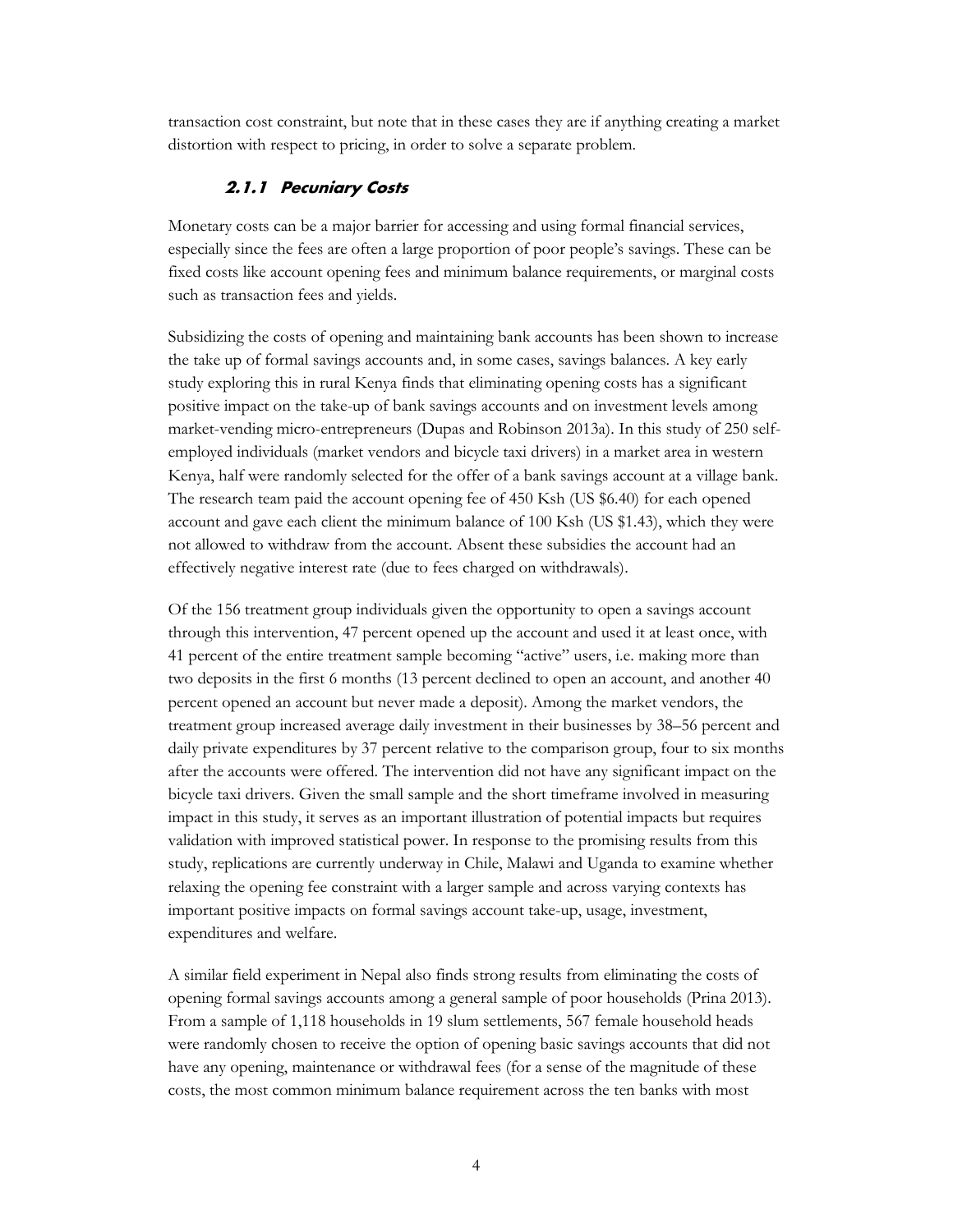branches in Nepal at the time of the study was Rs. 500 (US\$7)). The account offered a nominal interest rate of 6 percent on balances, which was lower than the Nepalese inflation rate of over 10 percent. The offer of the bank accounts was made through a public lottery in the 19 communities. The remaining 551 women in the sample were not offered the free bank account and formed the comparison group.

84 percent of the households offered an account opened one, and 80 percent of the entire treatment sample used it frequently (making at least two deposits over a one year period). Access to these free savings accounts allowed participant households to accumulate significantly more wealth, increasing monetary assets by 25 percent and total assets by 12 percent for households in the treatment group over the course of a year, without crowding out non-monetary assets such as livestock and consumer durables. Households that were offered the bank savings account spent 20 percent more on education and 15 percent more on meat and fish, than the comparison group. Households with school-age children spent 33-40 percent more on educational expenditures (which includes spending on school fees, textbooks, school uniforms and school supplies). The author also finds that for those households that had been hit by a health shock in the past month, those in the treatment group maintained a higher weekly income level compared to those in the comparison group who suffered larger reductions in weekly income due to the recent health shock.

The promising results on downstream impacts from the Dupas and Robinson (2013a) and Prina (2013) studies raise the question of why take-up and usage rates are not even higher, particularly when accounts are subsidized. An earlier field experiment with 564 unbanked households (both urban and rural) in Indonesia (Cole, Sampson, and Zia 2011) finds that an increase in the subsidy offered to open a bank savings account from \$3 to \$14 significantly increases the share of unbanked households that open the account nearly three-fold, but from a low base: from 3.5 percent to 12.7 percent.<sup>3</sup>

In an evaluation with a larger sample of 1565 unbanked individuals in Western Kenya, Dupas et al. (2012) provides vouchers for subsidized savings accounts to 55 percent of the sample through random assignment. Take-up was 62 percent in the group that was offered the savings account with the opening fee and minimum balance paid for by the research team. However, only 18 percent of the group offered the subsidized account made two or more deposits within a year of opening the account. Schaner (2013a) offers large subsidies to married couples in Kenya and finds that only 7 percent of accounts were used in their thirdyear post-opening.

The lack of usage could of course be due to heterogeneity in valuation (stemming from heterogeneity in impacts), or to heterogeneity in other constraints. For example, Dupas et al. (2012) finds that some respondents list risk of embezzlement, unreliable services, and high ongoing transaction fees as concerns with formal banking. Schaner (2013c) finds

<sup>3</sup> Offering a two-hour financial literacy training, on the other hand, has a very modest effect, and is less than half as cost-effective as the higher subsidies.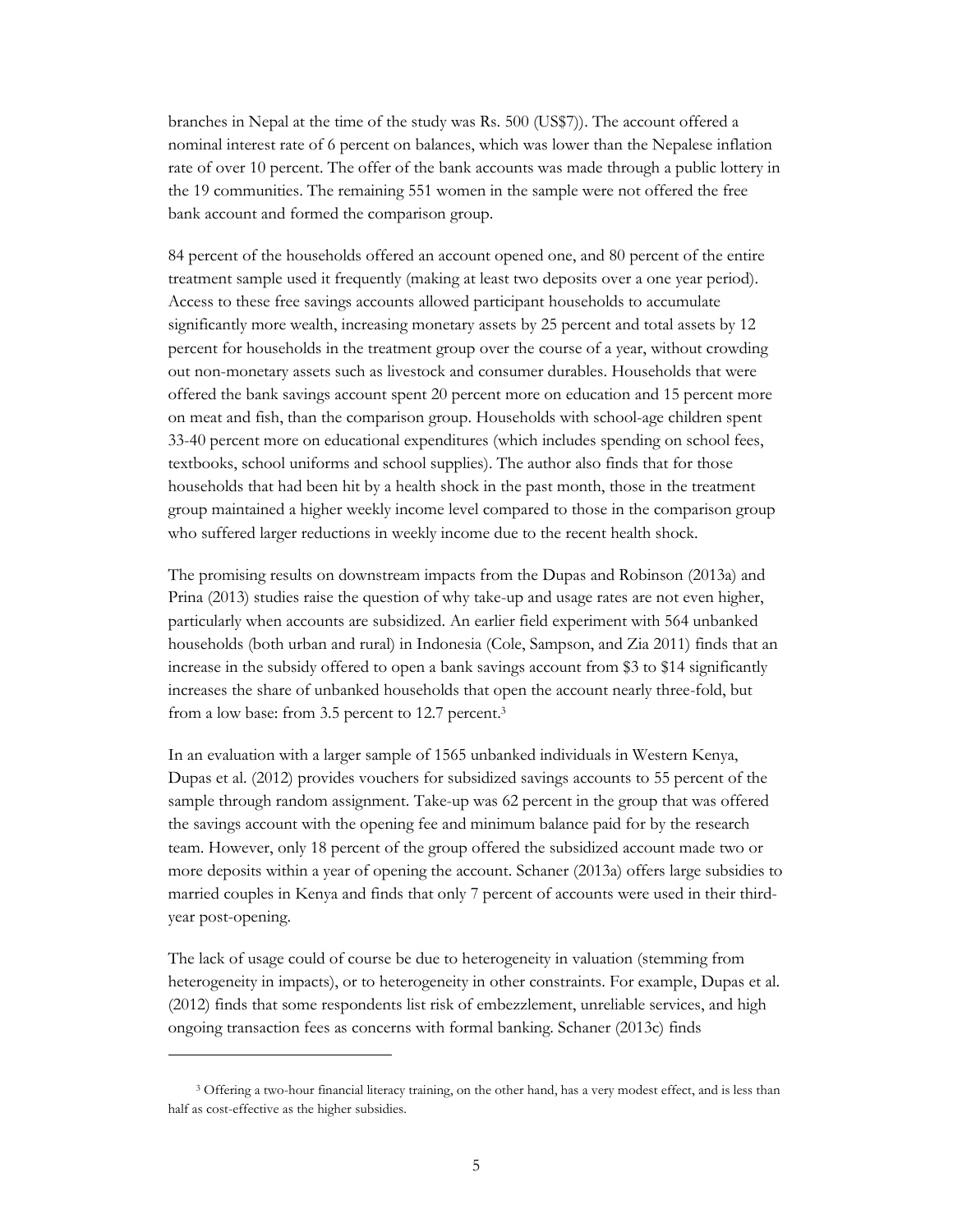heterogeneous responses to reductions in transaction fees that may be driven by intrahousehold bargaining issues.

Other studies examine the impacts of varying marginal yields on savings balances. Karlan and Zinman (2013) is the only study we know of that experiments with a range of *market, unsubsidized* rates. A rural bank randomized rates and account ownership requirements (individual, joint, or choice) on offers of a new commitment savings product in the Philippines. The bank made offers to 9,992 individuals with regular income streams but without an existing account with the bank. 23 percent of individuals opened the account, and 9 percent used it (i.e. made at least one deposit in addition to the opening deposit) over the subsequent 20 months. The yield and ownership requirements did not have significant effects on savings behavior, neither in the full sample nor in sub-groups that vary by wealth, prior savings behavior, liquidity constraints, etc.<sup>4</sup>

The remaining studies on savings yields introduce *large, subsidized* variation. Several U.S. based studies find statistically significant but often price-inelastic responses to these subsidies.<sup>5</sup> The one LDC-setting study in this vein, Schaner (2013c) compares a market rate, 0 percent, to 4, 12, and 20 percent annual rates of return on savings in a field experiment in Kenya. The incentives were only offered for a six-month period. This offer was only made to couples who said they were interested in opening bank accounts, and each couple was offered the option of opening upto three bank savings accounts (individual account for the husband, individual account for the wife, and a joint account). All participating households opened at least one account. The study finds that accounts with the 20 percent interest rate had a significantly higher probability of usage (i.e. making at least one transaction in the account during the 6 months following treatment) of 8.6 percentage points (12.6 vs. 4 percent). In terms of price-elasticity, the study finds that a zero percent interest rate has 4 percent usage, a 4 percent interest rate results in 5.5 percent usage (not statistically significant), and a 12 percent rate results in 8.9 percent usage (a statistically significant increase).

The most striking finding in Schaner (2013a), and arguably in any of the "impacts" studies, is that the highest subsidy produces dramatic long-term impacts on income. Despite the fact that all subsidies were short-term, respondents in the 20 percent arm report \$15 higher monthly income than the zero percent comparison group, in the long-term. Thus two and a half years after the 6-month subsidized interest rate intervention was withdrawn, participants

<sup>4</sup> Kast, Meier, and Pomeranz (2012) also find very small price elasticity with respect to a change in savings yield from 0.3 percent to 5 percent. The sample frame in that study are current borrowers from a microlender, with loans at about 45 percent APR, i.e., the change in savings yield is strictly inframarginal. Thus, this is the elasticity of savings for those simultaneously borrowing and saving.

<sup>5</sup> In the US, Duflo et al. (2006) compares a market rate of return with 20 percent and 50 percent matches in evaluating take-up and savings levels for Individual Retirement Arrangement accounts; Mills et al. (2008) and Grinstein-Weiss et al. (2012) compare a market rate to 100 percent - 200 percent (1:1 or 2:1 matches) in Individual Development Accounts; Beshears et al. (2010b) looks at the effect of removing employee contribution matching and instead introducing a fixed employer contribution level for automatic enrolment savings plans.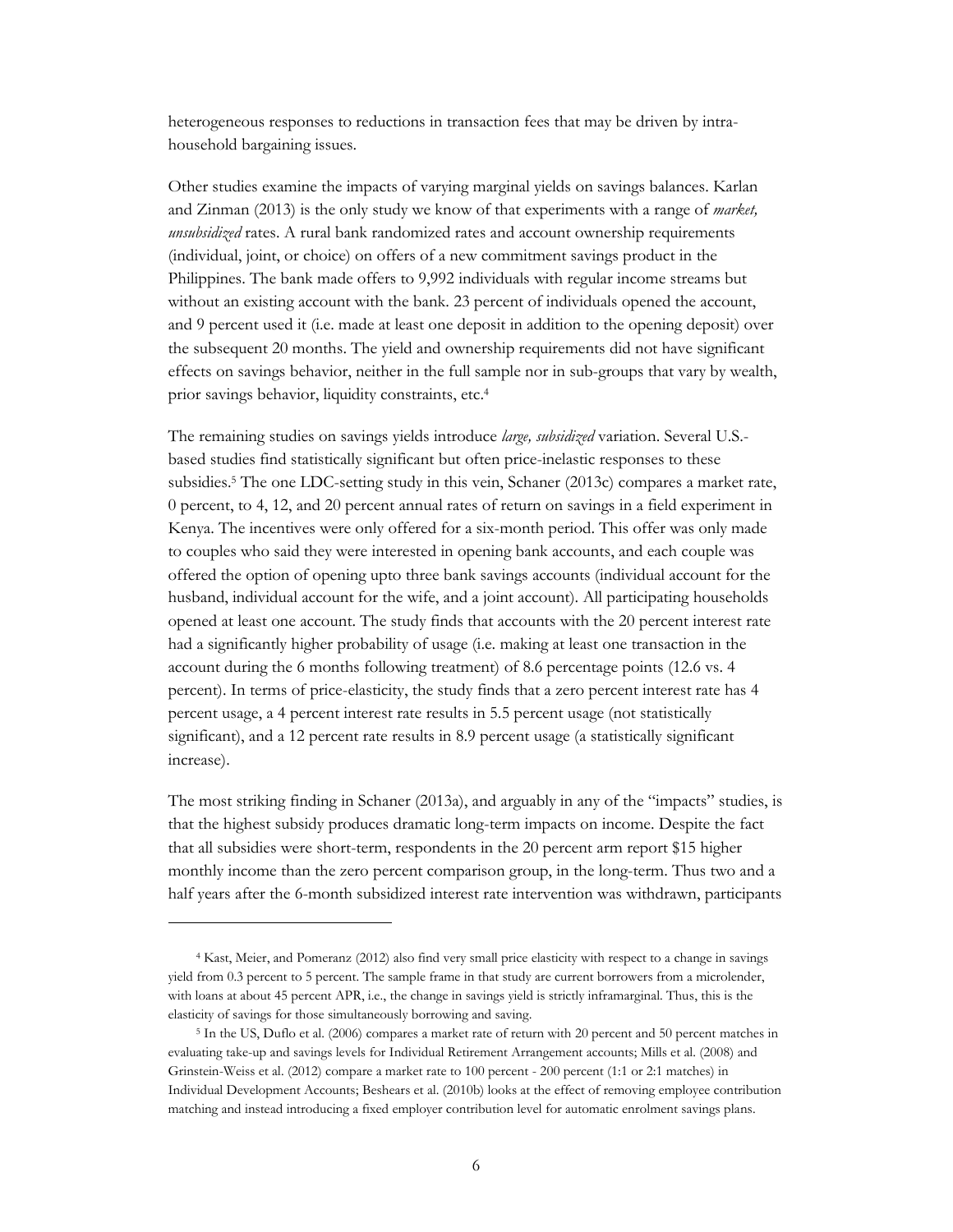in the highest-subsidy group report income that is 22 percent higher than the comparison group, and orders of magnitude higher than the subsidy amount, which totaled less than \$1 for 95 percent of recipients. The author explores the mechanism underlying this result and infers that the high subsidy increased the salience of saving, leading to improved (mental) accounting and improved entrepreneurship that produced the higher income. The results of this study, while promising, do arise in a context where each household was offered multiple bank accounts, and we do not have any way of inferring how price-elasticity measurements would differ if each household only had the opportunity to open a single account. Future research that tests whether the long-run result replicates, and that further unpacks the mechanism(s) driving the results, is critical.

Another fruitful line of inquiry for future work is mapping demand curves for savings and savings products. We suspect that price sensitivity to savings yields is likely to contain the sorts of non-linearities found by Chetty (2012) with respect to tax rates and labor supply: at low yields and/or low balances, the dollar implications of yield variation is too miniscule to merit attention, but at some point on the demand curve the stakes become big enough, and price sensitivity kicks in.

#### **2.1.2 Non-pecuniary Costs**

The non-monetary costs associated with formal banking can be large enough to discourage poor households from using formal savings services. These costs can be difficult to quantify. Researchers have studied how these costs are reduced using (quasi-) experimental variation in the presence of banks (thus reducing the travel and opportunity costs in terms of time and foregone wages), in "on-ramping" (facilitating the administrative process of opening an account), and in introducing new products and technologies that change the way people access and interact with banks.

Randomizing bank branch expansion to estimate impact on savings take-up and welfare impact can be difficult or unfeasible in many areas. Two non-experimental approaches are noteworthy, one better- identified (India) than the other (Mexico). In India, Burgess and Pande (2005) studies an exogenous expansion of bank branches between 1977 and 1990 from a change in regulation that led to an increase in both credit and savings delivery to underserved areas, and identifies measurable macroeconomic impacts on poverty reduction from the expansion of financial services (both credit and savings). Aportela (1999), in Mexico, finds that an expansion of a government postal savings bank leads to lower levels of poverty.

Due to the difficulty of large-scale randomized studies on full banking services, as an alternative some evaluations have estimated the impact of making some features of banks more easily available. Flory (2011) takes advantage of a natural field experiment in Malawi to study the effect of bringing banks closer to geographically secluded populations, through the introduction of a fully-equipped mobile van "bank on wheels", which also included an information campaign randomized at the community level to increase formal savings. A two-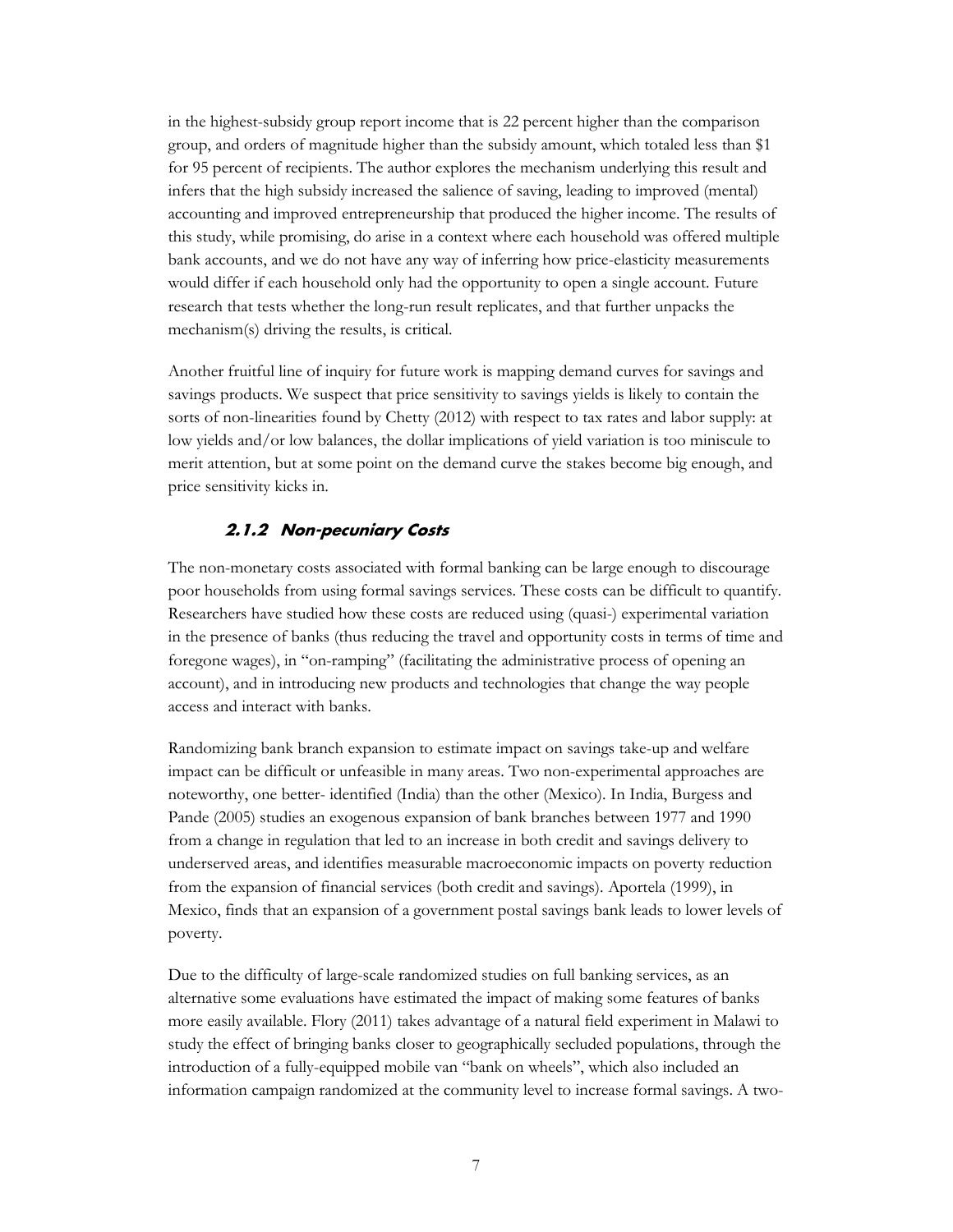year panel dataset containing 2,006 households was collected in the pre-harvest season. Take-up rates for bank accounts were still low despite the intervention, increasing from 9.3 percent to 12.4 percent across all treated areas (33 percent increase), and from 8.6 percent to 12.3 percent (43 percent increase) in treated areas that were three or more kilometers away from the 'bank-on-wheels' stop. No downstream impacts on the 'new savers' were measured in this panel survey.

In the Philippines, Ashraf, Karlan, and Yin (2006b) studies the randomized offer of a deposit collection service to micro-savers of a rural bank. The product had a cost of four pesos (about 10 cents U.S.) per visit, which could be monthly or bi-weekly. The service had a take-up rate of 28 percent among those clients who were reached by the marketing team and offered the service, and 14.2 percent of the full treatment sample regularly used the service (i.e., half of those who opened the account). Interestingly, while present-bias could be one of the reasons that clients elected to pay for the service (hoping that it would act as a soft commitment device from the pressure of having the deposit collector come to get one's savings at one's doorstep), the data did not show time-inconsistent discounting as a significant correlate of take-up. Distance, however, was a very strong correlate: the probability of take-up was 6 percentage points higher for each additional 10 kilometers between the client's home and a bank branch. For the entire sample, being in a neighborhood where the deposit collector service was offered implied an increase of up to 40 percent in savings stock compared to clients in comparison neighborhoods.<sup>6</sup>

Schaner (2013c) in Kenya also finds significant increases in savings transactions from expanded geographic access, via cards that access an ATM network, though in this case it is unclear whether pecuniary or non-pecuniary cost reductions drive the result because the ATM cards reduced marginal transaction fees substantially as well. Future work that simultaneously and independently randomizes pecuniary and non-pecuniary costs would be very informative.

### <span id="page-10-0"></span>**2.2 Lack of Trust and Regulatory Barriers**

 $\overline{a}$ 

Trust also may explain some shortfalls in the relationship between savers and formal financial institutions. Trust affects the willingness of individuals to use a particular financial institution based on their subjective assessment of its reliability. Regulatory barriers, often defended as enhancing overall trust in an institution, frequently include requirements such as "know your customer" rules, which can hinder participation in the banking system for the poor. Trust thus affects relationships between regulators and financial institutions as well.

<sup>6</sup> Preliminary results from an ongoing study by McConnell (2012) with 1,601 market vendors in Ghana, comparing the relative importance of convenience and information in increasing the adoption of formal bank savings accounts, also indicate that individuals seem to be more likely to open an account when they can open the account directly at their place of business, pointing to the importance of convenience as a deciding factor in financial decisions.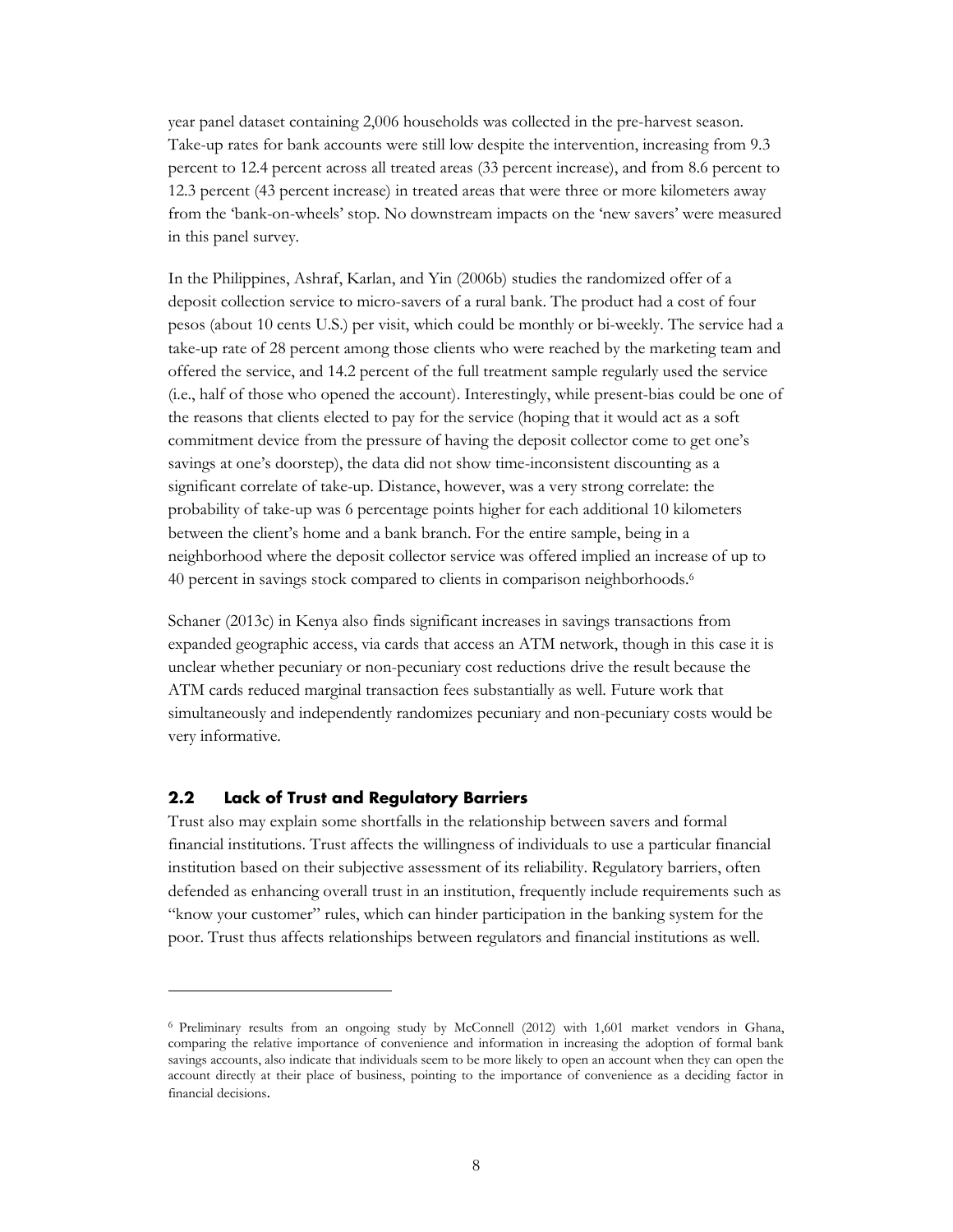#### **2.2.1 Low Consumer Trust and Confidence**

In any economic transaction, one party's lack of trust in the other acts as an implicit cost due to moral hazard and either increases monitoring and enforcement costs, or leads to unconsummated transactions.

Guiso, Sapienza, and Zingales (2004) measures how trust and the development of financial markets are related in Italy using a large panel survey, and finds that low-social-capital provinces use fewer checks and hold more cash. Similarly, Coupé (2011) looks at representative survey data from the FINREP Ukraine survey, and reports that more than half of the sample save in cash at home, with those who self-report as having low trust in banks being 10 to 15 percentage points more likely to keep all their savings in cash.

Dupas et al. (2012) in western Kenya, with a sample of 1565 unbanked individuals, finds reasonable take-up (62 percent) but lower active usage (18 percent) of free savings accounts. A qualitative survey on a subset of study participants, finds that low trust in the bank is often cited as a key concern that deters people in their sample from using formal bank accounts. As many as 15-37 percent of those who did not open or use the free savings account with one of the two participating banks cited unreliability as a concern, and 7-24 percent mentioned risk of embezzlement by the given bank as a concern. In contrast, Djankov et al. (2008) reports on a survey of 4,765 Mexican banked and unbanked households, of whom 2,182 households did not have a bank account. When asked about their reasons for not having a bank account<sup>7</sup>, only 2 percent of the unbanked sample mentioned not having confidence in the institution as opposed to 89 percent who stated they did not have enough money and 6 percent who said that they did not want an account.

There is a sizeable behavioral economics literature that varies trust experimentally in lab settings, in order to, for example, evaluate the impact of trust on risk-taking (see Karlan 2005; Schechter 2007). But to our knowledge, there are no randomized field evaluations that directly tackle the issue of low trust in formal banking services as a barrier to saving. The challenge, from an experimental perspective, is clear: one cannot easily randomly assign trust. One could, for example, randomize the marketing of a bank, in which some advertisements focus on why the bank should be trusted. We are unaware of studies that have done this directly.

While many factors can be expected to affect consumer trust in a financial institution reputation, brand, product quality and price, etc.—governments are thought to play a central role in building and maintaining client trust in all formal financial institutions and in facilitating contractual exchanges between strangers who are not bound by pre-existing social

 $7$  Specifically, the unbanked households in the BANSEFI survey were asked to respond to the following question: "What is your main reason for not having a bank account?" The twelve options listed included: "I don't have confidence in the institution", "I haven't had money to do it" as well as "I haven't wanted one", with no "Other" option listed (Djankov et al. 2008).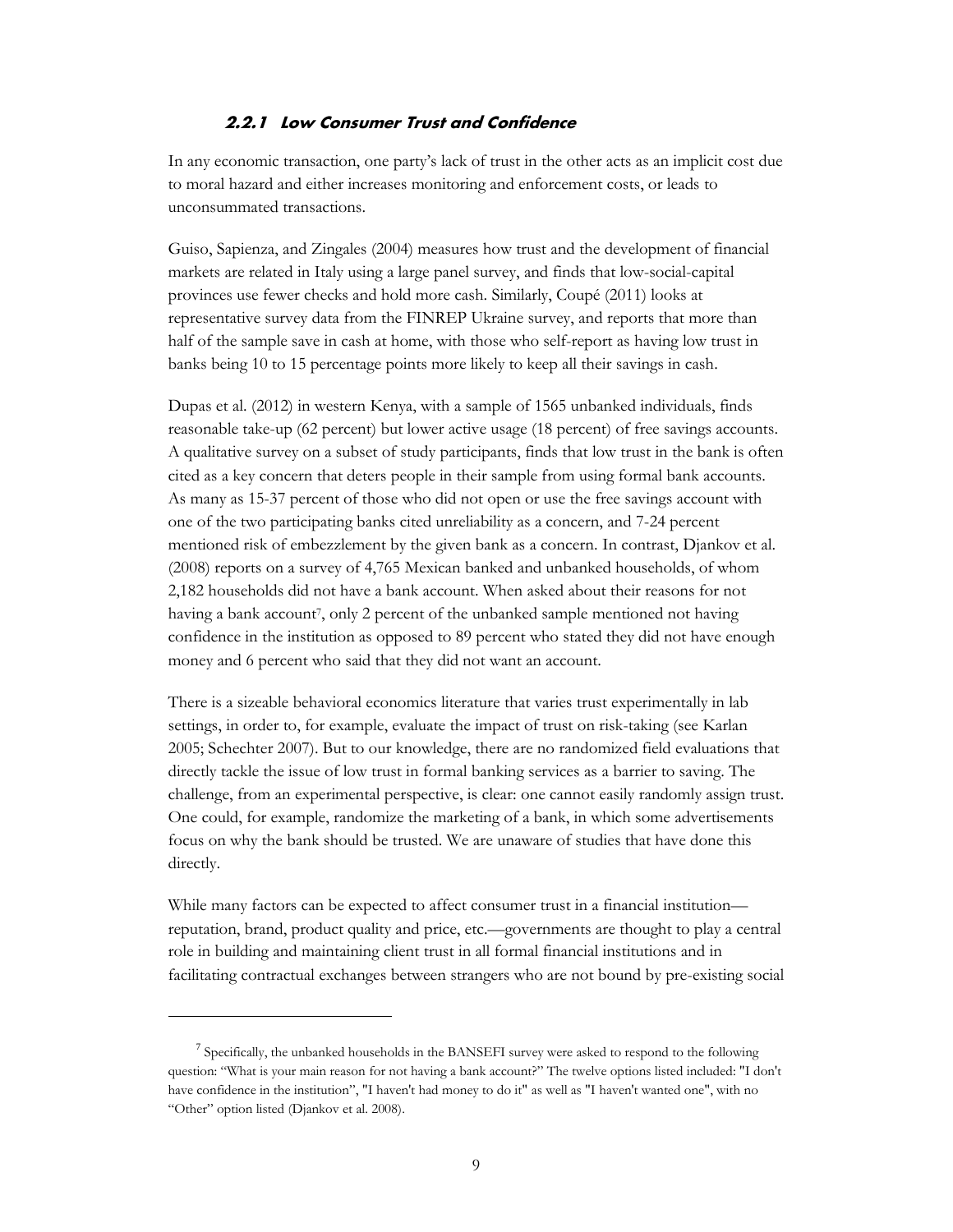ties or reciprocal norms (La Porta et al. 2002). Through prudential regulation, central banks aim to assure investors that a country's retail banks and other regulated financial institutions will honor their deposits. Such prudential regulation has two basic goals: to protect small depositors in particular from losing their savings and, to ensure trust in the financial system as a whole and preserve the stability of the economy (Conroy 2000).

Banking institutions fall into two main regulatory categories: those granted full banking licenses, i.e. allowed to accept deposits from clients and on-lend funds, and those with a non-banking financial institution license (often covering most microfinance institutions) that allows them to lend to clients but restricts them from accepting deposits and/or from onlending funds. The former are always regulated by the central bank while the latter institutions are sometimes overseen by a separate regulator and subject to less oversight given their limited scope. Small banks may also escape some regulatory scrutiny, given lack of systemic importance, and the difficulties of monitoring compliance forensically with data (Christen and Rosenberg 2000; Conroy 2000).

There appears to be a general tension between prudential regulation and access/outreach objectives: the bigger institutions are easier to regulate with limited resources, but limiting the ability of smaller institutions to offer saving products presumably forgoes some access and innovation. The recent policy discourse on 'proportional' regulation might offer a way out, but that notion is still very vague and needs to find actionable guidelines. This is clearly an area that deserves more systematic inquiry and experimentation to identify the most promising ways to improve consumer confidence and trust in the formal banking system.

#### **2.2.2 Regulatory Barriers**

Casual empiricism suggests that strict regulation in monitoring bank account ownership and transactions serves as a key barrier to entry for the poor. Accountability on flows of even small denominations of value has become all the more salient since restrictive Anti-Money Laundering (AML) laws have been put in place to detect movements of money that might be related to terrorist activities (FATF 2013).

Such prudential regulation imposes additional transaction costs for banks and customers. One impediment to the expansion of small-balance savings accounts that has been identified in a few settings is the due diligence requirement on these accounts (Jentzsch 2009; Ivatury and Mas 2008). These requirements, also known as 'Know Your Customer' (KYC) rules, stipulate that regulated institutions ask for specific identification documents (including proof of name, date of birth, national identity number, and residential address), collect predetermined information about clients, and monitor account activities, all of which dissuade small savers—particularly poor individuals with few formal documents—from getting an account.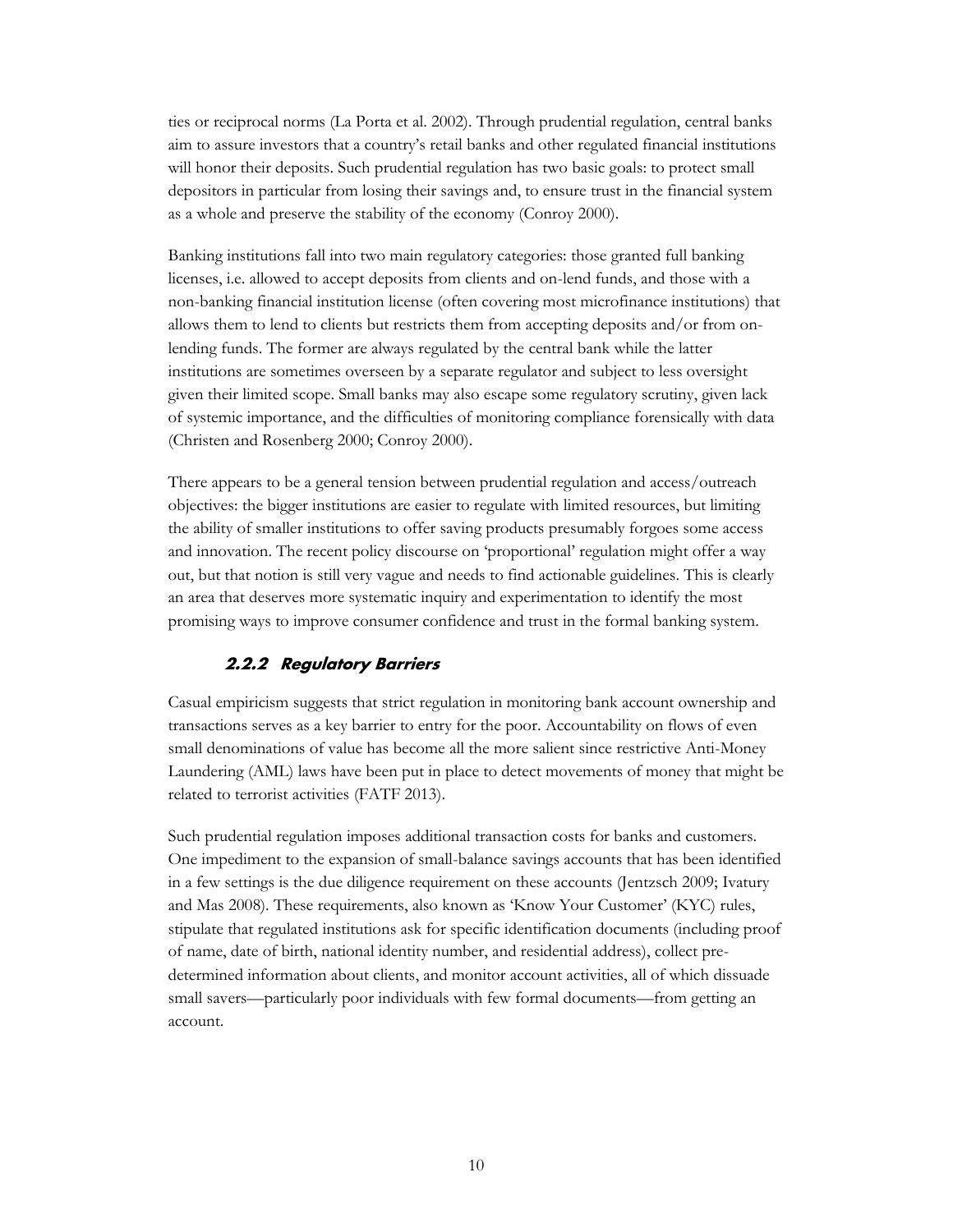KYC rules present several potential barriers to savings mobilization. The identification document requirement can be a big hurdle in countries that lack comprehensive identity registries. <sup>8</sup> Waiting periods (often 24-48 hours) needed to process KYC requirements in some countries can serve as an entry barrier in their own right, and may also lead to account activation at times when clients are not in the presence of a banking agent (who could, for instance, give them a basic tutorial on account usage). Banking models that use third-party correspondent agents have highlighted the need for new methods to screen clients that are low-cost, standardized, and compliant with regulation (Bankable Frontiers 2009; CGAP 2010; Jentzsch 2009). Typically, these new systems try to use some form of biometric identification to fulfill KYC rules (fingerprint or iris scans). <sup>9</sup> There has not yet been a rigorous evaluation on the impact of these changes on savings account take-up, outreach, and/or bank risk exposure.

In the one field experiment conducted on KYC issues, Chin, Karkoviata, and Wilcox (2011) examines the impact of overcoming a regulatory barrier to saving among Mexican immigrants in the U.S. From a sample of 184 Mexican immigrants, 99 were randomly chosen to receive assistance and a fee waiver (of US\$27) to obtain a formal identification card, which is useful in enabling undocumented immigrants to open a bank savings account. They find that those in the treatment group were 38 percentage points more likely to have increased their savings over the 5-month period following the intervention. They also find that those in the treatment group saved 9 percentage points more and decreased their remittances to Mexico as a share of income by 6 percentage points relative to those in the comparison group. The results were heterogeneous, varying based on the self-reported level of control the migrants claimed to have over the spending of their remittances in Mexico, which we discuss in section 2.4.1. Future research would do well to test whether these results replicate, and if so how much of the effects are driven by KYC requirements vs. price.

#### <span id="page-13-0"></span>**2.3 Information and Knowledge Gaps**

 $\overline{a}$ 

Lack of information—e.g., low "financial literacy"—is often cited as a (potential) cause of undersaving. Policy and programmatic efforts that attempt to increase financial literacy in order to increase saving are built on three key assumptions, which we consider in turn: 1. Knowledge is low (evidence says yes); 2. Low knowledge causes undersaving (evidence says maybe); 3. Interventions can increase knowledge, cost-effectively (evidence says no, not with what is currently being tried). We will discuss each of these in turn, but we also lead the reader to Fernandes, Lynch, and Netemeyer (2013) for a more thorough meta-analysis of

<sup>8</sup> UNICEF statistics indicate that "the ratio of children (below the age of five) who are not registered ranges from 10 percent of all births in Latin America to 59 percent in South Asia, and a stunning 66 percent in Sub-Saharan Africa" (Jentzsch 2009).

<sup>9</sup> KYC problems that apply to credit markets have a more direct benefit in reducing moral hazard – see (Giné, Goldberg, and Yang 2012) for the impact of introducing fingerprint identification on loan repayments and defaults in Malawi.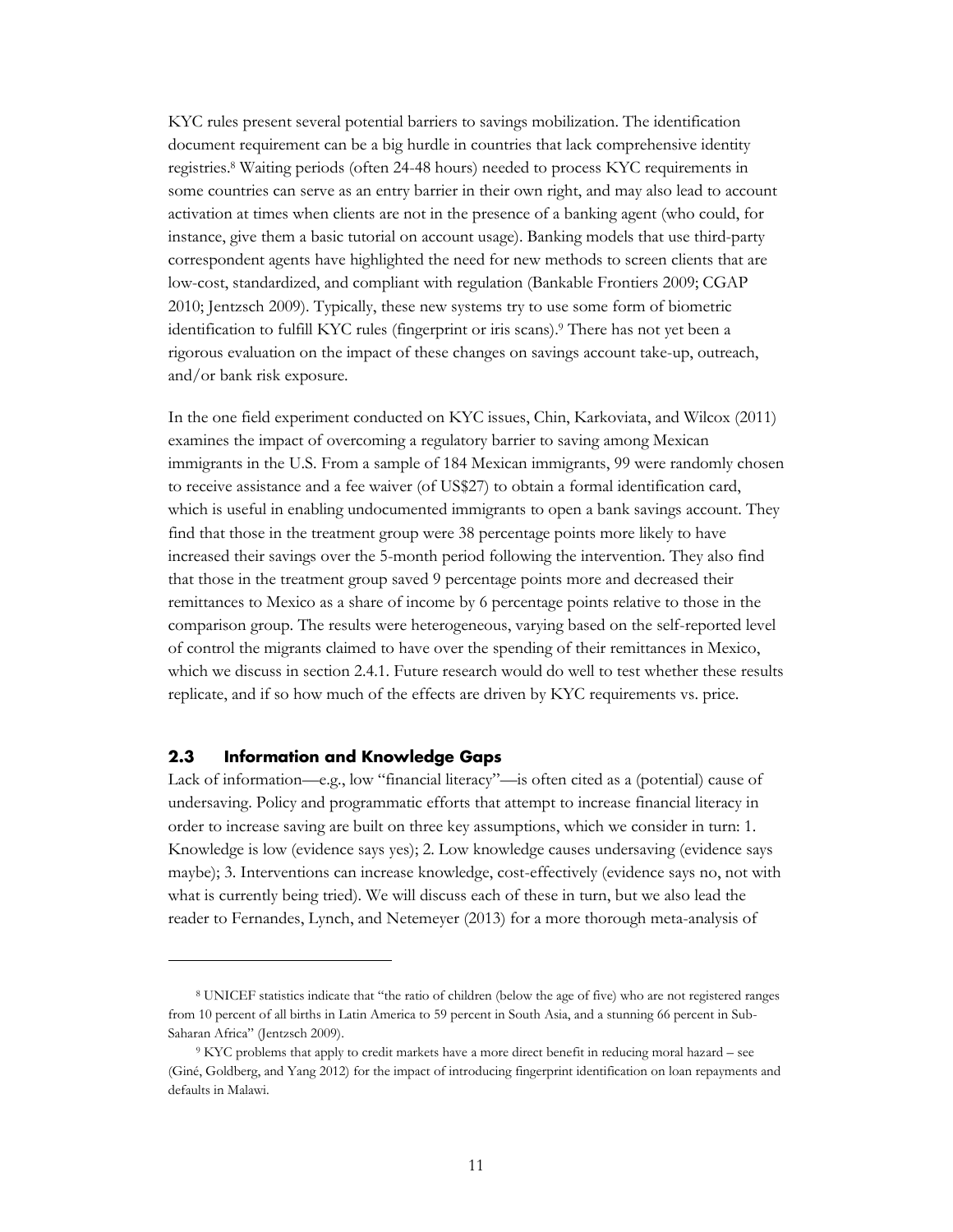168 papers, which concludes that financial education as typically implemented does not lead to substantial behavior change.

Is basic financial knowledge low? Mounting evidence suggests "yes". Recent surveys find that a significant share of the population in both developed and developing countries lacks basic financial knowledge.<sup>10</sup> In India for instance, 26 percent of respondents provided no correct answers to four questions on basic financial principles in a recent survey, and only 3 percent answered all four questions correctly (Cole, Sampson, and Zia 2011). The same instrument tested in other LDCs finds similar low levels of basic financial literacy (see Xu and Zia  $(2012)^{11}$ .

Does low knowledge cause undersaving? Theoretically/conceptually speaking, the link is tenuous and nuanced. In many economic models competition, learning, delegation, and/or mean-zero errors will attenuate or eliminate any effect of low knowledge on undersaving. The point about mean-zero errors is particularly important, subtle, and often overlooked in discussions about the role of financial literacy. Even if competition, learning, and delegation fail, we still need to be clear about how low knowledge could produce *under*saving, as opposed to *over*saving, or to multiple errors that cancel each other out and produce optimal saving on average (at least at the aggregate level, but perhaps at the individual level as well if the lack of knowledge leads me to oversave sometimes and undersave other times).There are several ways in which low financial literacy could be *associated* with undersaving. One is truly just an association, not causation: low literacy may be correlated with psychological/cognitive biases that actually drive undersaving (we consider such "behavioral" biases in section 2.5). Other mechanisms could actually be causal. There may be "low-knowledge traps" where the uninformed rely on social learning and end up herding on sub-optimal choices (Banerjee 1992). When savings returns are risky (including risk of fraud), low-knowledge people may opt-out of the market (Calvet, Campbell, and Sodini 2007).

Empirically speaking, the causal link between low knowledge and undersaving looks increasingly weak, despite evidence from household surveys in more-developed countries of strong *correlations* (Hastings, Madrian, and Skimmyhorn 2012). However, a high correlation between financial illiteracy and low savings does not necessarily imply causality; e.g.,

<sup>10</sup> In a 2009 study in the U.S., less than half (44 percent of the people surveyed) could answer five simple financial questions correctly, with women displaying significantly worse financial literacy than men (Lusardi and Mitchell 2009). In earlier publications, the same authors have shown that financial literacy is especially poor for those in low-income and low-education groups and among minorities (Lusardi and Mitchell 2007) and that fewer than 31 percent of women over 50 years of age reported ever having attempted any retirement planning calculations (Lusardi and Mitchell 2008). According to a 2009 survey, only one-third of respondents in the US could apply concepts of interest compounding or understand the workings of credit cards (Lusardi and Tufano 2009).

<sup>11</sup> The validity of different instruments that try to measure financial literacy needs to be debated and questioned. The set of four questions used in Cole et al (2011) and elsewhere (drawn from Lusardi and Mitchell (2006)) to measure the understanding of compound interest, inflation, and risk diversification, is helpful in as far as it draws our attention to the substantial share of people answering these simple questions incorrectly.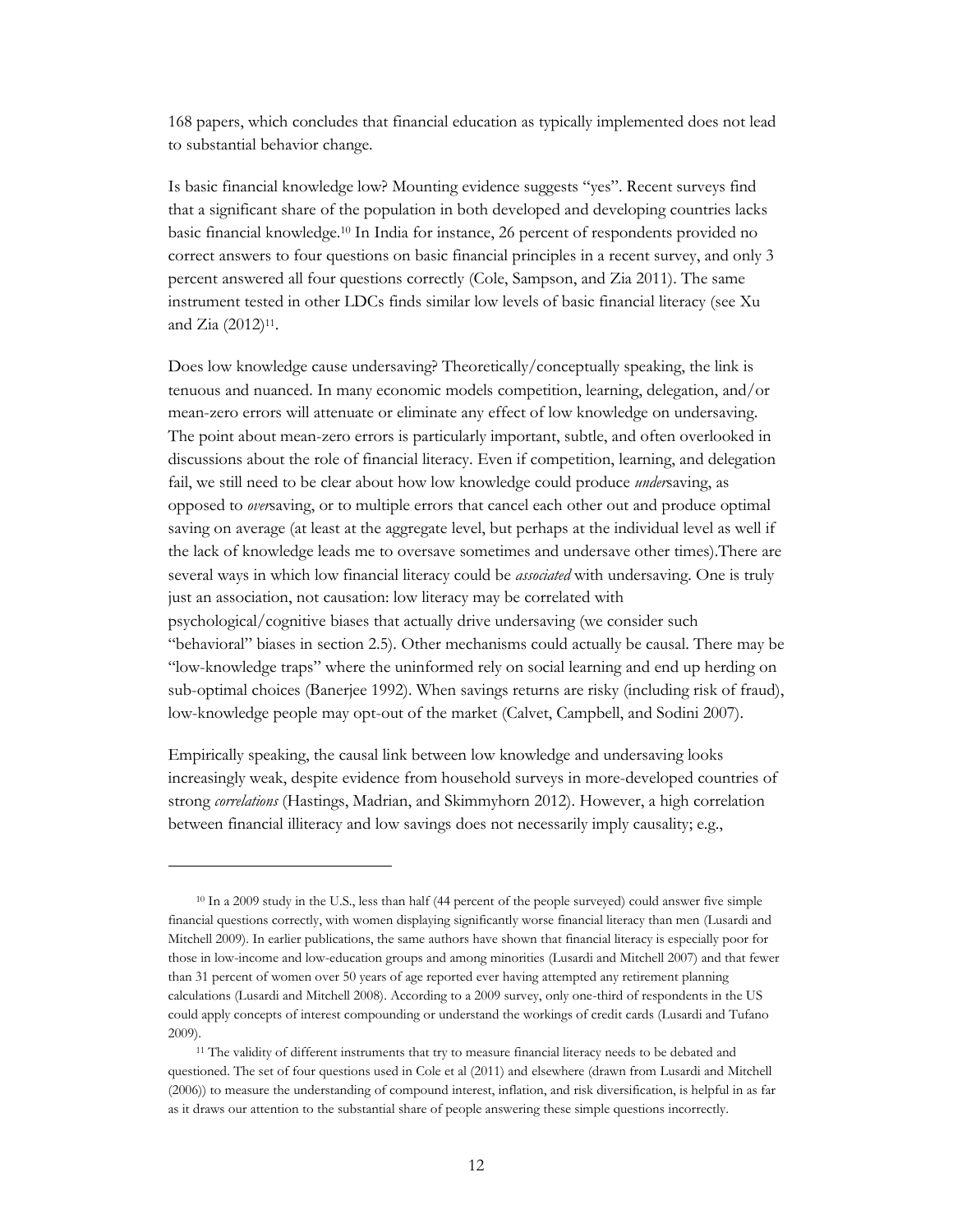mounting evidence suggests that financial literacy is correlated with important variables that are often omitted due to data constraints (Fernandes, Lynch, and Netemeyer 2013). 12 Reverse causality is also a concern, where saving increases knowledge rather than the other way around.

Say we grant that financial literacy is important, despite the lack of convincing evidence that literacy per se affects downstream behaviors like saving. Which interventions increase literacy (and saving)? And are the interventions cost-effective? The evidence on these questions is not very encouraging.

Interventions designed to improve financial literacy are typically programmatic. They range in duration from an hour or less, to several weeks. They are delivered in settings ranging from bank branches to classrooms. Most are group-based. We distinguish literacy programs from programs or services that offer advice, because we think there is a meaningful distinction between *teaching* someone how manage their finances—primarily by imparting facts and concepts, as literacy programs seek to do—and *telling* someone how to manage their finances (as advice/counseling services tend to do). We also distinguish between programs that focus on personal/household finances, and those that focus on microenterprises. We focus on the former but draw some selected insights from the latter.<sup>13</sup> We focus on studies from developing country settings, and note that the Fernandes, Lynch, and Netemeyer (2013) meta-analysis of financial literacy interventions, which includes studies from both DCs and LDCs, concludes that interventions have small if any effects and are unlikely to pass a cost-benefit test.

In an early comparison of price versus information as a barrier to saving in Indonesia, Cole, Sampson, and Zia (2011) offers a free two-hour financial education program on the workings and benefits of bank accounts. The study reports that 77 percent of individuals agreed to participate in the experiment. However, the intervention has no effect on the probability of opening a bank savings account for the general population, although there are modest increases in take-up among those with low initial levels of financial literacy or low levels of education. The study does not measure intermediate knowledge outcomes. In contrast, modest financial subsidies have much larger effects, inducing a nearly three-fold increase in take-up.

In a subsequent study, Carpena et al. (2011) uses a randomized experiment to measure the effect of financial training in western India on three distinct dimensions of financial knowledge: numeracy skills, basic financial awareness, and attitudes towards financial

<sup>12</sup> E.g., Cole et al (2012) finds that although an extra year of schooling leads to a 7-8 percentage point increase in the likelihood of financial participation, this is due to enhanced cognitive ability rather than any specific financial literacy education as previously inferred by Bernheim, Garrett, and Maki (2001).

<sup>13</sup> For evaluations of entrepreneurship training programs, please see Karlan and Valdivia (2011) on Peru; Giné and Mansuri (2011) on Pakistan; Bruhn and Zia (2011) on Bosnia and Herzegovina; Fairlie, Karlan, and Zinman (2013) on the U.S.; Bruhn, Karlan, and Schoar (2012) on a consulting program in Mexico; and Drexler, Fischer, and Schoar (2013) on a simplified heuristics-based program in the Dominican Republic.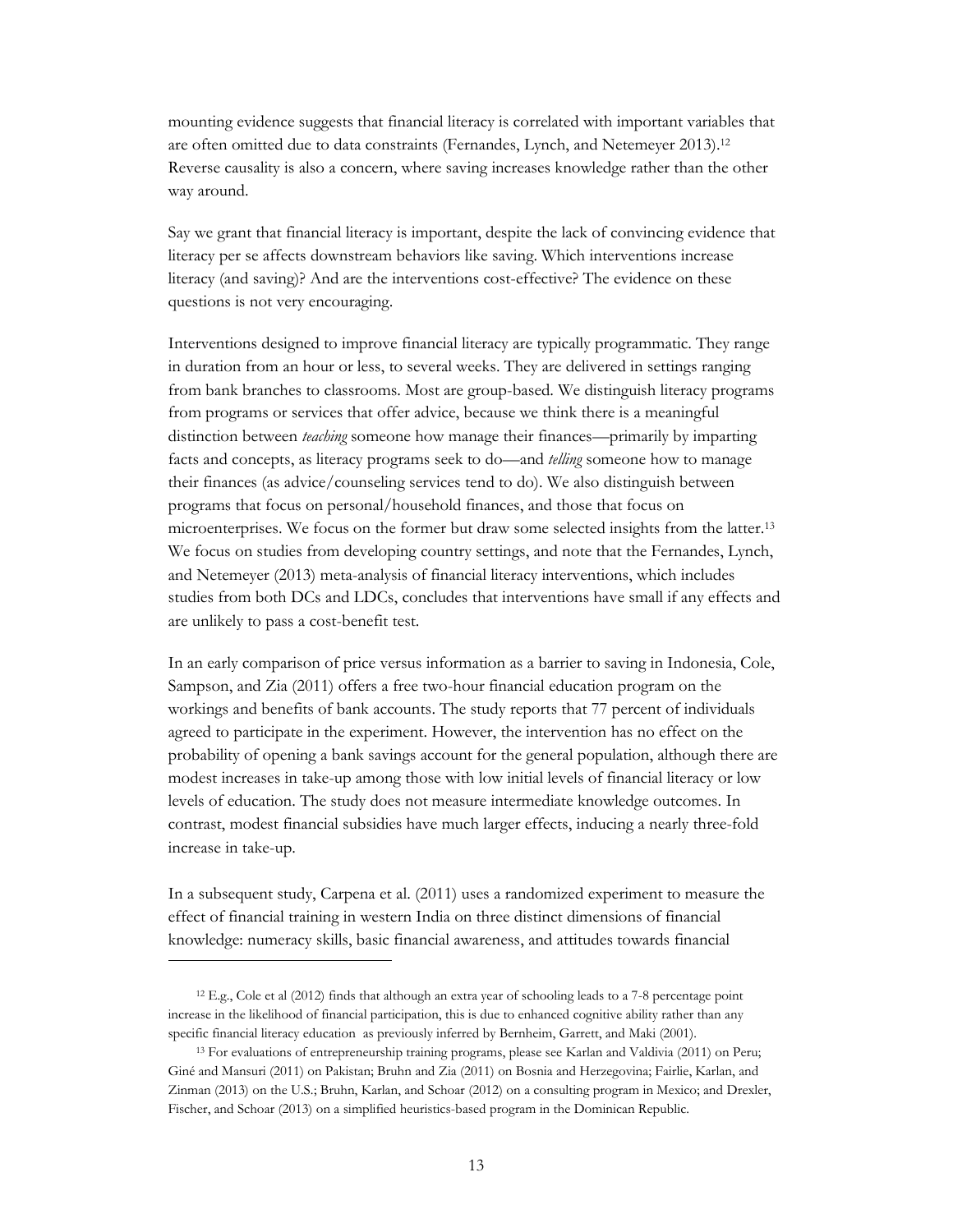decisions. Among 1,200 urban households in Ahmedabad, two-third were randomly assigned to a video-based *financial education* program offered at a training center once a week (twothree hours per session) for five weeks, the remaining third served as a comparison group and received a video-based *health training* program delivered in the same manner, and all households received a test a few weeks later. To enhance motivation for learning, the researchers added a pay-for–performance treatment. Attendance figures at the sessions are not reported in the paper. The study finds that financial education has limited effects in increasing financial numeracy even in the cases where individuals were provided with monetary incentives. On the other hand, financial education did influence participants' awareness and attitudes towards financial products and the financial planning tools available to them, with basic financial awareness increasing by 7.7 percentage points relative to the comparison group. Subsequent bank account take-up and usage were not measured in this study.

In another study in western India, Field, Jayachandran, and Pande (2010) finds that giving financial literacy training to women working in the informal sector has no impact on their probability of saving. The program involved running two-day training sessions on financial literacy, business skills, and aspirations for bank customers in partnership with SEWA (Self Employed Women's Association). They selected a random sample of 636 women from SEWA's customer base and randomly assigned two-thirds to be invited to training sessions. The study reports that more than 70 percent of those invited attended the training. When 597 of the initial sample were successfully surveyed at follow-up, they found that training did not increase savings, and only raised borrowing and business income among a sub-group of women who faced strict social constraints. The study did not measure intermediate knowledge outcomes.

Seshan and Yang (2013) measures the influence of savings-focused financial literacy training on the financial decisions of Indian migrant workers in Qatar and their wives who were still based in India. The sample for this study comprised of 232 married, male Indian migrant workers based in Doha, Qatar, of whom 157 were randomly offered a short financial literacy training (a three-hour workshop followed by a two-hour dinner) focused on creating and executing household savings plans. The other 75 workers were not offered the training. 47.6 percent of those invited attended the training. The study does not measure knowledge outcomes, but finds indications of behavior change, with migrants who received an invitation being 48.4 percent more likely to self-report jointly making financial decisions with their wives. Impacts are heterogeneous by baseline savings levels (strong effects for those with low savings levels at baseline).

Despite the mixed (at best) impacts of financial literacy programs on literacy and downstream behaviors, and truly scant evidence on whether such interventions change (much less *improve*) savings decisions, we nevertheless draw several glimmers of hope/insight for rethinking approaches going forward. First, it has been difficult thus far to disentangle the (in)effectiveness of the treatments themselves from the often low take-up of the treatments (many studies so far offer explicit incentives or compensation—cash payments,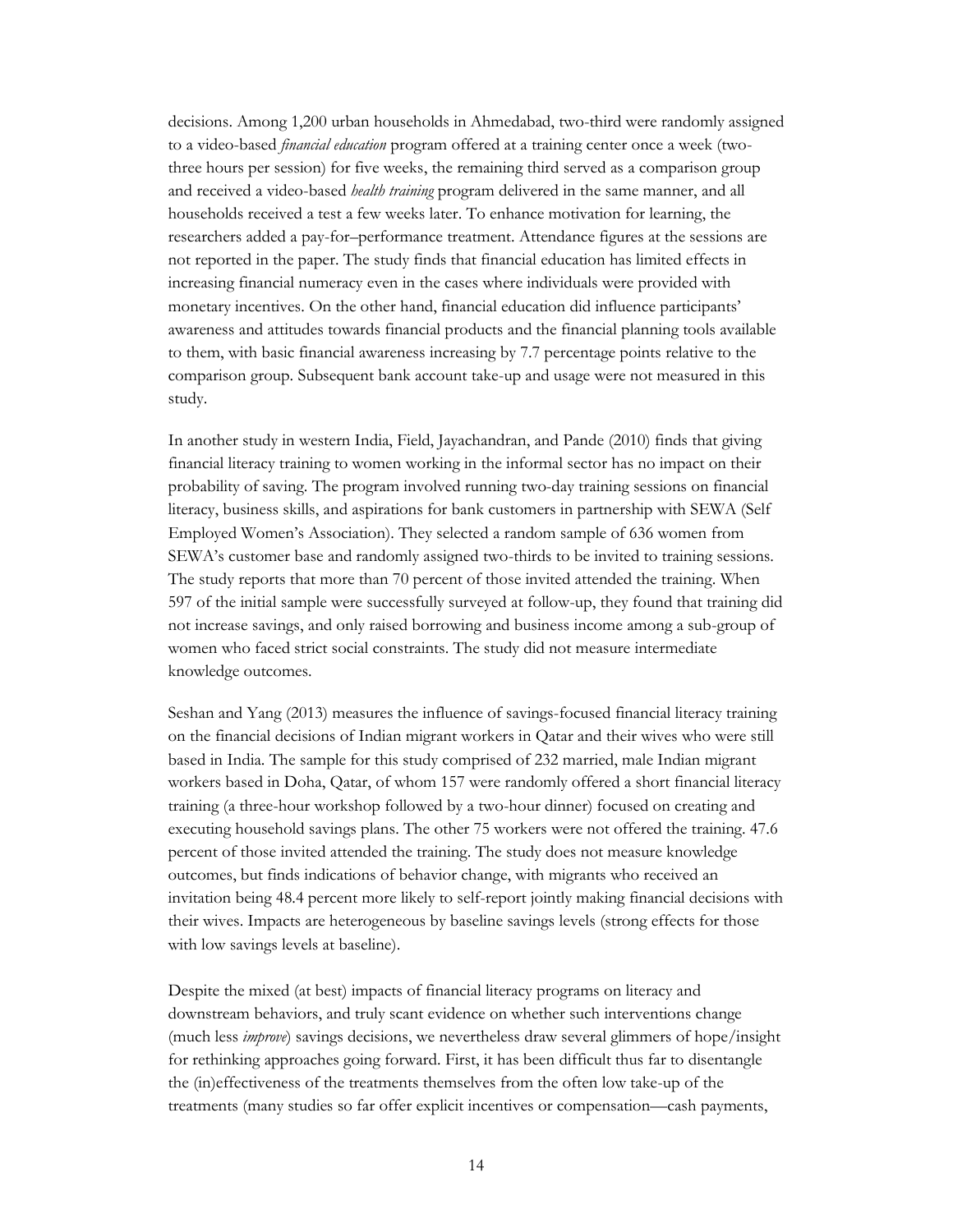dinner, etc.—to boost participation rates). Behavioral biases could lead consumers to undervalue financial education, so going forward estimating treatment-on-the-treated effects and determinants of take-up decisions would be fruitful. Second, several of the existing studies find heterogeneous effects, suggesting the importance of targeting to match content with recipients. Third, and closely related, there has been relatively little focus thus far on youth, and we know of at least three in-progress evaluations of class-based financial education programs for children and youth with promising preliminary results.<sup>14</sup> Fourth, it may be the case that *less is more* when it comes to imparting knowledge, at least to adults. Two of the more promising sets of results—Drexler, Fischer, and Schoar (2013) and Seshan and Yang (2013)—come from programs that are either very simple (in terms of content) or short (in terms of total time commitment) and focused tightly on particular behaviors. Fifth, and closely related, we share Fernandes, Lynch, and Netemeyer (2013)'s view that "just in time" information interventions (e.g., those that are linked to financial product take-up or other "teachable moments") remain promising. See, for example, Song (2013)'s study described in Section 2.5.3. Sixth, and again closely related, we emphasize that informational interventions need not be programmatic, particularly if it turns out to be true that the timing, specificity, and framing of content are more important than its comprehensiveness.

Two U.S. studies suggest that social learning can have a strong effect on savings behavior (Duflo and Saez 2003; Beshears et al. 2012), and we suspect that literatures on social networks are generating insights on how to best-harness such effects. Similarly, Berg and Zia (2013) randomly offers middle- and low-income viewers in South Africa monetary incentives to watch one of two soap operas airing on overlapping time slots, one of which embeds exemplars of responsible and irresponsible financial behaviors while the other does not modify content along these lines. While the study finds no effect on general financial literacy, the treatment group scored 4.5 percentage points higher on average on questions related to financial issues that were specifically addressed in the soap opera. Those in the group encouraged to watch the soap opera with the 'exemplar' financial behaviors content were 69 percent more likely to borrow primarily from formal institutions. They were also less likely to have recently financed a durable using expensive credit (by 23 percent) and less likely to have gambled (by 17 percent). There are also many efforts underway to "game-ify" the delivery of basic financial concepts, although we are unaware of any evaluations with citable results as of yet. Finally, interest in the more traditional approaches to social marketing and point-of-sale disclosure remains strong, although evidence on their effectiveness is limited.

#### <span id="page-17-0"></span>**2.4 Social Constraints**

 $\overline{a}$ 

Historically, the dominant mechanism for individuals and households to smooth consumption and respond to shocks has been to turn to the financial support offered by family and kin networks. These links are often informal, in that they are neither regulated

<sup>14</sup> Working papers for these studies on child and youth financial literacy in Ghana, Brazil, and Uganda will be released shortly.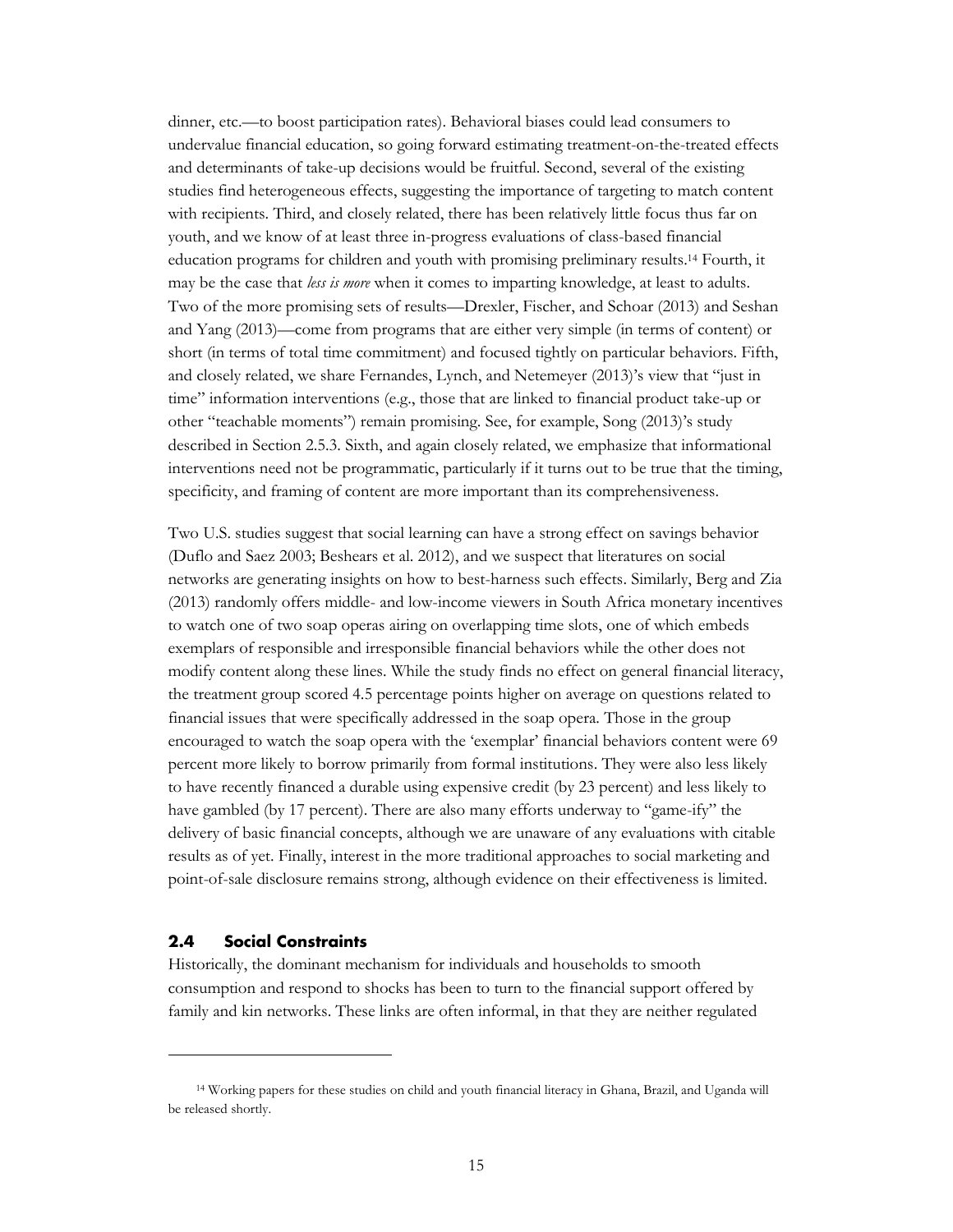nor enforced by any third-party institution. However, social ties and norms can foster risksharing within- and across-households.

Social links and obligations can be enabling and/or constricting, and various studies have found evidence of both dynamics among the poor. Intra-household barriers to saving may be relevant if members of a household have different spending preferences and a lack of ability to commit to consumption/savings plans (the lack of commitment is a contracting friction/failure that prevents intra-household bargaining from producing efficient outcomes). Inter-household barriers to saving may also be relevant if social norms necessitate that an individual provide support to friends and relatives if she is asked and has the cash on hand.

#### **2.4.1 Intra-household Bargaining and Sharing**

Variations in the preferences of the male and female heads of a household can have large effects on savings and investment behaviors, with important implications for savings product design. Furthermore, if the woman lacks relative power in the household, she may not have agency over her own decisions, and this may also have ramifications for savings that could benefit the children (if the women have child-centered preferences, more so than the men). In an early non-experimental study in Kenya, Anderson and Baland (2002) finds that the probability of participation in a Rotating Saving and Credit Association (ROSCA) follows an inverted-U relationship with a woman's bargaining position within the household (where bargaining power is proxied by income share). This reinforces earlier hypotheses that the observed widespread participation in informal savings clubs is in part a response to intrahousehold bargaining difficulties (Besley, Coate, and Loury 1993).

We know of three papers that directly tackle the empirical question of how intra-household preference heterogeneity affects household savings rates and investment behavior.<sup>15</sup> Among 142 couples in Kenya, Robinson (2012) randomly gives either a husband or wife a small positive, public, income shock once a week for eight weeks; i.e. the husband and wife each had a 50 percent chance of being chosen each week. Husbands increase their expenditures on privately consumed goods in the weeks after they receive a positive income shock, but not in weeks when their wives receive the additional income. In contrast, there is no significant increase in the expenditures of women both when they or their husbands receive the shock, suggesting that women save all of the additional income. In a separate experiment with married couples in Kenya, Schaner (2013b) finds that household saving is increasing in how associatively-matched couples are on their individual discount rates. Specifically, wellmatched couples are more likely to use experimentally offered and subsidized joint accounts, and they respond much more to variation in rates of return. Ashraf (2009), in another lab experiment in the field in the Philippines, randomizes the allotment of a sum of money equivalent to a day's wage to existing or previous clients of a bank, either in public or in private. The study finds men and women whose spouses make the savings decision in the

<sup>15</sup> See also Hertzberg (2011) for some recent and related theory.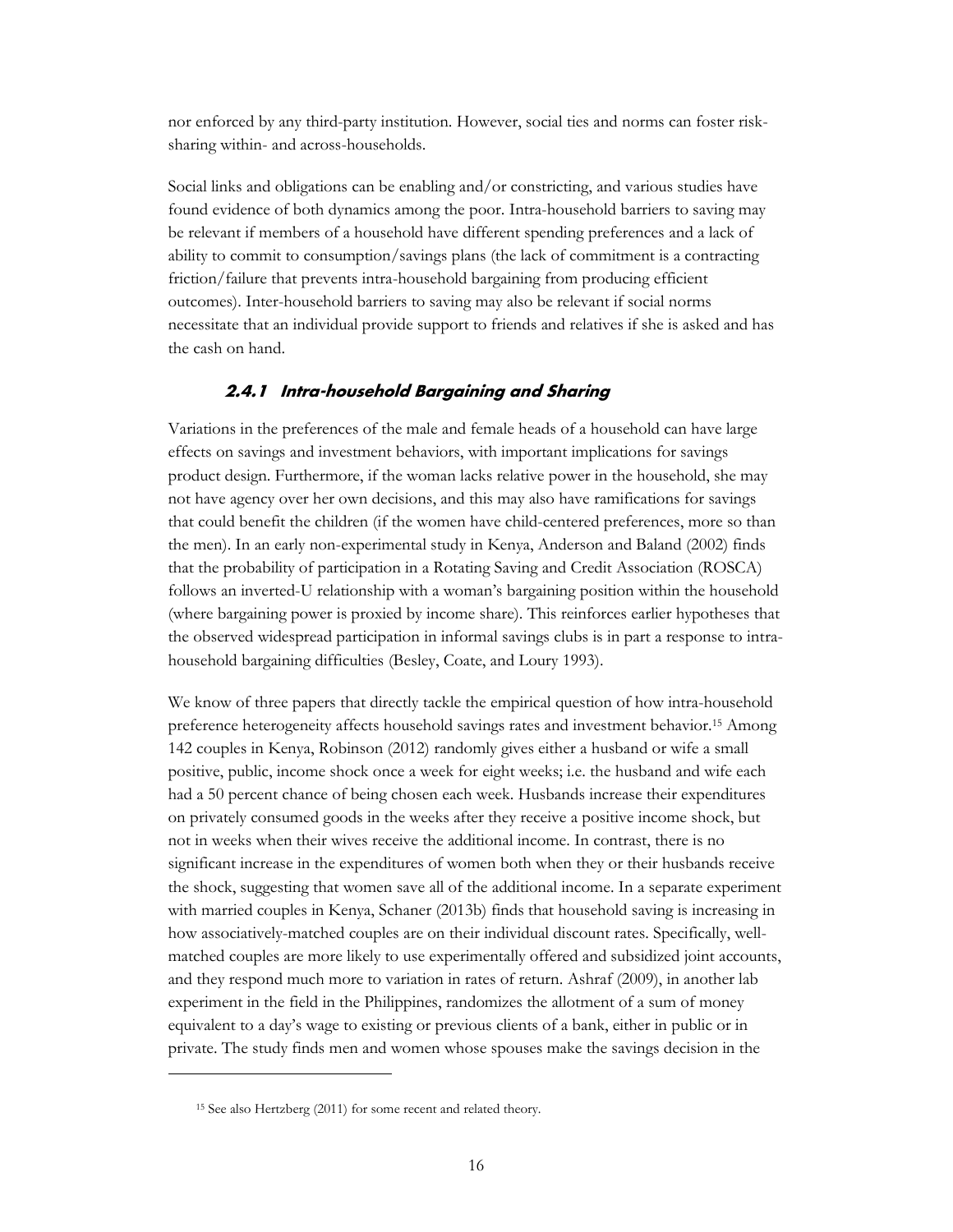household to be more likely to deposit the money into their own account in the private condition, and commit it to consumption in the public condition

Several other experiments find evidence that intra-household preference heterogeneity produces demand for commitment. In another arm of her study, Schaner (2013c) finds that responses to reductions in transaction cost vary substantially with the gender of the accountholder. Reducing transaction costs by half (through the offer of ATM cards) significantly improves long-run account usage by 62 percent (45 percent increase in the number of deposits and a doubling of the number of withdrawals in the first six months). This positive impact is, however, concentrated in individual accounts held by men and in accounts jointly held by men and women, with an insignificant, negative-signed effect on accounts individually held by women. The study is able to validate bargaining power as the driving mechanism.

Ashraf, Karlan, and Yin (2010)'s follow up on the long-run effects of offering a commitment savings account (SEED) in the Philippines finds that the women offered the account increased their scores on an index of household decision-making by 0.14 standard deviations over the comparison group. Heterogeneous impacts by bargaining power were important, with a significant increase in female-oriented durable goods purchased in households where the women had below-median decision-making power at baseline (by 1457 Ph pesos).

Bargaining over financial decisions can be magnified in migrant households, where decisionmakers face higher costs of sharing information. Ashraf et al. (2011) varies the degree of control over remittances by an emigrant household member, and measures the impact of how the remitted funds are expended in the home location. A sample of 898 Salvadorian migrants in the Washington DC-area were visited at home and advised to remit money into savings accounts in El Salvador, with random assignment to individual and/or joint accounts in the home country. Over a six-month period, the study finds higher take-up (by 21.7 percentage points) and higher savings in the project accounts (by \$211) among emigrants given the greatest control over remitted funds. After a year, total savings for households in which the remitter expressed demand for control at baseline increased by \$2024 or 216 percent, among those in the group offered the joint account and the individual account for the remitter vs. the comparison group that was not offered any account (\$2962 vs. \$938 in total savings).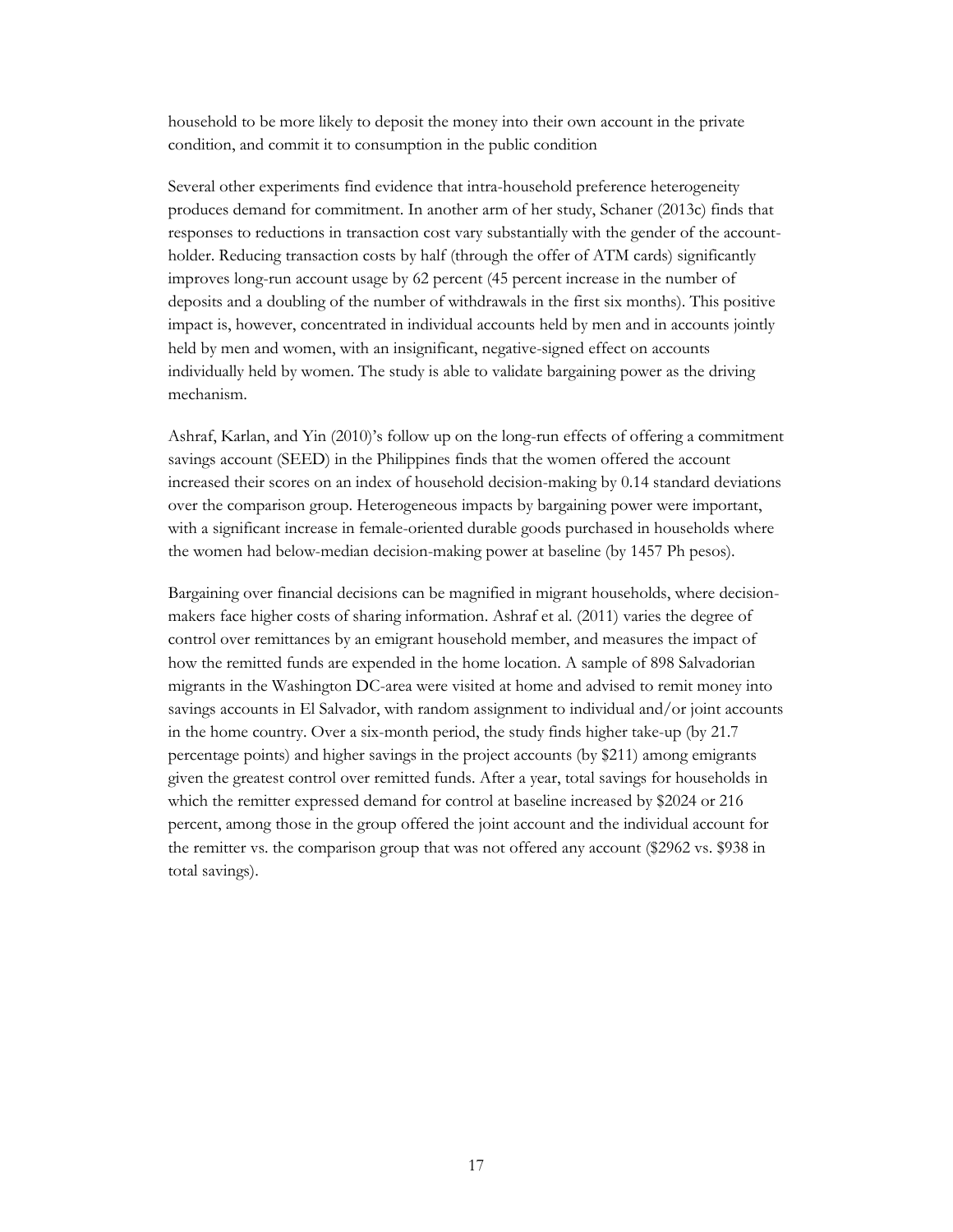Chin, Karkoviata, and Wilcox (2011) finds very similar results for Mexican emigrants in the U.S. from the randomized allotment of ID cards to Hispanic individuals living in the U.S., which was a requirement to open a formal savings account. Participants self-reported at baseline on their level of control over the spending of their remittances in Mexico. The intervention improved migrants' likelihood of opening a bank account in the U.S. by 38 percentage points, increased their U.S. savings as a share of income by 9 percentage points, and decreased their remittances to Mexico as a share of income by 6 percentage points. Impacts were largest for those reporting no control over the use of the remittances in Mexico at baseline<sup>16</sup>.

#### **2.4.2 Inter-household Bargaining and Sharing**

Family and community networks are important sources of risk-sharing in developing (and other) countries (see Robinson (2012) for a review). The implications of these networks for savings behavior and optimal savings rates are complex; e.g., well-functioning risk-sharing reduces the need for precautionary saving.

We are particularly interested in questions of whether and how savings behavior responds to social claimants (Platteau 2000). There is ample descriptive evidence—much of it from anthropology, but increasingly from economics as well, as discussed below—that wealthier households are indeed pressured to support less-well-to-do people in their networks. But the links from this pressure to saving behavior are not well-established. Do claimants act as a tax on household savings and wealth accumulation? Do commitment devices and concealment mute the depressive effects of any tax, and at what cost?

In a non-experimental survey of credit cooperatives in Cameroon, Baland, Guirkinger, and Mali (2011) finds that 19.1 percent of all members take out loans that are fully collateralized by liquid savings held in the same financial institutions, and end up paying a penalty that is equivalent to a 24 percent interest rate due to this simultaneous saving and borrowing behavior. Ethnographic work with the clients who over-borrow suggests that clients use credit as a way of sending a message to their social networks that they are too poor to have available savings.

Three lab experiments in the field test varying aspects of this constraint. Jakiela and Ozier (2012) randomizes the provision of gifts of different sizes that can be invested at varying rates of return, either in public or private, in western Kenya. The study finds that women who receive the large endowment are 9.6 percentage points more likely to invest an amount no larger than the small endowment when returns are observable, corresponding with a 5.4 percentage point decrease in investment level. No similar trend is observed among male

<sup>16</sup> In a lab experiment in the field in Mozambique, Batista, Silverman, and Yang (2013) finds that when randomly offered the option of making cash or in-kind gifts to close peers (outside the family) in a repeated dictator game, the choice of making in-kind gifts accounted for 42.6 percent of all giving and increased total giving by 5.5 percentage points. The demand for 'other-control' seems to exist even inter-household.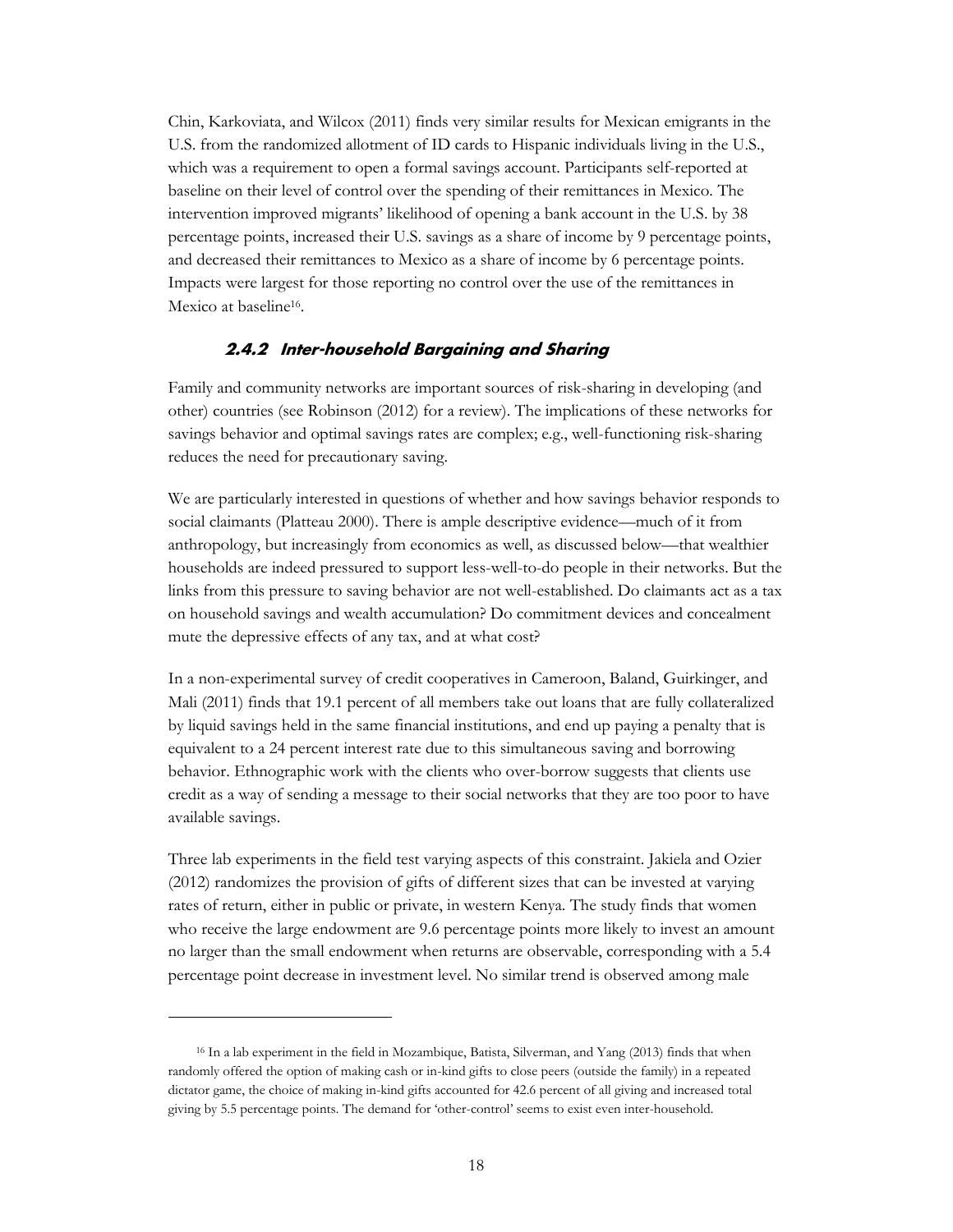participants. Women who had relatives participating in the game and observing their returns were especially prone to staying away from making profitable investments. Giné et al. (2013) tests how individuals within a household revise their intertemporal plans over time in Malawi. They offer the household head and spouse in 1,071 households a series of independent choices on the allocation of a large sum of money (one month's wages) between 'sooner' and 'later' periods. Shortly before the payout, some households are then allowed an unanticipated revision in their allocations. The study finds that increased initial allocations towards 'later' periods are positively correlated with baseline wealth and the number of relatives in the village. However, revisions in allocations towards the present are not associated with spousal preferences for such revision, but instead relate most strongly to tendencies towards present-biased preferences. Chandrasekhar, Kinnan, and Larreguy (2013) conducts a randomized lab experiment in the field with villagers from rural Karnataka in south India that has participants playing variants of a consumption-smoothing game with members of their social network. The study reports that access to savings allows individuals to smooth some of the income risk they face inter-temporally that is not insured interpersonally. In the absence of savings, limited commitment to transfers seems to bind significantly when two individuals are socially distant in the network, but less so when they are socially close.

In their study on reducing the cost of accessing a simple formal savings account in Kenya, Dupas and Robinson (2013a) notes that the accounts led to significant increases in microenterprise investment and expenditures, despite no interest being offered on the savings balances and despite withdrawal fees being charged to take money out. They are unable to validate any mechanism, but discuss the possibility of social pressure, risk-aversion and/or time-inconsistency driving this result<sup>17</sup>. However, the experiment in Brune et al. (2013) produces little evidence to support the importance of "other-control" (as opposed to "self-control") motives and account features. Specifically, their commitment treatment did not in fact lead to lower reported transfers to other households relative to the comparison group, or to the ordinary savings account group. Nor did a sub-experiment that publicly revealed savings balances affect behavior. We discuss this paper further in Section 2.5.1.

In all, there is mounting evidence from many different settings that social claimants induce individuals to engage in strategic behavior—including commitment, concealment, and saving less. But this evidence is more suggestive and descriptive than definitive. Most of the evidence comes from surveys and lab-like settings rather than real-world choices. And much of the evidence is consistent with other interpretations. Disentangling social- vs. self-control motives for saving behavior, and fleshing out their implications for savings rates and product design, will be particularly important going forward.

<sup>&</sup>lt;sup>17</sup> They also note that usage has a strong positive correlation with wealth levels in their sample.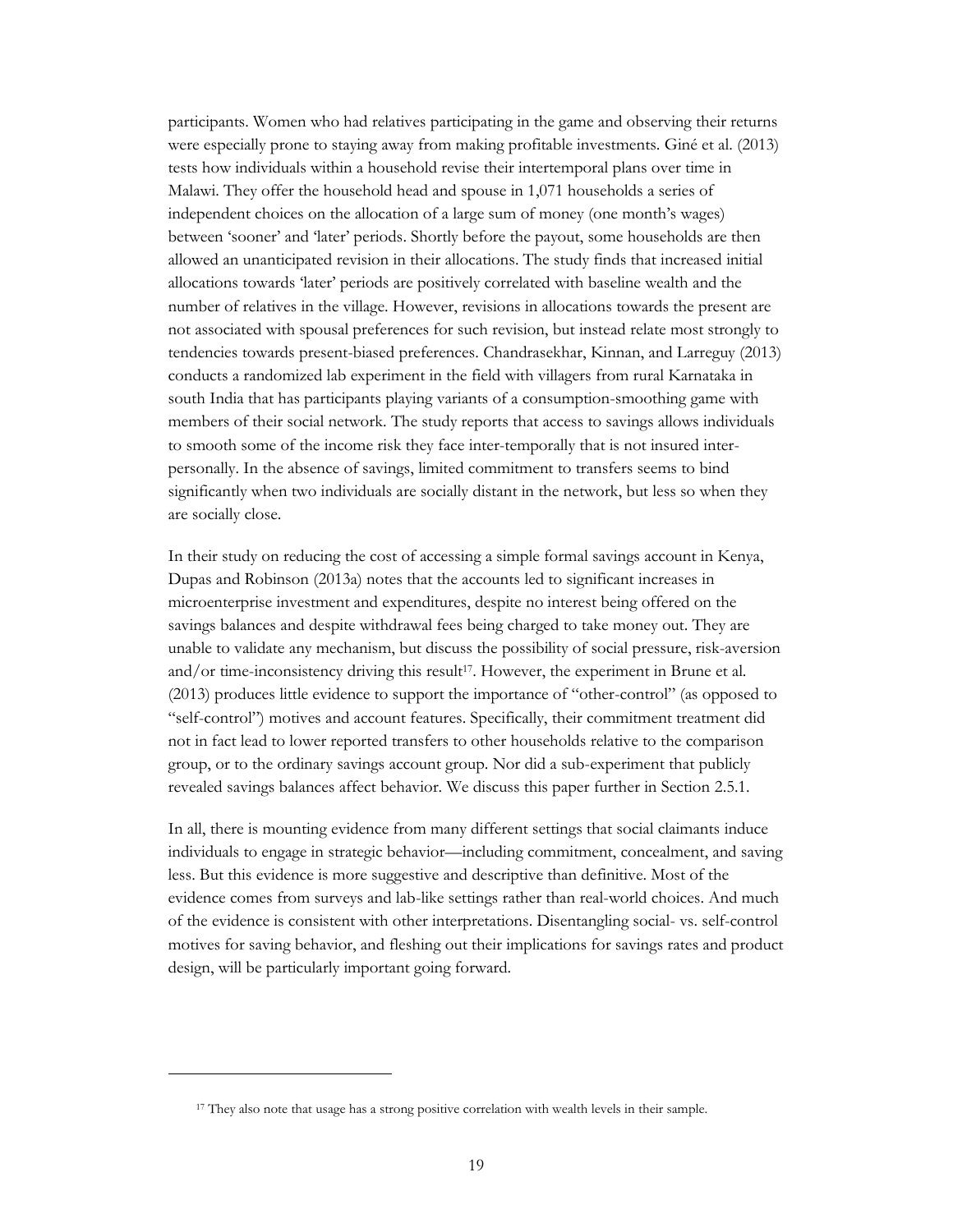#### <span id="page-22-0"></span>**2.5 Behavioral Biases**

The behavioral social sciences suggest several cognitive tendencies that can lead to undersaving or more broadly to "present-bias". Behavioral research has documented biases in preferences (costly self-control, loss aversion, anticipatory utility); in expectations/perceptions of prospects (e.g., over-optimism); in price perceptions (e.g., exponential growth bias); and in whether and how to make a decision conditional on all other variables (e.g., limited attention, planning fallacies). Understanding these biases can help us identify more and less malleable drivers of undersaving, and design products and processes that help people save as they aspire to in their more reflective moments. Our review below focuses on field (not lab) evidence linking specific behavioral biases to savings behavior in developing countries; see DellaVigna (2009) for a broader review, and Zinman (forthcoming) for a complementary review of behavioral theories and evidence related to over-borrowing.

#### **2.5.1. Bias in Preferences**

#### **2.5.1.a. Living for Today: Sources and Implications of Costly Self-Control**

Causal empiricism suggests that people struggle with self-control in many domains. Overeating, over-snoozing, under-saving, etc. have all been attributed to a human tendency to "live for today". Then when tomorrow arrives it is today again! Economists often formalized this *carpe diem* tendency in "multiple-self" frameworks, where the "present-self" may use the snooze button intensely while assuming that future selves will spring out of bed with the initial alarm (Laibson 1997; O'Donoghue and Levy 1999; Fudenberg and Levine 2006). <sup>18</sup> In the savings context, this dynamic can manifest as procrastinating behavior change (I will cut back a bit and start saving—tomorrow), and/or as consumption splurges (succumbing to temptation to consume today, perhaps by borrowing). Models of costly self-control also tend to deliver the key prediction that individuals will value *commitment*. i.e., people will choose, and even pay, to restrict their future choices in some way, to help discourage their future selves from over-consuming. We now review empirical evidence on these key predictions, starting with commitment.

#### *(Self-) Commitment Devices*

 $\overline{a}$ 

Individuals who are (partly) sophisticated about their *carpe diem* tendencies may want to constrain the actions of future selves. The intuition is that while today's self wants to live for today, she is relatively indifferent between consumption in any future period. i.e., today's self may be very impatient when it comes to tradeoffs between today and tomorrow, but very patient when it comes to tradeoffs between tomorrow and any future period. So today's self may want to make a plan to smooth consumption in the future—perhaps by saving for bad

<sup>18</sup> Other models focus more directly on temptation (Gul and Pesendorfer 2004; Banerjee and Mullainathan 2010)— i.e., on the possibility that people get disutility from having the option to consume certain goods— and deliver similar predictions on consumption dynamics and antidotes to over-consumption.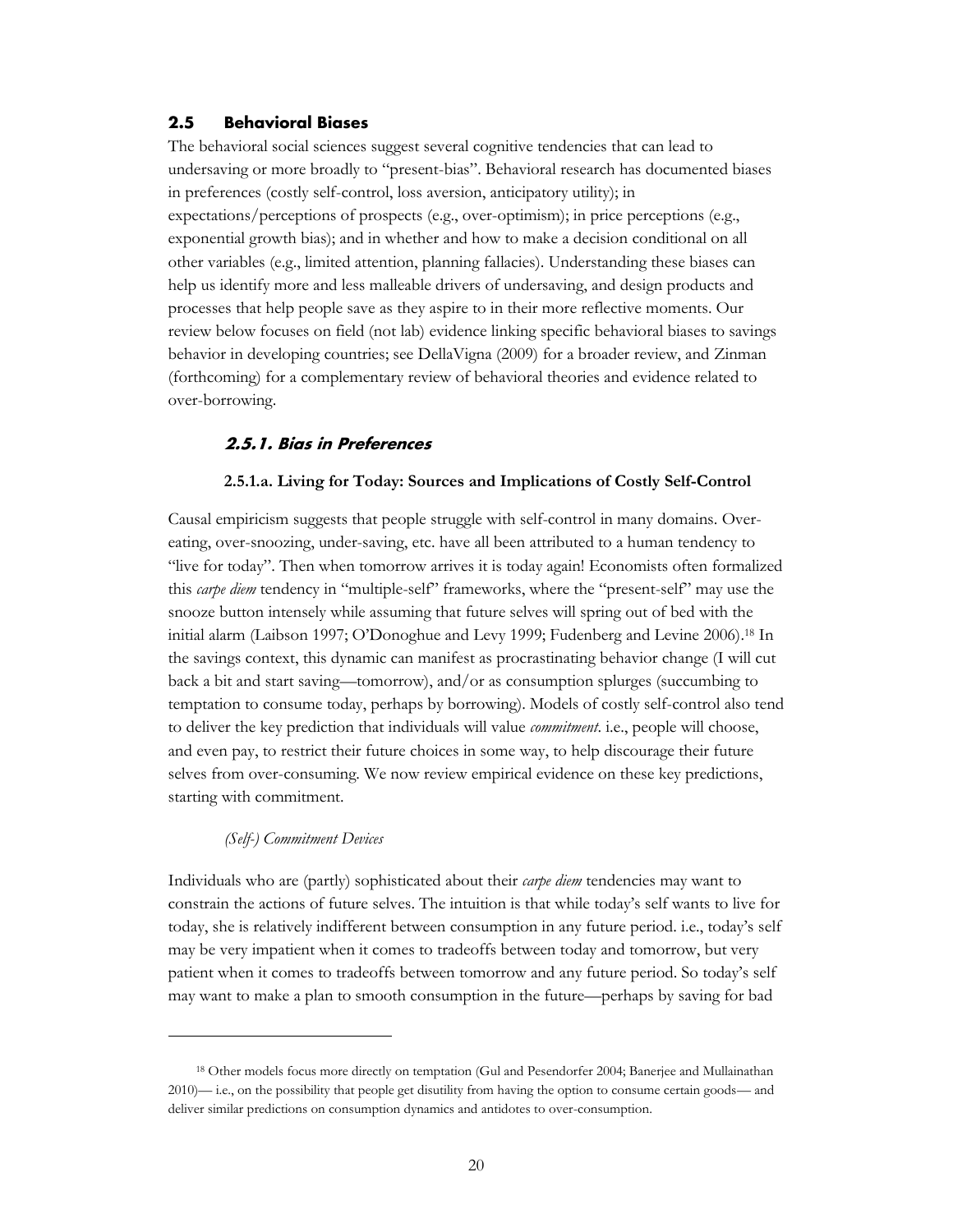shocks, or for retirement. And if today's self recognizes that future selves will want to deviate from this plan, today's self may want to make a *commitment* that makes deviating costly (e.g., that makes a future self pay a penalty in that self's "today"). This demand for commitment is absent in standard/neoclassical models of intertemporal consumer choice, where preferences/discounting are time-consistent, and hence I make plans and stick to them, unless something in my choice set changes that leads me to re-optimize my plan. In standard models, flexibility and choices are always good when it comes to managing my own decision-making subject to constraints. I might still however make binding commitments to influence the behavior of *others* (see section 2.4).

Commitment devices can take several forms. Commitment devices that call for real economic penalties for failure, or rewards for success, are referred to as *hard commitments*, while devices that have primarily psychological consequences are considered *soft commitments*. This is really a spectrum, though, not a clear and easy-to-assign binary characteristic. A hard commitment device may take the form of a formal commitment savings account where interest is forfeited if a monthly deposit is not made, or an agricultural savings account in which withdrawals before a pre-set target date corresponding with the sowing season incur a substantial penalty. A soft commitment device might be a separate account labeled "School Fees" where the depositor incurs a psychological cost of guilt or loss when withdrawing funds for non-education expenses (see Shefrin and Thaler (1988) on the application of mental accounting models to saving and consumption decisions). Default settings may also serve as soft commitments for future choices using the power of inertia.

The first field experiment on a hard commitment device to enable improved saving in a developing country setting concerned a savings account developed and tested by Ashraf, Karlan, and Yin (2006a) in collaboration with Green Bank in the Philippines. The bank created a savings product called SEED (Save, Earn, Enjoy Deposits) that offered the choice of two commitment features to a sample of existing clients of Green Bank: either a timebased maturity, in which the account balance would become available only at a specific future date (such as the time of a wedding or celebration), or an amount-based maturity, in which funds would become available once a certain goal was reached (such as the money needed to repair a house). The clients could freely choose to apply either or neither of these restrictions on their accounts. However, once the decision was made, SEED clients could not withdraw funds until they met their chosen goal. Clients were also given the chance to opt for a lock box to make deposits at home, before bringing them to the bank.

The SEED accounts offered reduced liquidity for the borrower, but no other compensating interest or financial incentive. Nonetheless, take-up was high, with 28 percent of individuals opening an account. After one year, individuals offered accounts increased savings balances by roughly 411 pesos or 82 percent, relative to the comparison group. Among the subgroup of individuals who actually opened the account, savings balances were estimated to have increased by roughly four times this amount, with clients increasing their savings by over 300 percent relative to the comparison group. In line with the self-control theory, individuals identified as time-inconsistent were the ones most likely to show a preference for and benefit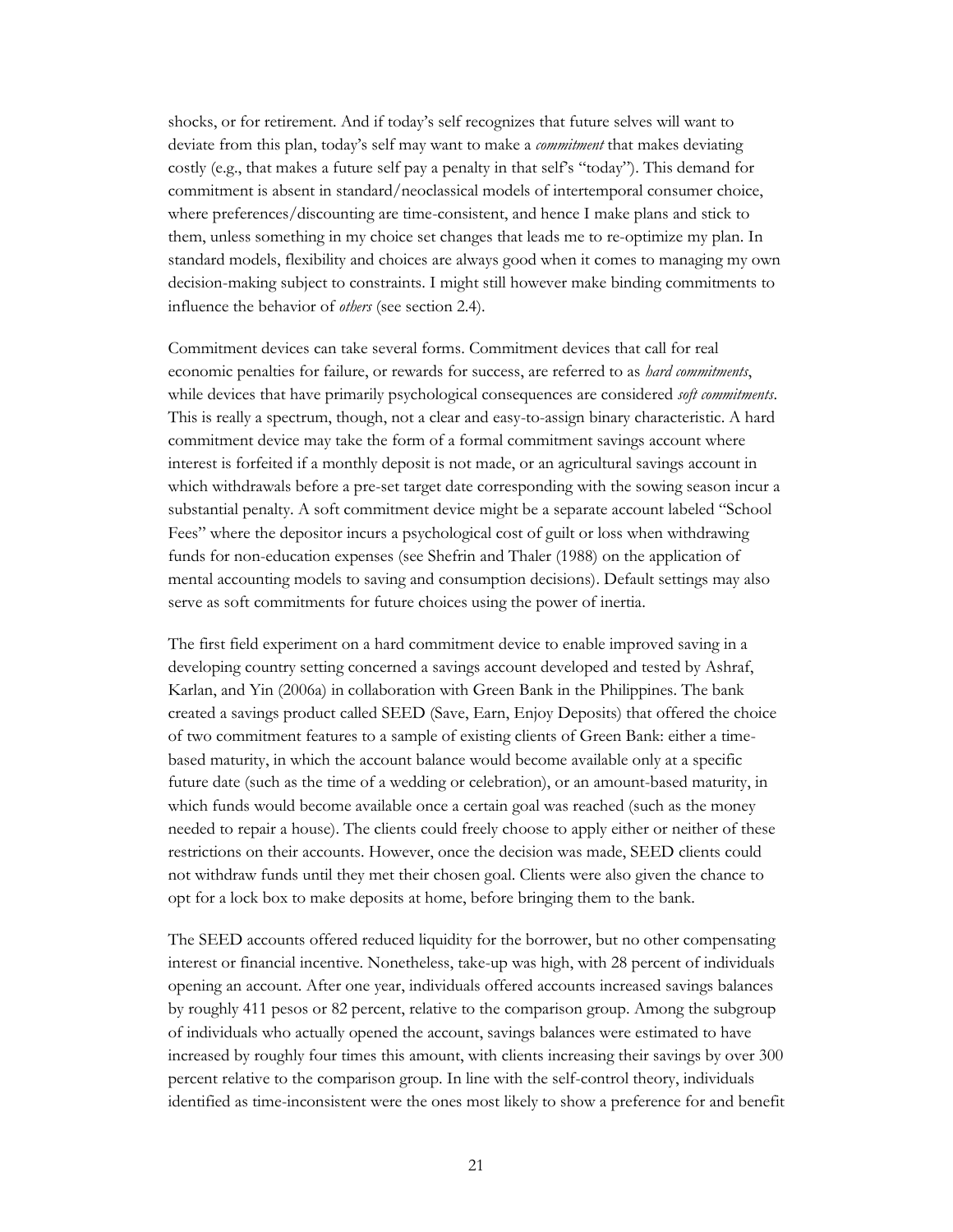from commitment. The longer-term impact of the product on savings balances over a two and a half year period was a 33 percent increase, which was no longer statistically significant (Ashraf, Karlan, and Yin 2010). However, this can be interpreted either as a lowered savings rate, or as the savings having been withdrawn and converted into a lump-sum expenditure that improved welfare. The bank did not engage in any continued marketing, even to the clients who used the account. This shows that although the product achieved medium-term goals, it did not cause lasting behavior change of the same magnitude; to achieve that, one may either need to reinforce the commitment, or it could be that the same medium-term behavior was not deemed optimal by the clients and they reverted after proper analysis.

In a test of access to savings accounts that included an assessment of self-control bias vs. 'other-control' problems in goal-attainment and investment, Brune et al. (2013) randomizes access to ordinary and commitment savings products among 3,150 smallholder tobacco farmers in Malawi organized into 299 farmer clubs. One third of the farmers' clubs in the study were assisted in opening ordinary savings accounts, another third were assisted in opening both ordinary and commitment savings accounts, and the final third served as the comparison group without assistance in opening either type of account. Those who opened a savings account had the proceeds from their tobacco sales deposited directly (electronically) into their ordinary savings account. For those opening commitment accounts, funds would be deposited into their ordinary account until the 'trigger' level chosen by them was reached, after which funds would be deposited into the commitment account until its pre-set target level was reached (all targets set by the individual). For the groups offered savings accounts, a subset of each was chosen to receive raffle tickets (some in private and some in public) that revealed the savings balance in their accounts, and their outcomes were measured against a subset of farmers that received the savings accounts but no raffle tickets that revealed this information.

Take-up of the offer of a commitment account along with an ordinary account was 20.7 percent, compared to an 18.1 percent take-up rate for just the ordinary savings account. Providing tobacco farmers in the sample with access to any savings account positively affected their savings level against the comparison group (significantly increasing total deposits by 16,513 MK and 18,801 MK in the ordinary and commitment treatment arms respectively). However, the impact on welfare differed between the two types of savings treatments. The study found that the group that opened both a commitment savings account alongside an ordinary account saw a 7.7 percent increase in land under cultivation, 17.1 percent increase in agricultural input use during planting, 20.1 percent increase in crop output at harvest, and a 13.5 percent increase in household expenditures in the months just after the harvest vs. the comparison group that received no account. While no significant increase in welfare indicators was measured for the ordinary savings account group, the authors are unable to reject that the effects of the two accounts are equal. The study would need to be replicated with a larger sample and more statistical power to distinguish the differential impacts of ordinary vs. commitment savings accounts.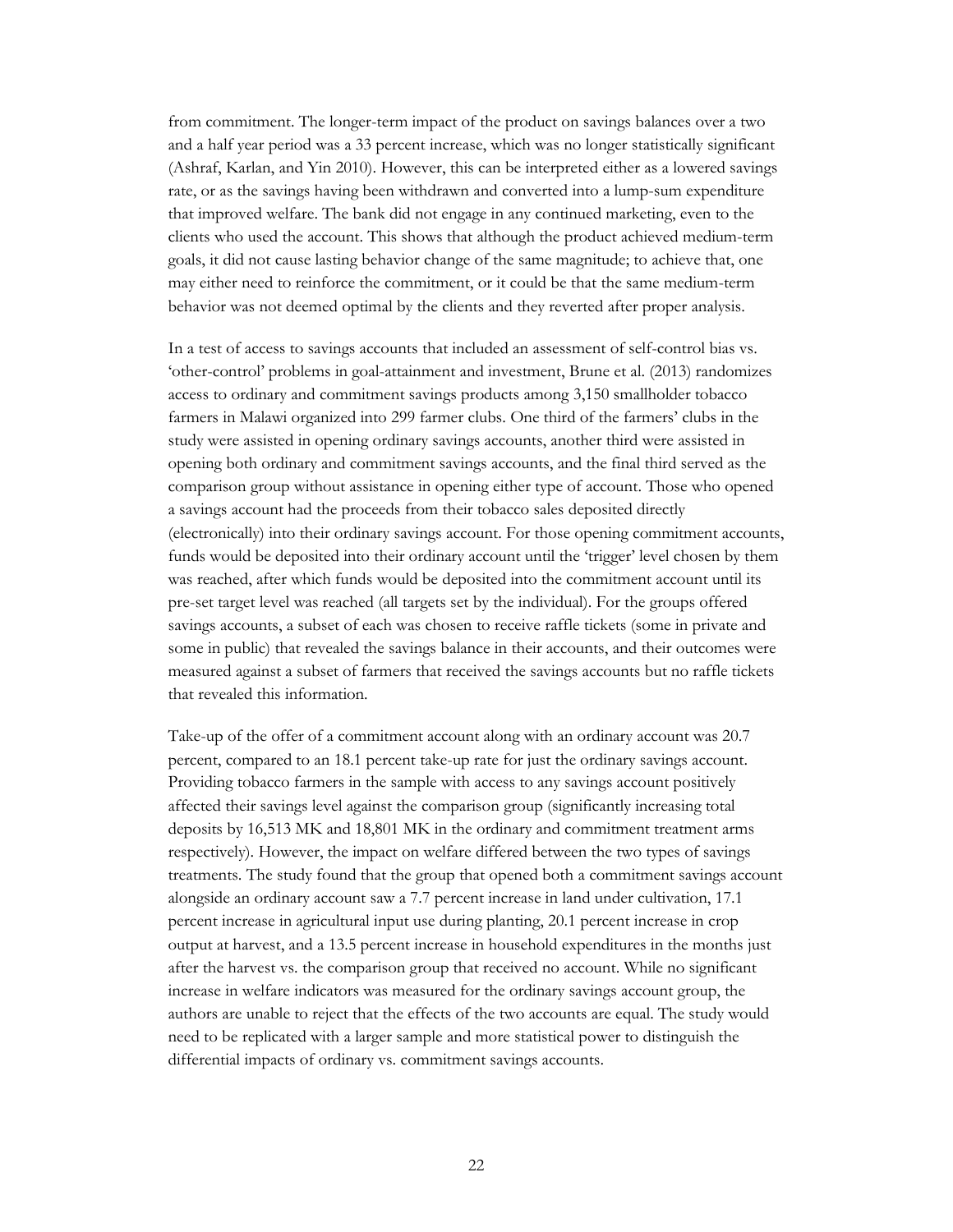What is intriguing in this study is that 91 percent of the savings deposited by those offered a commitment savings account (that led to the large welfare impacts) were in fact kept in the ordinary accounts held by these individuals. Money is withdrawn relatively quickly after it is deposited into the ordinary savings account. The amount actually maintained in the commitment savings account that had the withdrawal restriction until the target date was reached was in fact very small. This points to a few alternative possibilities on the mechanism behind this impact, but none that the data in the current study can support. We see that the commitment mechanism is certainly not working through the 'tying of one's hands' to resist self-control bias. An alternative explanation involves a signaling explanation for this behavior, where the commitment savings account allows people the ability to better resist social network demands for their savings. However, this is not supported by the fact that the commitment treatment did not in fact see lower reported transfers to other households<sup>19</sup> .

Other explanations include the possibility that the cost of the commitment on the account with this feature was very low, which effectively made it simply a second regular savings account that might have triggered more 'mental accounting' mechanisms driving the differential impact. The authors themselves recognize that clients had to travel long distances (20 kilometers on average) to the bank branch and endure a median wait time of an hour to withdraw money from their ordinary accounts, imposing high transaction costs that might have led to the 'withdraw soon after the deposit is made' behavior. Finally, the electronic direct deposit of tobacco sales proceeds only applied to those who opened an individual savings account, which combines the effect of the bank account as a new savings location but also as a new payment channel, in contrast to the comparison group that only transacted in cash. Despite the promising welfare impact results, therefore, this study raises numerous questions for further dissection.

Dupas and Robinson (2013b) is the first field experiment that tests the effects of different varieties of commitment savings options on behavior, randomizing members of existing ROSCAs in Kenya to one of five groups. Two treatment groups were offered a lockbox for saving at home (that was earmarked for *preventative* healthcare expenses). <sup>20</sup> Individuals in the *Safe Box* group were given the key along with the box. Individuals in the *Lock Box* group were not given the key, and had to call the program officer to open the box. In a third treatment group, individuals were encouraged to save in an individual *Health Savings Account* that would be held at the ROSCA and earmarked for *emergency* health expenditures only. In a fourth treatment group, individuals were encouraged to use their existing ROSCA to create a *Health Pot,* in which members would contribute an additional amount during regular

<sup>19</sup> The sub-experiment that involved the public revelation of savings balances did not lead to lower savings as expected, if claims from expectant social networks were in fact a major reason for people to choose to lock away funds in arrangements that made their funds accessible (though this was ineffective in part due to the low balances maintained).

<sup>20</sup> See also Giné, Karlan, and Zinman (2010) where savings balances provide a commitment device for another type of health investment: quitting smoking.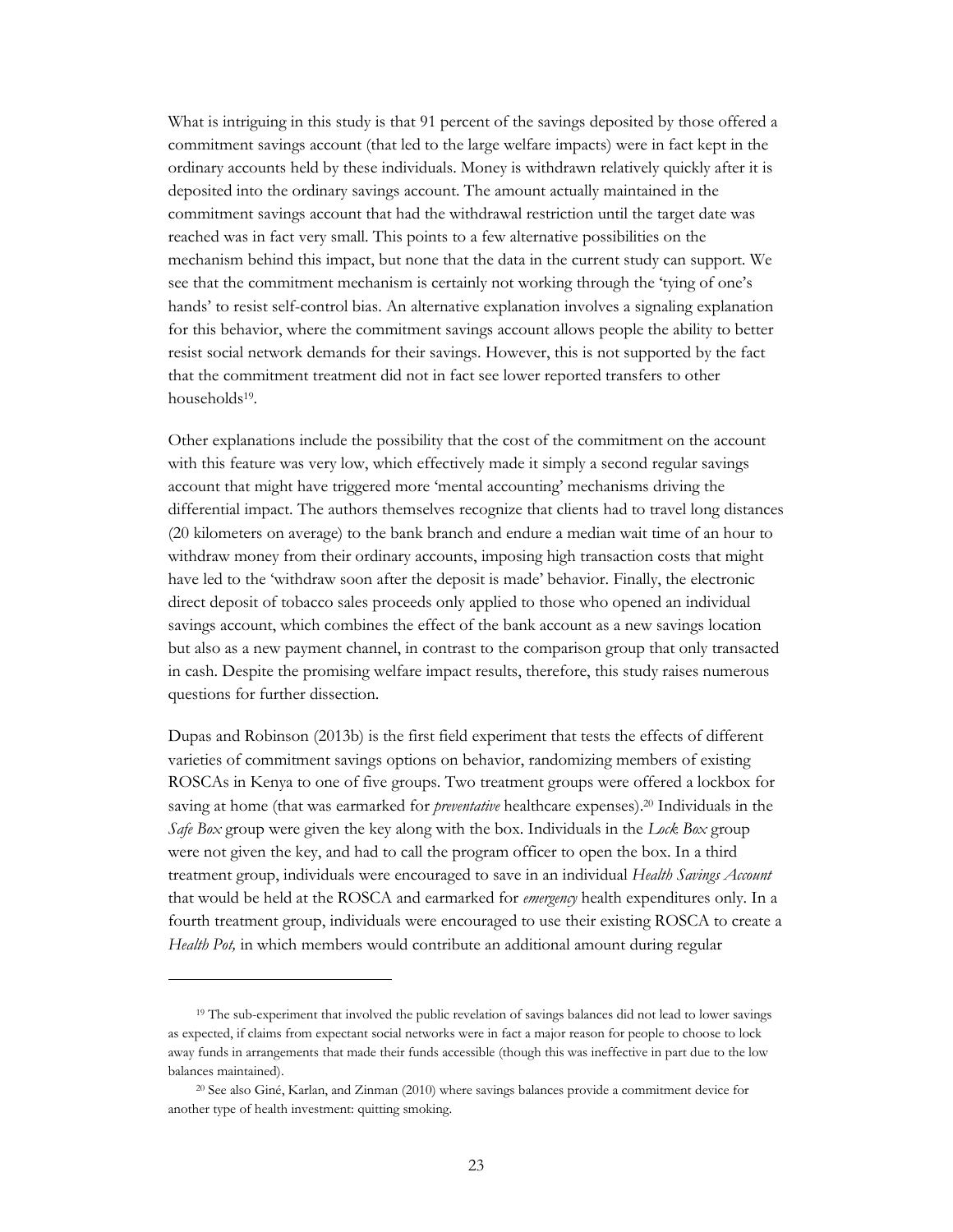meetings earmarked for *preventative* health expenses. The *Health Pot* thus tries to harness social pressure as a commitment device, in addition to earmarking<sup>21</sup>. There is also a fifth, comparison, group.

To us, the comparison between the *Safe Box* and *Lock Box* treatments is particularly interesting, because this is the only test we know of between a softer vs. harder commitment in the same sample and for the same savings goal<sup>22</sup>. Harder commitments may provide more self-control, but at a cost of reduced flexibility for dealing with bad shocks, and less leeway for those whose behavioral biases may also impede their ability to set optimal commitments. The study finds a 74 percent take-up rate (defined as a non-zero amount in the given box/account) of the *Safe Box* after the first six months and a 65 percent take-up of the *Lock Box* over the same period. Usage of the products 12 months after they were offered remained high at 71 percent and 66 percent respectively. The *Safe Box* significantly increased spending on the target preventative healthcare expenditures by 170 KSh (66 percent increase over the comparison group), while the *Lock Box* in contrast had a much smaller and statistically insignificant positive effect on the same target outcome. The total stock of savings was not measured in this study.

Usage of the other two options was higher: 97 percent for the *Health Savings Account (HSA)*, and 72 percent for the *Health Pot* after 12 months. Both of these interventions produced strong improvements in healthcare expenditures, albeit with slightly different targets. The Health Pot product was designed to save up for preventative healthcare expenses (like the *Safe Box a*nd *Lock Box* treatments) and increased spending on preventative healthcare by 331 KSh (128 percent over the comparison group). The HSA intervention was designed for emergency health spending, and had no impact on preventative health expenditures (as anticipated) but a significant 12 percentage point reduction (from a 31 percent comparison level) in the inability to afford full medical treatment for an illness in the past three months.

The results confirm the presence of all three types of savings barriers: intra-personal, interpersonal, and intra-household23. Intra-personal behavioral barriers did seem to matter significantly. Those whose savings preferences were not constant over time (as measured by survey questions) were not able to benefit from the *Safe Box* (because it was too easy for them to access the money). They also did not benefit from the *Lock Box* – this is because even though the savings in the box was illiquid, there wasn't a strong incentive to actually

<sup>21</sup> See also the Brune et al. (2013) and Kast, Meier, and Pomeranz (2012) papers discussed in this section.

<sup>22</sup> See also Benhassine et al. (2013) on a comparison of soft versus hard commitments in improving school attendance among beneficiaries of cash transfer programs in Morocco: the unconditional but labeled education payment transfer ("nudge") performs better than the conditional cash transfer for educational expenses ("shove").

<sup>23</sup>Inter-personal barriers were substantial--those who were previously giving assistance to others without receiving assistance in return benefited more than others. There was evidence of intra-household barriers as well: the effects of several of the interventions were larger (though not statistically significantly so) for married individuals. See section 2.4 for a more detailed discussion of social constraints.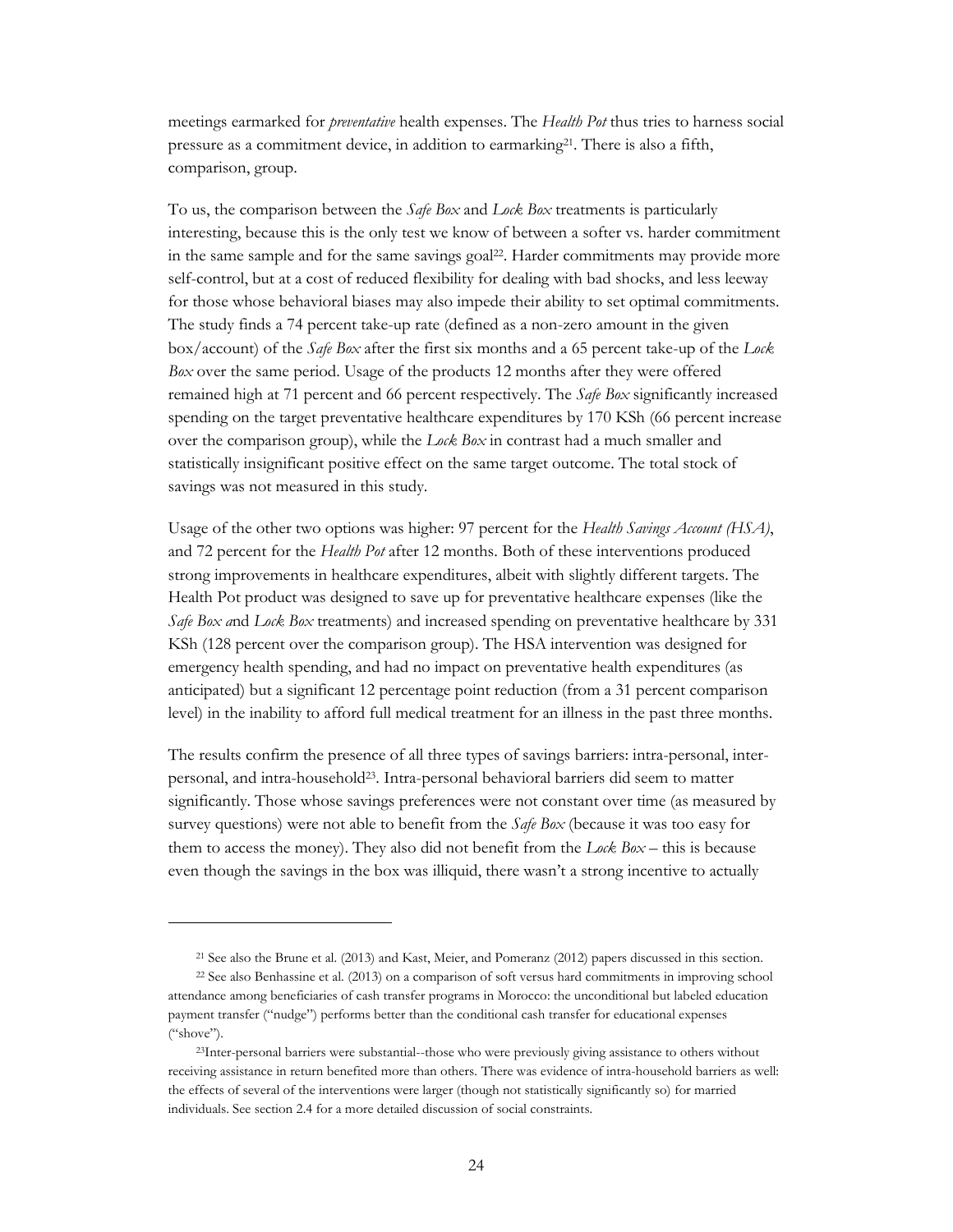put money into the box in the first place. However, they did benefit from the stronger commitment and social pressure to make deposits that was provided by the *Health Pot*.

Although the handful of field experiments on commitment savings have focused on the development of new products and features,<sup>24</sup> it is important to note that the popularity of some more-established products may be attributable to commitment features. For example, ROSCAs may be popular, and effective, because they allow people to commit themselves to save. Gugerty (2007) finds evidence to this effect when querying members from 70 ROSCAs in western Kenya regarding their motivations for participating. The same seems to be true for illiquid retirement savings products in more-developed countries (Laibson, Repetto, and Tobacman 2010). Opt-out defaults into savings products (which are increasingly prevalent for retirement savings in more-developed countries) may be effective because they provide soft commitments that do not get undone due to procrastination or inattention (Beshears et al. 2010a). 25

#### *Evidence on Correlations between Present-Bias and Under-Saving*

There is a striking lack of empirical evidence on the other two key predictions of costly selfcontrol models. In fact we are not aware of any nationally representative evidence on the conditional correlations between present-bias and (under-)saving, or on whether the highfrequency dynamics of consumption/savings decisions match a (splurge and scourge) pattern distinct to a costly self-control model.

#### **2.5.1b. Loss Aversion**

 $\overline{a}$ 

Loss aversion relative to some reference point (e.g., current consumption, neighbors' consumption) is sometimes invoked as potential obstacle to consumers *reducing* their debt loads (Karlan and Zinman 2012)—or, more broadly, to consumers *increasing* their savings rates (Benartzi and Thaler 2004)—but we have yet to see this intuition worked out theoretically, or tested empirically.

#### **2.5.2 Biases in Expectations (Over-Optimism)**

Beyond preferences, *expectations* about key parameters—e.g., those affecting the budget constraint—play a key role in intertemporal choice modeling. Brunnermeier and Parker

 $24$  See also Duflo, Kremer, and Robinson (2011), where an option to pay for next season's fertilizer input at harvest time dramatically increases fertilizer purchases, and Barrera-Osorio et al. (2011), where delaying CCT payment until school fees are due actually *increases* re-enrollment relative to earlier payment. Both of these findings are consistent with demand for commitments to save. They may also, or instead, be solving limited attention problems, as discussed in Section 2.5.4.

<sup>&</sup>lt;sup>25</sup> See Kast, Meier, and Pomeranz (2012) for an evaluation of self-help peer group enforcement among microcredit clients in Chile. They find a three-fold increase in savings deposit frequency and a two-fold increase in savings balances from peer group enforcement. Also see Atkinson et al. (2012) for a recent study on the impact of default contribution rates, and to a lesser extent planning and reminders, on savings behavior among microcredit clients in Guatemala.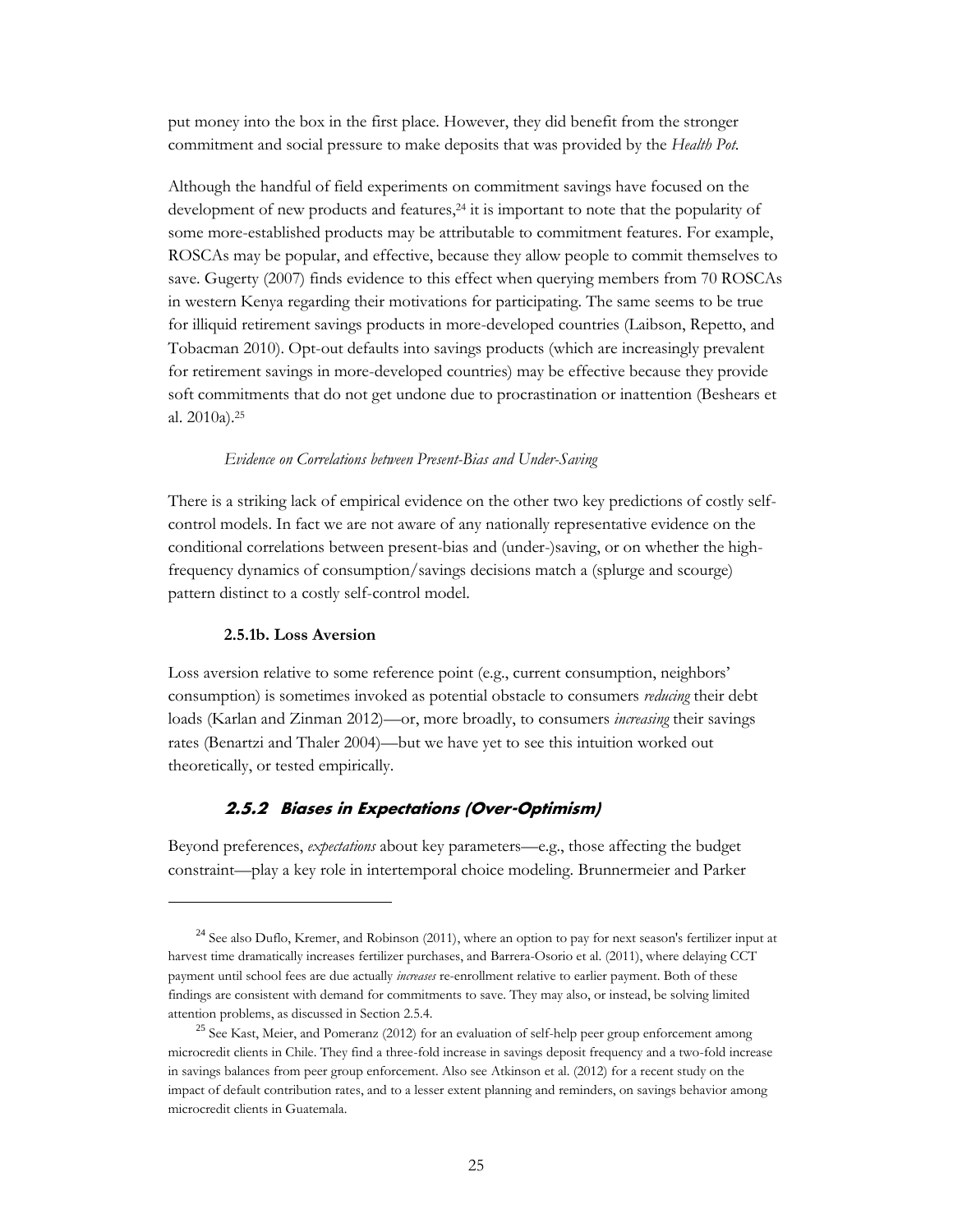(2005) develops a theory that rationalizes over-optimism about future income based on anticipatory utility. Their model can generate under-saving; more precisely, it generates less saving than a world where people have accurate expectations of future income (because they do not get utility from anticipating higher income). We are not aware of any field tests of this interesting model.

Recently, policy and programmatic concerns have focused more on over-optimism about future cash flows more broadly, and about prices (particularly regarding underestimating the likelihood of incurring "add-on" prices like penalty fees). The literature on these concerns is thin, and focused on consumer debt markets in the U.S.; see (Zinman forthcoming) for a review.

### **2.5.3 Biases in Price Perceptions (Underestimating Compound Interest)**

Consumers might also underestimate the value of saving more directly, even (in the extreme) when facing certain returns. E.g., there may be a distinction between the vector of prices economists typically use to capture the cost-benefit of moving consumption across different periods (where, e.g., the cost is foregone consumption today, and the benefit is a return on investment), and how the consumer *perceives* that vector of prices. Stango and Zinman (2009) shows that the flip side of the well-known underestimation of compound growth is an underestimation of how quickly principal is paid back on installment debt, with a more general *exponential growth bias* explaining both tendencies. They also find some evidence that more-biased households save less in a representative sample of U.S. households.<sup>26</sup>

Song (2013) tests the impact of financial education that focuses on compound interest with a field experiment that randomly assigned 1,104 households to one of three groups in Shaanxi province, China. One treatment group was taught principles of compound interest, with application to pension contributions and balances. A second treatment group was given information on expected levels of pension benefits for differing levels of contributions without compound interest being fully explained. The study finds that the group instructed on the principles of compounding improves knowledge on a financial literacy test, though the increase is not significant for most questions (except the question on compound interest on which the intervention reduces the distance from the correct answer significantly by onesixth of a standard deviation). Both groups contributed more than the comparison group, with the principles group saving about 40 percent more, and the information-only (no principles) group saving about 19 percent more<sup>27</sup>.

<sup>&</sup>lt;sup>26</sup> See Levy and Tasoff (2013) for a lab experiment testing the theoretical predictions of exponential growth bias.

<sup>&</sup>lt;sup>27</sup> The author estimates that if participants maintain the same increased contribution levels going forward, this would lead to a 4.8 percent increase in estimated consumption each year after age 60 (Song 2013).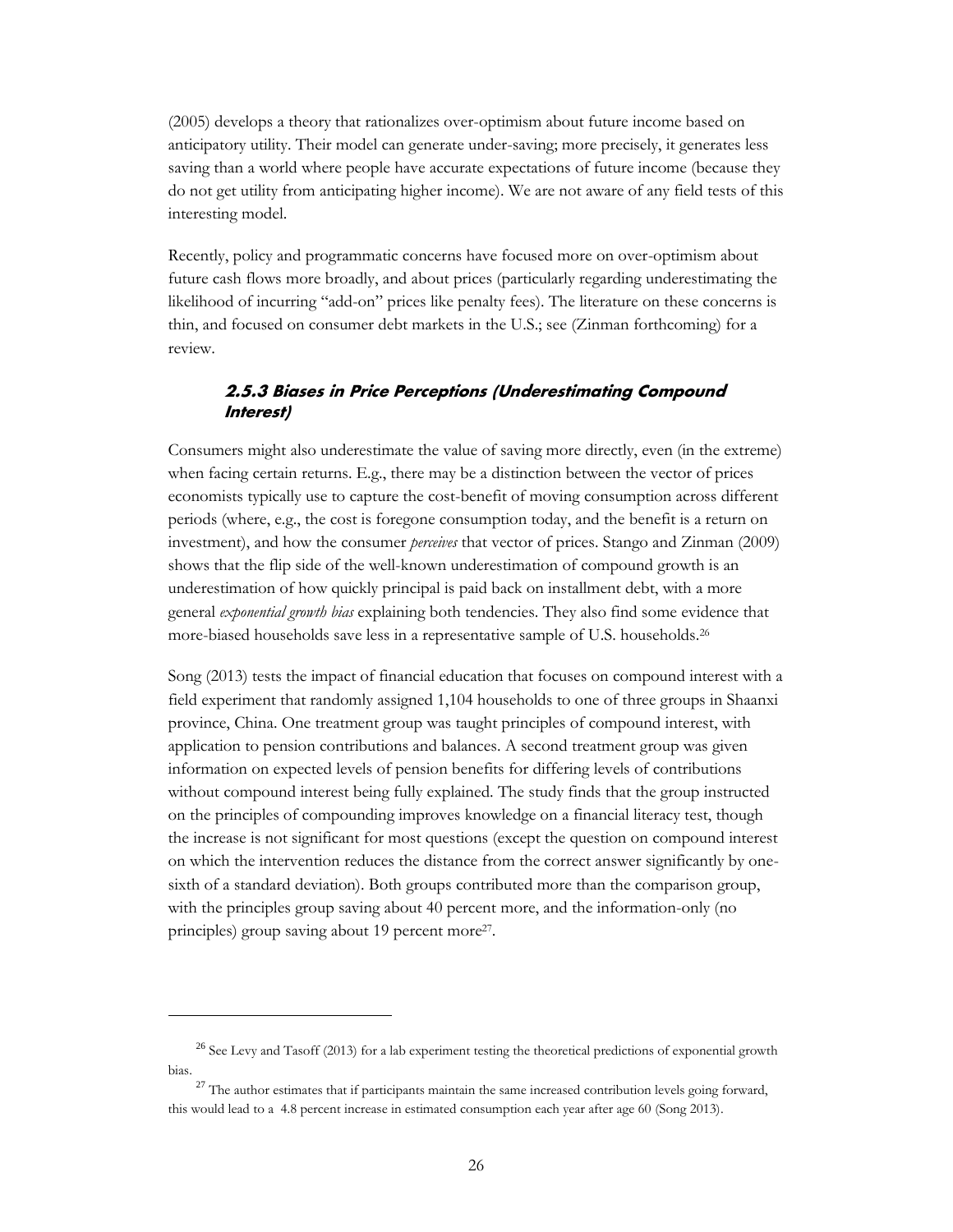#### **2.5.4 Biases in Problem-Solving (Inattention to Savings)**

A fourth category of biases relates to whether and how individuals make decisions (i.e., optimize in an economic model) given their preferences, expectations, and (perceptions of) prices. For instance, to the extent that savings requires planning (e.g., making a budget), the well-known planning fallacy may come into play, whereby individuals tend to underestimate the amount of effort needed to actually complete a task. We are not aware of any field evidence linking the planning fallacy to saving behavior, although see Spiller and Lynch (2010). Currently the leading problem-solving explanations for (under-) saving behavior revolve around inattention to certain aspects of the tradeoffs involved in allocating consumption over time. We now consider these.

#### *Inattention, Reminders, and Marketing*

 $\overline{a}$ 

It seems plausible to think that spending and borrowing are more "top of mind" for many people than saving.<sup>28</sup> Casual empiricism suggests that firms have stronger incentives to promote (e.g., advertise) spending and borrowing than they do saving. Shah, Mullainathan, and Shafir (2012) and Mani et al. (2013) postulate that extreme scarcity in one's budget constraint—whether in time, money, etc.—can generate a laser-like focus on alleviating the immediate scarcity, at the expense of other aspects of one's life. Since the act of saving has at best a weakly negative ability to alleviate any immediate scarcity, it stands to reason that saving is likely to be neglected if scarcity does indeed affect decision quality.

Karlan et al. (2012) explores the top of mind intuition with a particular assumption that focuses on the possibility that people tend to forget "exceptional" (infrequent, and relatively large) expenditure needs/opportunities a la Sussman and Alter (2012). They show theoretically that such an attention bias will lead to under-saving; conversely, if people anticipated exceptional expenses—school fees, fertilizer purchases, etc.—they would save more. In this sense limited attention is an alternative or complementary explanation for many of the phenomena discussed above, including the effects of soft commitments on behavior. E.g., health-labeled accounts might increase saving because they draw attention to future (exceptional) health expenses that would otherwise escape attention.

Indeed limited attention models generate the distinct prediction that attention shocks—e.g., reminders to save—will affect savings behavior.<sup>29</sup> Karlan et al. (2012) tests this hypothesis,<sup>30</sup> and a hypothesis particular to their model—that reminders about exceptional expenses will be particularly effective—in field experiments with three different banks in Bolivia, Peru, and the Philippines. Each bank randomly assigned a sample of new clients with a "goal-

<sup>&</sup>lt;sup>28</sup> See DellaVigna (2009) for a review of field evidence on the nature and impacts of limited attention in other domains.

<sup>29</sup> Exogenous attention shocks will not actually affect behavior, even if people have limited attention, if people are perfectly sophisticated about their limited attention and have access to low-cost reminder technologies.

<sup>30</sup> Many studies have tested reminders for health behaviors; see Karlan et al. (2012) for citations.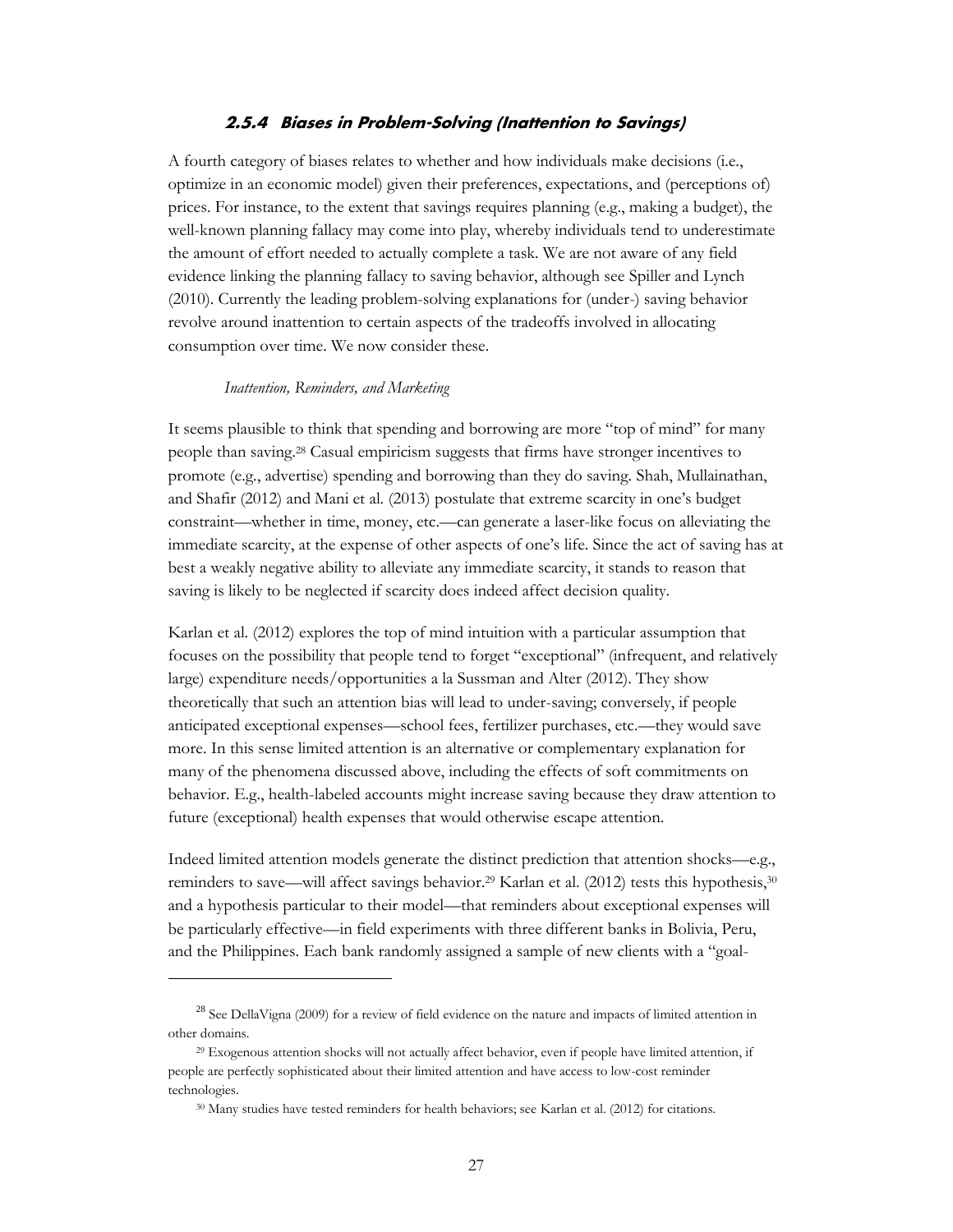based savings account"<sup>31</sup> to a reminder treatment or comparison (no-reminder) group. Reminder content varied across banks due to operational and branding considerations, and also varied randomly within banks based on hypotheses about which reminders would be most salient and effective for savers. Pooling across the three settings, individuals who received reminders deposited more than the comparison group. Reminders increased the total amount saved at the bank by 6 percent and increased the likelihood that individuals reached their saving goal by 3 percentage points (6 percent).<sup>32</sup>

The study also finds that reminder content matters. In Peru, the bank elicited the client's planned future expenditure, and messages in Peru only changed savings behavior when they mentioned that client-specific plan. Messages in Bolivia were only effective when they mentioned the client's extrinsic incentive (free insurance from the bank) for sticking to her plan. The authors infer that messages which increase the salience of the benefits of saving, whether current benefits (as in financial incentives) or future benefits (as in meeting a specific goal), are highly effective. They also emphasize that some reminder messages did not change savings behavior, and other variations found to matter in other domains (e.g., loss vs. gain framing) did not have differential effects in this study. On a closely related note, several other studies have found that marketing content strongly affects financial behavior, including saving.<sup>33</sup>

The prospect of using messaging to encourage saving is a promising one, given the relatively low costs of digital communication, the difficultly of using other levers (like opt-out defaults) in many settings, and the promising if preliminary results sketched above. Future tests would do well to experiment with channel, sender (e.g., firm or peer), customization, and frequency/duration<sup>34</sup> as well as content<sup>35</sup>. We suspect that variation on these margins can be used not only to optimize messaging strategies, but also to test and refine behavioral theories of attention and other factors. It is also critical to measure whether and how messaging

<sup>&</sup>lt;sup>31</sup> i.e., subjects were all people who had made some plan to save. Philippines clients had an account with a hard commitment: they could not withdraw funds until they had reached a pre-set goal amount. The Peru bank asked clients for a specific future expenditure goal and offered an 8 percent interest rate (as opposed to the normal 4 percent) to clients who made and adhered to a plan for monthly deposits. The Bolivia account was marketed as a vehicle for saving for a "13<sup>th</sup>-month" of earned income, and the bank again doubled the interest rate (3 to 6 percent) and offered free life and accident insurance to clients who made and adhered to a plan for monthly deposits.

<sup>32</sup> See Kast, Meier, and Pomeranz (2012)'s experiment among microcredit clients in Chile comparing the salience of in-person interaction and social pressure in peer groups, versus the effect of reminders to save that simply involve transferring information to the client on a regular basis.

<sup>33</sup> Bertrand et al. (2010) finds strong impacts of persuasive advertising on the take-up of expensive consumer loans in South Africa. Goda and Manchester (2013) and Choi et al. (2012) find that behaviorallymotivated direct mail and email content affects retirement plan contributions in the U.S. See also Mullainathan, Schwartzstein, and Shleifer (2008).

<sup>34</sup> Stango and Zinman (2013) finds that subtle attention shocks can have cumulative effects related to bank overdrafting behavior in the U.S.

<sup>35</sup> Beyond persuasion and reminders, messaging/marketing may also be a relatively efficient way to deliver information, as discussed in Section 2.3.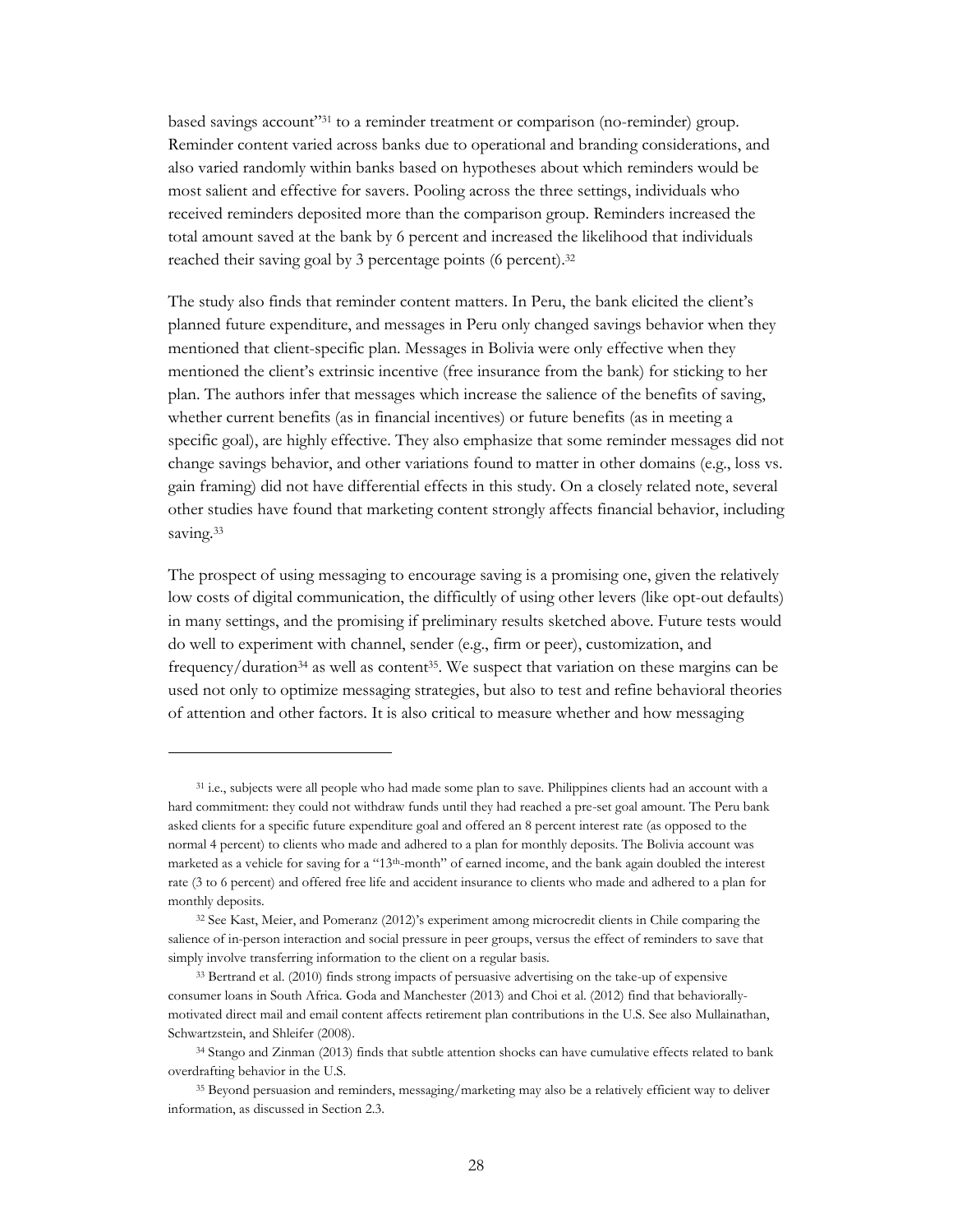affects net saving; does behavior change at the household (as opposed to just the bank- /account-level), or is (competition by) messaging a zero-sum game? The Shah, Mullainathan, and Shafir (2012) and Mani et al. (2013) framework also raises the possibility that drawing attention to one margin (e.g., saving) could reduce decision quality in other domains (e.g., borrowing, health, etc.).

## <span id="page-31-0"></span>**3. Taking Stock of the Evidence**

What are we to make of the evidence so far? What does the current pattern of results tell us about the importance of constraints to saving among poor households and the welfare implications of relaxing some of these constraints? Do we have any understanding on which of our five classes of constraints appears to be most binding? In which areas are the policy and product design implications of the evidence clear and actionable, and which areas need more innovation and evaluation before we can identify what works and why?

Taking a stand on these questions when empirical validation is still very much in-progress is difficult. Table 1 captures key statistics from a number of studies discussed in this paper. We emphasize that nearly all studies stop far short of welfare analysis: they measure only shortrun effects, and do not tell us anything about net savings (e.g., whether there is crowd-out or crowd-in), much less about whether clients' overall financial condition and well-being improves (see Section 4 for related discussion on measurement). Nevertheless, we do find some noteworthy patterns, including real progress in the theory-testing that supports a "diagnose and treat" approach to policy, programmatic, and profit-driven innovations.

## **Large Impacts of Savings Access on Income and Wealth: From Evidence to Implications**

Five studies so far find evidence of very large impacts of access to a subsidized or specialized savings product on downstream income, expenditures and/or wealth (Dupas and Robinson 2013a; Dupas and Robinson 2013b; Prina 2013; Schaner 2013a; Brune et al. 2013). Do these results replicate in other settings? If the impacts are robust, what exactly prevents households from reproducing the savings "technology", at least approximately, informally; i.e., what is it about the new formal (or improved informal) products that dominates other informal mechanisms? It would be particularly interesting to test whether large impacts would persist in a (general) equilibrium setting where everyone has access to the same savings mechanisms. For instance, might the results thus far be driven by those with access to formal accounts stealing business from those without access (zero-sum competition)? A design that randomizes the intensity of access treatments across space or social networks holds the potential for identifying how these (or other) spillovers affect the results and the interpretation thereof.

#### **Gaps between Take-up, Usage, and Impacts**

Take-up rates for products with commitment features tend to run in the 20-30 percent range. Take-up rates are sometimes higher for no-frills accounts, especially when the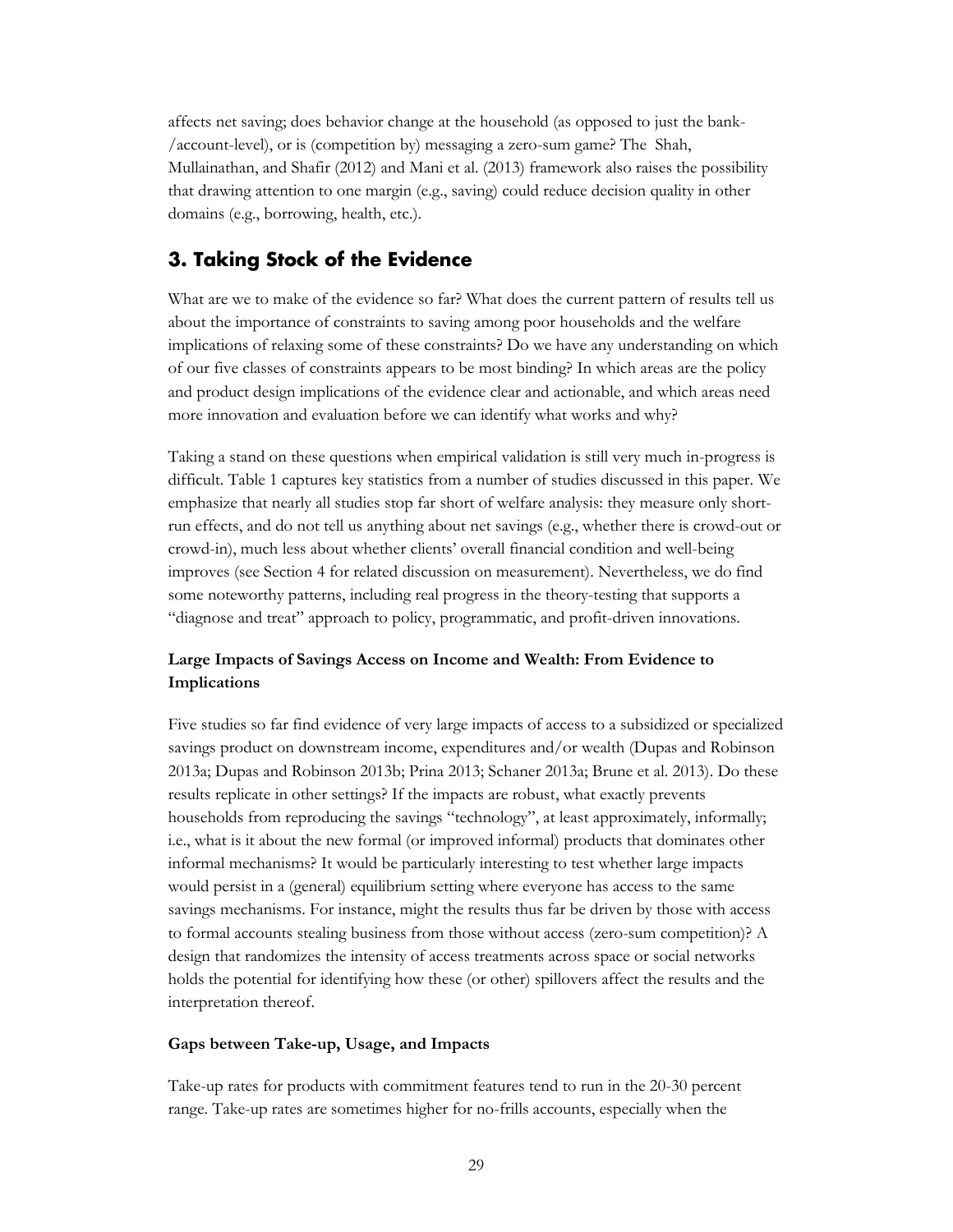accounts are subsidized. A take-up rate north of 20 percent is quite high by the standards of a new product launch, particularly in retail financial services (consider, for example, the slow adoption of ATMs, credit and other payment cards, and online banking in the U.S.). But even 20 percent *could* be too low, normatively speaking, given the large positive impacts of (commitment) account access described above. The possibility of sub-optimally low take-up is certainly worth further scrutiny, given the potential for the various classes of constraints discussed above to depress take-up. For example, it may be the case that a lack of sophistication (about how to manage one's self-control problems) depresses demand for harder commitments; the pattern of higher take-up of softer commitments is consistent with this. Of course it may simply be the case that the impacts of account access are quite heterogeneous, with individuals sorting themselves efficiently into or out of the market.

Another striking pattern is the gap between take-up and usage. The usage rate, even defined leniently as making two or more deposits in the first year of account ownership, only exceeds half of the take-up rate in one study involving formal bank savings accounts (Prina 2013), excluding the high usage rates seen for informal savings products in Dupas and Robinson (2013b), i.e. most account-openers do not become account-users. Moreover, initial usage typically quickly depreciates into inactivity after six months or so. Future studies would do well to unpack the drivers of these patterns. Does learning play an important role? Do transaction costs become more important over time (e.g., as subsidies are removed)? Do procrastination and/or inattention take over once the initial "on-ramp" or burst of salience/excitement is removed? If so, can follow-up communication strategies (delivered, for example, via SMS) drive continued engagement with the product and productive savings behaviors?

#### **Soft Commitment Devices Hold Promise**

 $\overline{a}$ 

Hard commitment devices that tie the saver's hands to a target goal (either a date or an amount or the purchase of a particular item) seem to be less effective in many settings than commitment devices that allow for some flexibility in how the money is ultimately used. Dupas and Robinson (2013b) and Brune et al. (2013) find more money saved towards exceptional but predictable health and agricultural investments respectively through the more flexible commitment accounts offered, compared to the accounts that have more restrictions in how and when the money is withdrawn and for what purpose it is used<sup>36</sup>.

Given the risks and uncertainties that poor households face on an ongoing basis, the option value of withdrawing money when needed may outweigh, for many, the benefits of committing to long-term savings. The basic premise of a commitment device is the voluntary increase of the future price of vice. In the case of savings, the vice is the withdrawal of funds to spend on tempting items, rather than save for longer-term goods. The evidence suggests

<sup>36</sup> Similarly, Karlan and Linden (Forthcoming) find that a weak commitment device is effective for generating savings for school expenditures (and positively impacting test scores), whereas a strong commitment account was not effective.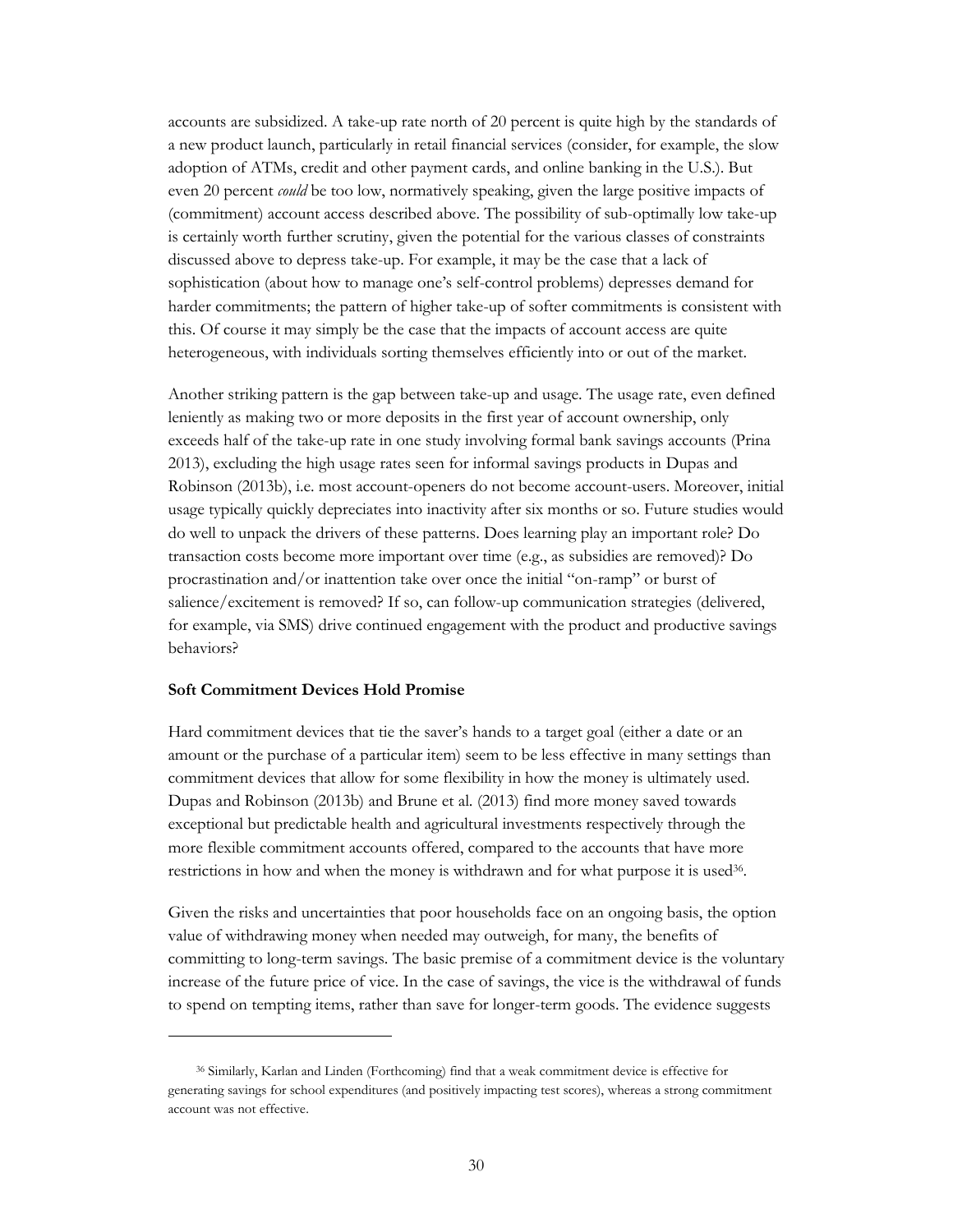that if the price is raised too high, the participation constraint will bind, and people will not open or use the account. Similarly, people want the increased future price of vice (i.e., the rules for withdrawing funds) to be state-contingent: in the case of an emergency, they want flexibility<sup>37</sup>. In some implementations, this means that the only increase in price comes from psychic costs, much more in line with mental accounting models, in which deviating from one's planned savings incurs no pecuniary or time costs with respect to the bank account, but rather just leads one to be disappointed with oneself for deviating from one's plan without good cause.

## **Differences in Expenditure Preferences and Bargaining Power influence Household Savings**

Nearly every study highlights some form of heterogeneity in impacts. Sometimes these are theory-driven and anticipated; often they are discovered ex-post at the analysis stage. The effectiveness of offering savings accounts in improving welfare-enhancing expenditures seems to be driven in large part by who the users are.

The alignment between the preferences of the various financial decision-makers in a household, often the male and female heads of household, and resulting strategic behavior, is attracting particular and deserved attention. The results thus far suggest strongly that intrahousehold preference and bargaining power heterogeneity depresses savings rates. A handful of antidotes to this have been tested, with mixed results. Commitment savings products that restrict easy access to accumulated funds have been found to improve women's ability to save and purchase female-oriented durables, and improve their decision-making in the household. Transnational households face more acute challenges in joint decision-making and increasing the emigrant's control of remitted funds has been found to lead to improved savings. Yet in one study that tests for this mechanism (Brune et al. 2013), "other-control" treatments do not impact savings behavior as hypothesized.

#### **Small Monetary Subsidies can have Long-term Impacts**

 $\overline{a}$ 

A few studies have highlighted how small monetary subsidies, when provided by the research team to pay for the opening fees, minimum balance deposit, or as interest payments to encourage higher savings balances, have a substantial impact on the take-up of formal savings accounts. The most surprising and promising result though is that these small and time-bound subsidies can lead to long-term impacts on welfare (Schaner 2013a).There is an obvious need for more long-term studies to validate whether such positive impacts a few years from account-opening do replicate across settings, and why the effects might persist in this way.

<sup>37</sup> This may also align with the distinctions people draw between precautionary or emergency savings, and saving for lump sums and investment, for each of which clients could exhibit different preferences around desired levels of commitment.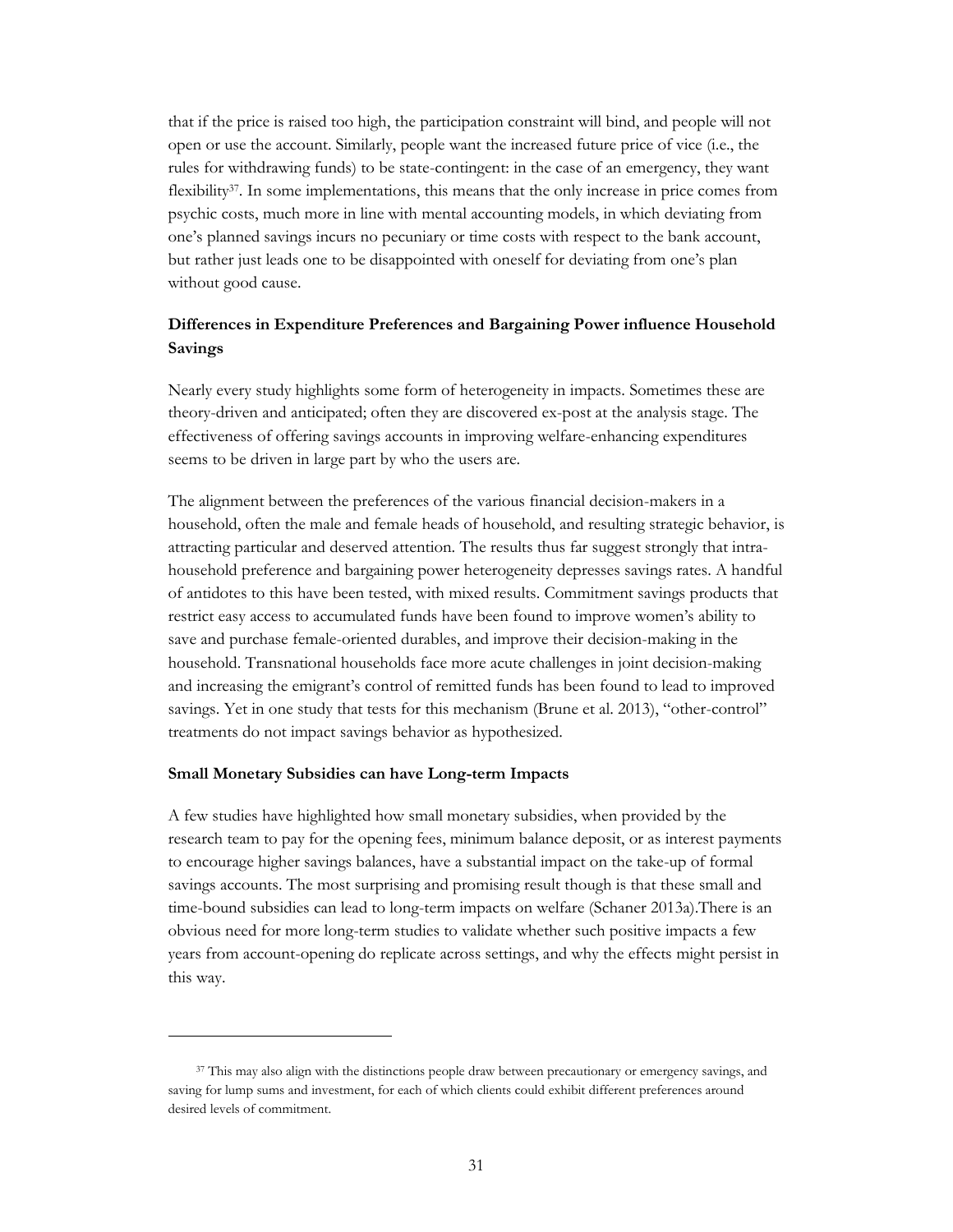#### **Peer Power**

The popularity of ROSCAs and other informal/less-formal group-based saving mechanisms, combined with several recent results on peer influence over savings decisions, speaks to the potential of unlocking the power of peers. Much remains to be identified about whether, when, and how peers influence savings decisions (by providing information? attention? soft commitment? or through other mechanisms). Is herding on bad information or norms a real concern? Can financial institutions capture/bottle (some) beneficial peer effects remotely, without imposing the substantial transaction costs involved in higher-touch approaches (that involve, for example, regular group meetings)?

#### **Rethinking the Role of Financial Literacy**

There is little evidence to suggest that standard, and increasingly widespread, programmatic approaches to building financial literacy are (cost-) effective at improving savings decisions. Above we highlight several alternative approaches to improving financial knowledge and decision-making, many of which attempt to leverage basic behavioral and operational insights.

#### **Simultaneous Saving and Borrowing**

Simultaneous saving and borrowing has received too little attention from researches and policymakers. In practice, many MFIs encourage, or even force, their loan clients to engage in the costly practice of simultaneously saving. On its face, this practice of borrowing at high interest rates while saving at much lower interest rates is bad economics for MFI clients: why not just borrow less? MFIs and other stakeholders often rationalize the practice by arguing that the process of accumulating savings builds long-run habits that persist after the loan has been paid off. Testing this hypothesis is critical. We would also test whether there are other ways to build habits that are less costly for the client. For instance, could regular loan payments not be made a "habit" that can be transferred to "paying oneself" (i.e., saving) once the loan is paid back? Combining this associative-framing approach to habit formation with a soft upfront pre-commitment to continue making payments, to oneself, post-loan is a promising approach that we have piloted in the U.S and are looking to expand.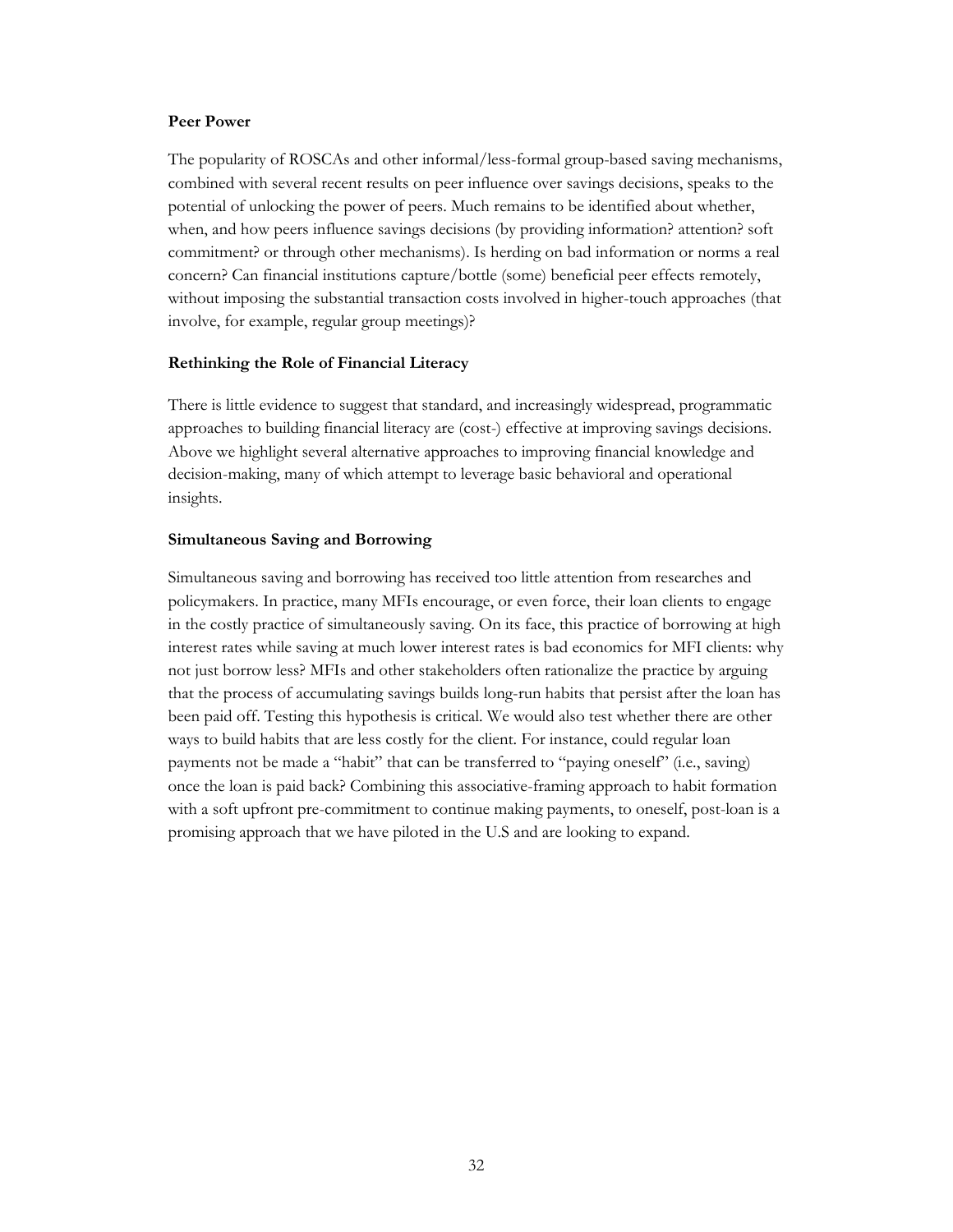| Study,<br>Country                                 | Treatment                                                                                                      | Measurem<br>ent<br>Timeframe | Take-up of<br>Savings<br>Account<br>(Share of the<br>entire<br>Treatment<br>Group)                  | Active Usage<br>of Savings<br>Account<br>(Share of the<br>entire Treatment<br>Group) | Increase in<br>Savings Balance<br>(% or level increase)<br>over the comparison<br>group) | Crowd-Out<br>of Savings      | Increase in Welfare Outcomes<br>(% increase over the comparison group)                                                                                                |
|---------------------------------------------------|----------------------------------------------------------------------------------------------------------------|------------------------------|-----------------------------------------------------------------------------------------------------|--------------------------------------------------------------------------------------|------------------------------------------------------------------------------------------|------------------------------|-----------------------------------------------------------------------------------------------------------------------------------------------------------------------|
| Dupas and<br>Robinson<br>(2013a),<br>Kenya        | Reducing opening fees<br>for a simple bank<br>savings account                                                  | 6 Months                     | 87%                                                                                                 | 41%<br>(2 or more<br>transactions)                                                   | 9.36 Ksh increase<br>in daily average<br>bank savings                                    | No<br>Crowding-<br>Out       | 37% increase in daily private<br>expenditures;<br>38-56% increase in average daily<br>business investment                                                             |
| Prina (2013),<br>Nepal                            | Reducing opening fees<br>and reducing distance<br>to transaction point<br>for a simple bank<br>savings account | 1 Year                       | 84%                                                                                                 | 80%<br>(2 or more<br>deposits)                                                       | 25% increase in<br>monetary assets                                                       | $\rm No$<br>Crowding-<br>Out | 20% increase in educational<br>expenditures;<br>15% increase on fish and meat<br>expenditures;<br>Smaller reduction in weekly<br>income when hit by a health<br>shock |
| Cole,<br>Sampson, and<br>Zia (2011),<br>Indonesia | Varying subsidies to<br>open simple bank<br>savings accounts                                                   | 2 Years                      | Low<br>incentive:<br>$3.5\%;$<br>Medium<br>incentive:<br>$8.9\%;$<br>High<br>Incentive:<br>$12.7\%$ |                                                                                      |                                                                                          |                              |                                                                                                                                                                       |
| Dupas et al.<br>(2012), Kenya                     | Reduce opening fees<br>for a simple bank<br>savings account                                                    | 1 Year                       | 62%                                                                                                 | 18%<br>$(2 \text{ or more})$<br>deposits)                                            |                                                                                          |                              |                                                                                                                                                                       |

## **Table 1: Key statistics from studies evaluating savings impact in the developing world**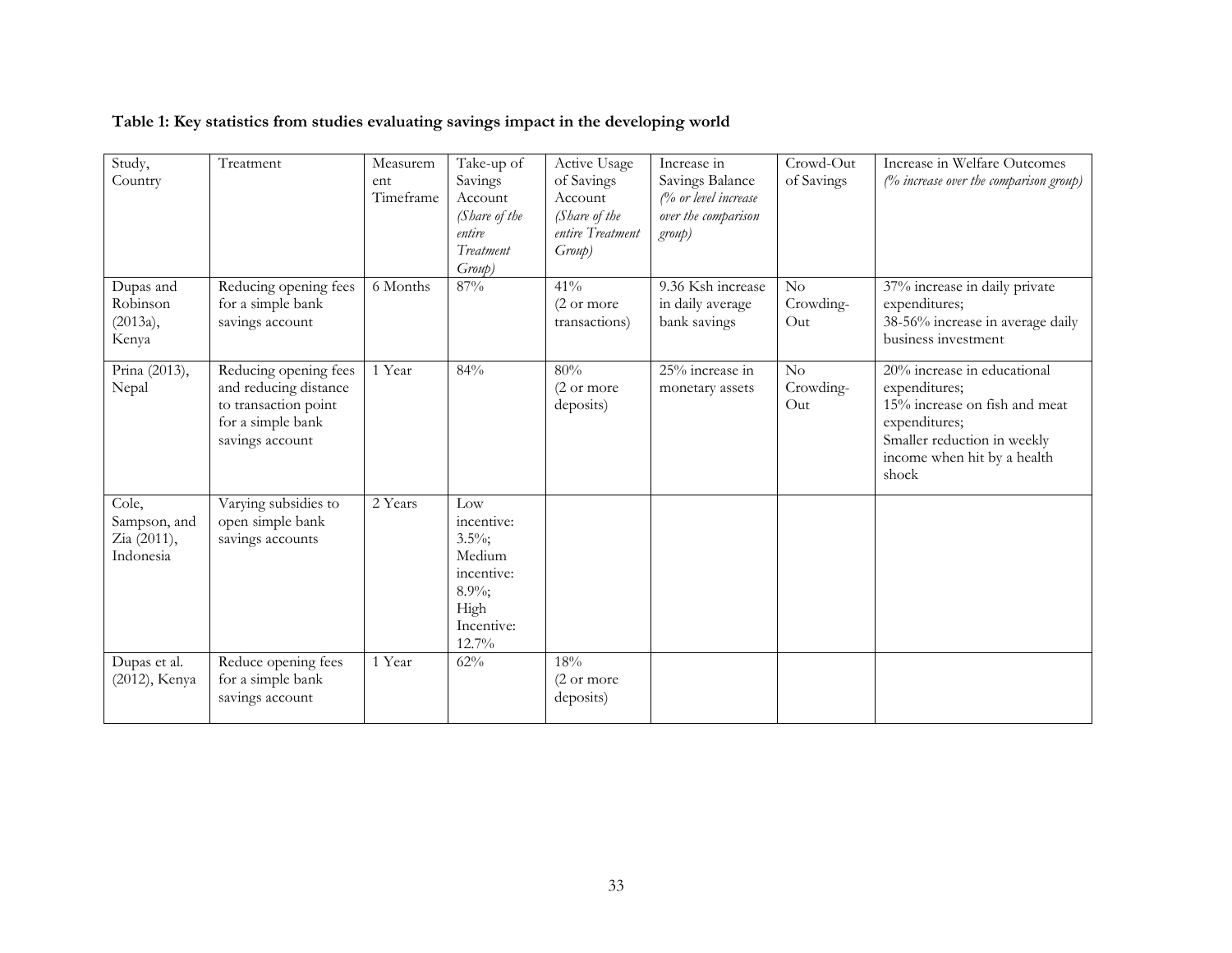| Schaner<br>(2013c),<br>Kenya                          | Reduce issuing fee for<br>an ATM debit card<br>(reduces withdrawal<br>fee by half)              | 6 Months             | Savings<br>Account:<br>$100\%$ (by<br>design);<br>ATM Card:<br>$>86\%$ | 22.7%<br>$(1 \text{ or more})$<br>transactions)                                                                                                                                  |                                                  |                                                                                            |
|-------------------------------------------------------|-------------------------------------------------------------------------------------------------|----------------------|------------------------------------------------------------------------|----------------------------------------------------------------------------------------------------------------------------------------------------------------------------------|--------------------------------------------------|--------------------------------------------------------------------------------------------|
| Schaner<br>(2013b),<br>Kenya                          | Varying interest rates<br>and intra-household<br>ownership of simple<br>bank savings accounts   | 6 Months             | 100%                                                                   | 43%<br>(1 or more<br>transactions)                                                                                                                                               |                                                  |                                                                                            |
| Schaner<br>(2013a),<br>Kenya                          | Long-run usage of<br>simple bank savings<br>accounts (individual<br>users)                      | 6 Months;<br>3 Years | High-interest<br>rate: 49.2%;<br>Low-interest<br>rate: 31.4%           | High-interest<br>rate:<br>14.7% (1 or<br>more<br>transactions<br>over first 6<br>months);<br>$11.7\%$ (1 or<br>more<br>transactions<br>24-36 months<br>after account<br>opening) |                                                  | \$15 in higher monthly income<br>for individual accounts offered<br>the high interest rate |
| Karlan and<br>Zinman<br>(2013),<br>Philippines        | Varying interest rates<br>and intra-household<br>ownership of<br>commitment savings<br>accounts | 20 Months            | 23%                                                                    | $9\%$<br>(1 or more<br>deposits)                                                                                                                                                 |                                                  |                                                                                            |
| Ashraf,<br>Karlan, and<br>Yin (2006b),<br>Philippines | Door-to-door deposit<br>collection service                                                      | 15 Months            | 28%                                                                    | 14.2%<br>(1 or more<br>deposits)                                                                                                                                                 | $\frac{40\%}{40\%}$ increase in<br>savings stock |                                                                                            |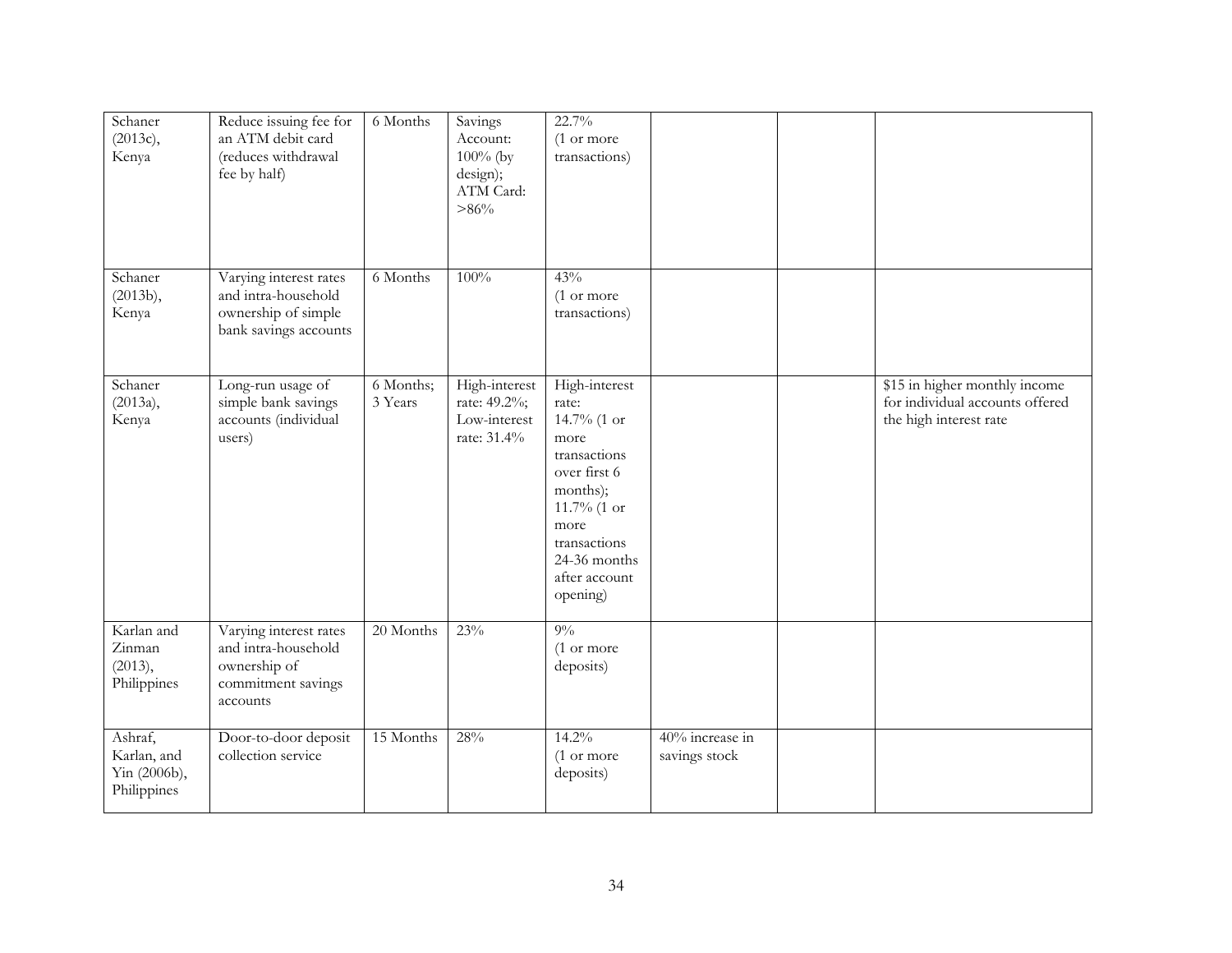| $\overline{\text{Chin}}$ ,<br>Karkoviata,<br>and Wilcox<br>$(2011)$ , U.S.A-<br>Mexico | Assistance to<br>undocumented<br>migrant workers to<br>obtain an I.D. card<br>required to open a<br>bank savings account  | 5 Months             | ID Card:<br>87%<br>Savings<br>Account:<br>43%                                                                     |                                                                                       | 9 percentage<br>point increase in<br>total savings as a<br>share of income                                                                                           | $\overline{\text{No}}$<br>Crowding-<br>Out | Those in the treatment group<br>who lacked control over how<br>remittances were spent increase<br>their income by $$575 (14%)$                                                                                                                                                      |
|----------------------------------------------------------------------------------------|---------------------------------------------------------------------------------------------------------------------------|----------------------|-------------------------------------------------------------------------------------------------------------------|---------------------------------------------------------------------------------------|----------------------------------------------------------------------------------------------------------------------------------------------------------------------|--------------------------------------------|-------------------------------------------------------------------------------------------------------------------------------------------------------------------------------------------------------------------------------------------------------------------------------------|
| Seshan and<br>Yang (2013),<br>Qatar-India                                              | 5 hour financial<br>literacy workshop                                                                                     | 1 Year               |                                                                                                                   |                                                                                       | 72.4% increase in<br>migrant's savings                                                                                                                               |                                            |                                                                                                                                                                                                                                                                                     |
| Ashraf,<br>Karlan, and<br>Yin (2010),<br>Philippines                                   | Goal-based<br>commitment savings<br>account                                                                               | 1 Year; 2.5<br>Years | $28\%$                                                                                                            |                                                                                       |                                                                                                                                                                      |                                            | 0.14 SD increase on an index of<br>decision-making power among<br>married women;<br>Among women with below-<br>median decision-making power<br>at baseline, increase in<br>expenditure on female-oriented<br>consumer durables by 1457 Ph<br>pesos                                  |
| Ashraf et al.<br>$(2011)$ , U.S. -<br>El Salvador                                      | Savings accounts with<br>varying degrees of<br>control over<br>remittances for El<br>Salvadorian emigrants<br>in the U.S. | 6 Months             | Recipient<br>account:<br>$22.9\%;$<br>Joint<br>account:<br>$28.3\%;$<br>Joint and<br>migrant<br>account:<br>39.6% |                                                                                       | For participants<br>who had demand<br>for control of<br>funds, 244%<br>increase in total<br>savings for the<br>joint and migrant<br>account treatment                | $\overline{\text{No}}$<br>Crowding-<br>Out |                                                                                                                                                                                                                                                                                     |
| Brune et al.<br>(2013), Malawi                                                         | Commitment and<br>ordinary savings<br>accounts tied to<br>tobacco crop sales                                              | 1.5 Years            | Ordinary<br>account<br>treatment:<br>18%;<br>Commitment<br>account and<br>Ordinary<br>account:<br>21%             | Ordinary<br>Account:<br>18%;<br>Commitment<br>Account and<br>Ordinary<br>Account: 21% | Ordinary<br>Account: 573%<br>increase in<br>deposits in<br>project accounts;<br>Commitment<br>Account and<br>Ordinary<br>Account: 503%<br>increase in<br>deposits in |                                            | Among those offered the<br>Commitment Account and the<br>Ordinary Account:<br>7.7% increase in land cultivation;<br>17.1% increase in agricultural<br>inputs;<br>20.1% increase in agricultural<br>output;<br>13.5% increase in household<br>expenditures after the next<br>harvest |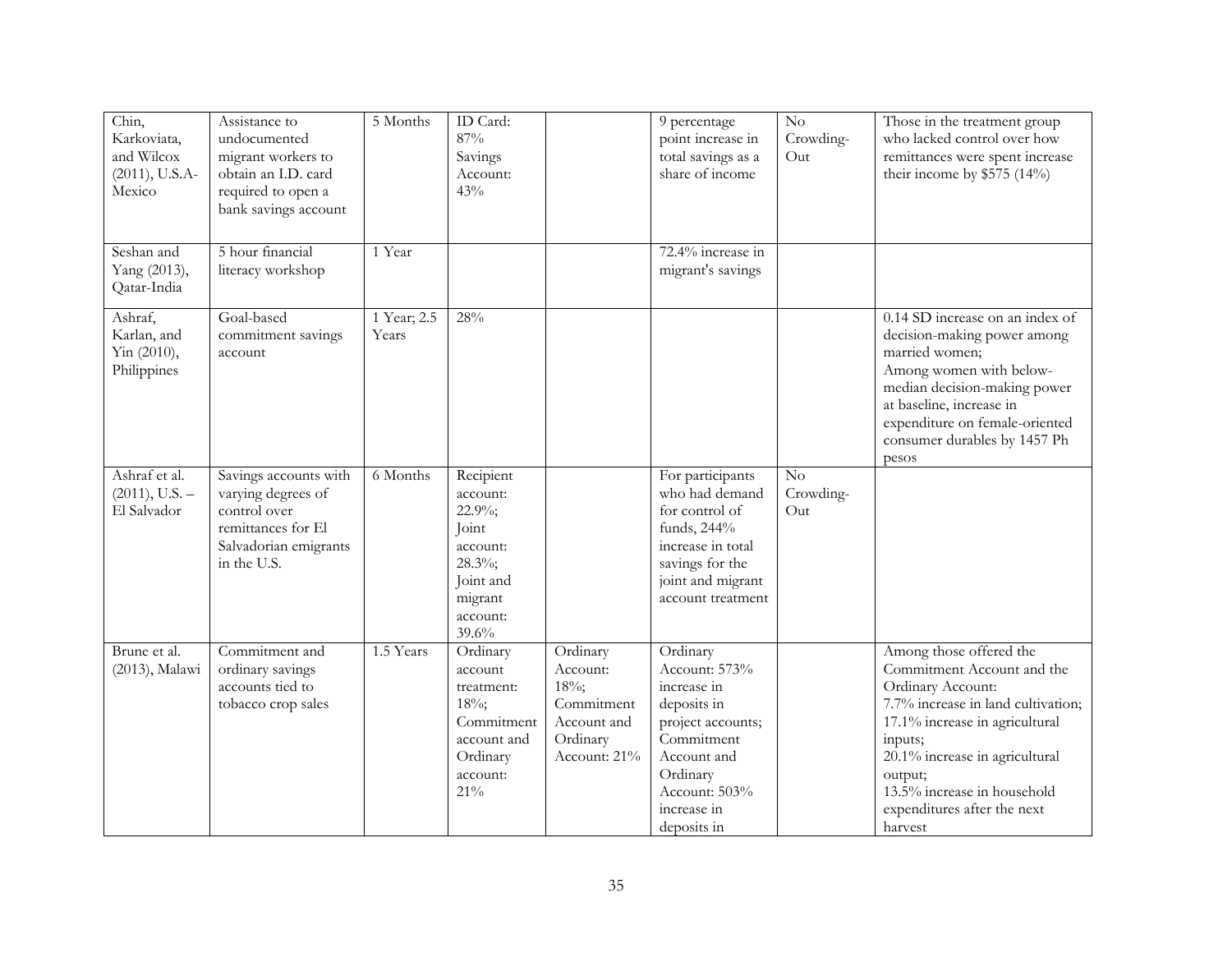|                                                                 |                                                                                                                                                                    |        |                                                                                                       |                                                                                                             | project accounts                                                                                                          |                        |                                                                                                                                                                                                                                                                                                                          |
|-----------------------------------------------------------------|--------------------------------------------------------------------------------------------------------------------------------------------------------------------|--------|-------------------------------------------------------------------------------------------------------|-------------------------------------------------------------------------------------------------------------|---------------------------------------------------------------------------------------------------------------------------|------------------------|--------------------------------------------------------------------------------------------------------------------------------------------------------------------------------------------------------------------------------------------------------------------------------------------------------------------------|
| Ashraf,<br>Karlan, and<br>Yin (2006a),<br>Philippines           | Goal-based<br>commitment savings<br>account with early-<br>withdrawal penalties                                                                                    | 1 Year | 28%                                                                                                   | $\sim$ 14% (1 or<br>more<br>deposits)                                                                       | 82%increase in<br>total savings<br>balance                                                                                | No<br>Crowding-<br>Out |                                                                                                                                                                                                                                                                                                                          |
| Dupas and<br>Robinson<br>(2013b),<br>Kenya                      | Health-oriented<br>informal savings<br>devices with varying<br>levels and types of<br>commitment                                                                   | 1 Year |                                                                                                       | Safe Box:<br>$71\%;$<br>Lock Box:<br>$66\%;$<br>Health Pot:<br>$72\%;$<br>Health<br>Savings<br>Account: 97% |                                                                                                                           |                        | 66-75% increase in preventative<br>health investments for Safe Box<br>Treatment;<br>128-138% increase in<br>preventative health investments<br>for Health Pot Treatment;<br>12 percentage point reduction in<br>the likelihood of being unable to<br>afford medical treatment (on a<br>base of 31%) for HSA<br>Treatment |
| Song (2013),<br>China                                           | Financial education<br>(around explaining the<br>principles of<br>compound interest)<br>related to investing in<br>the government-<br>subsidized pension<br>system |        | Education<br>(teach<br>principles):<br>$99\%;$<br>Calculation<br><i>(information</i><br>-only): $98%$ |                                                                                                             | Education: 40%<br>increase in<br>pension<br>contributions;<br>Calculation: 19%<br>increase in<br>pension<br>contributions |                        | 4.8% increase in estimated<br>consumption each year after age<br>60 from Education treatment                                                                                                                                                                                                                             |
| Karlan et al.<br>(2012),<br>Philippines,<br>Bolivia and<br>Peru | SMS & letter<br>reminders to save                                                                                                                                  |        |                                                                                                       |                                                                                                             | $6\%$ increase in<br>total savings<br>balance                                                                             |                        |                                                                                                                                                                                                                                                                                                                          |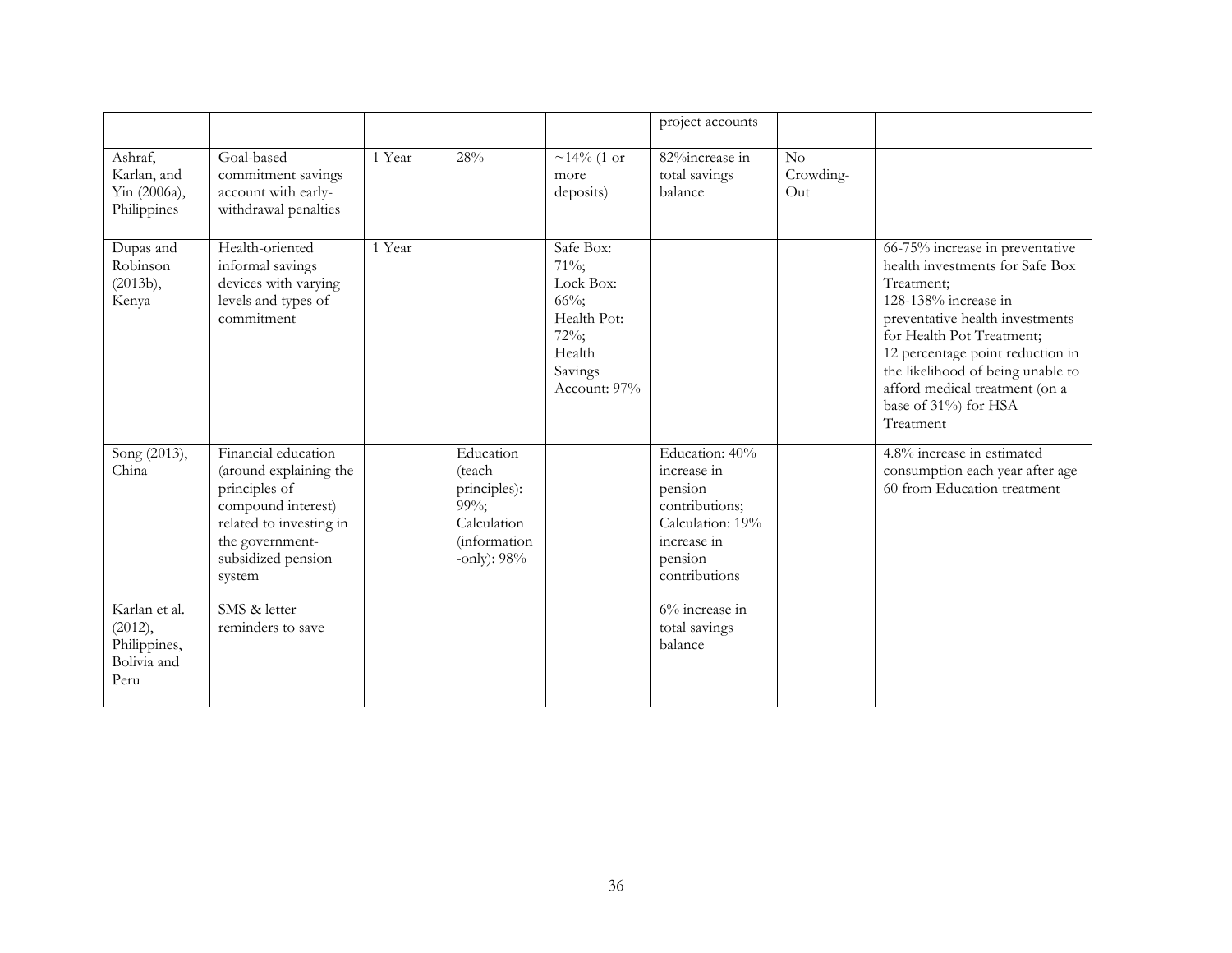## <span id="page-39-0"></span>**4. Measurement and Methodological Issues**

The measurement and methodological issues around savings are important to understand, in order to precisely assess what each evaluation of an intervention to address undersaving can teach us, and what it cannot. We provide a brief overview of each in this section.

#### **Measurement Issues**

**The problem of aggregation**: Savings take different forms. People save through bank accounts, put money under the mattress, buy investment goods or purchase inventory for their business. An observed increase in the balance of savings accounts could be offset by a decrease in other savings instruments with no overall effect on the level of savings (Chetty et al. 2012). Thus, estimating savings accurately requires measuring different forms of savings, some of which are easier to measure and with less noise (e.g. bank administrative records) and others of which are much more difficult to identify and are recorded subject to higher measurement error (e.g. self-reported data on total savings).

**The problem of levels:** Many poor people could in fact be saving actively even if asset levels are low (Collins et al. 2009). Unlike credit inflows, which can be sizable relative to household income, savings flows can be quite small, and balances accumulate slowly. For smaller flows, there is the compounded difficulty of poor recall since they tend to be less salient when people respond to questions on a survey compared to large inflows and outflows.

**The problem of timing:** Households typically accumulate savings over time until they need to withdraw a larger amount. The timing of measurement, for example, right before or after a large withdrawal, matters. Having a more representative picture of the level of savings requires measuring savings balances at multiple points in time.

**The problem of interpretation**: If someone reduces consumption little by little and then buys a durable good with the savings, we are more likely to measure successfully the durable good than the consumption reduction. When the durable good is an investment, i.e., income-generating, one can at least compare discounted consumption and, determine under which discount rates household welfare increases. When the durable good is a consumption item, however, the welfare implication typically resorts to assumptions using revealed preferences.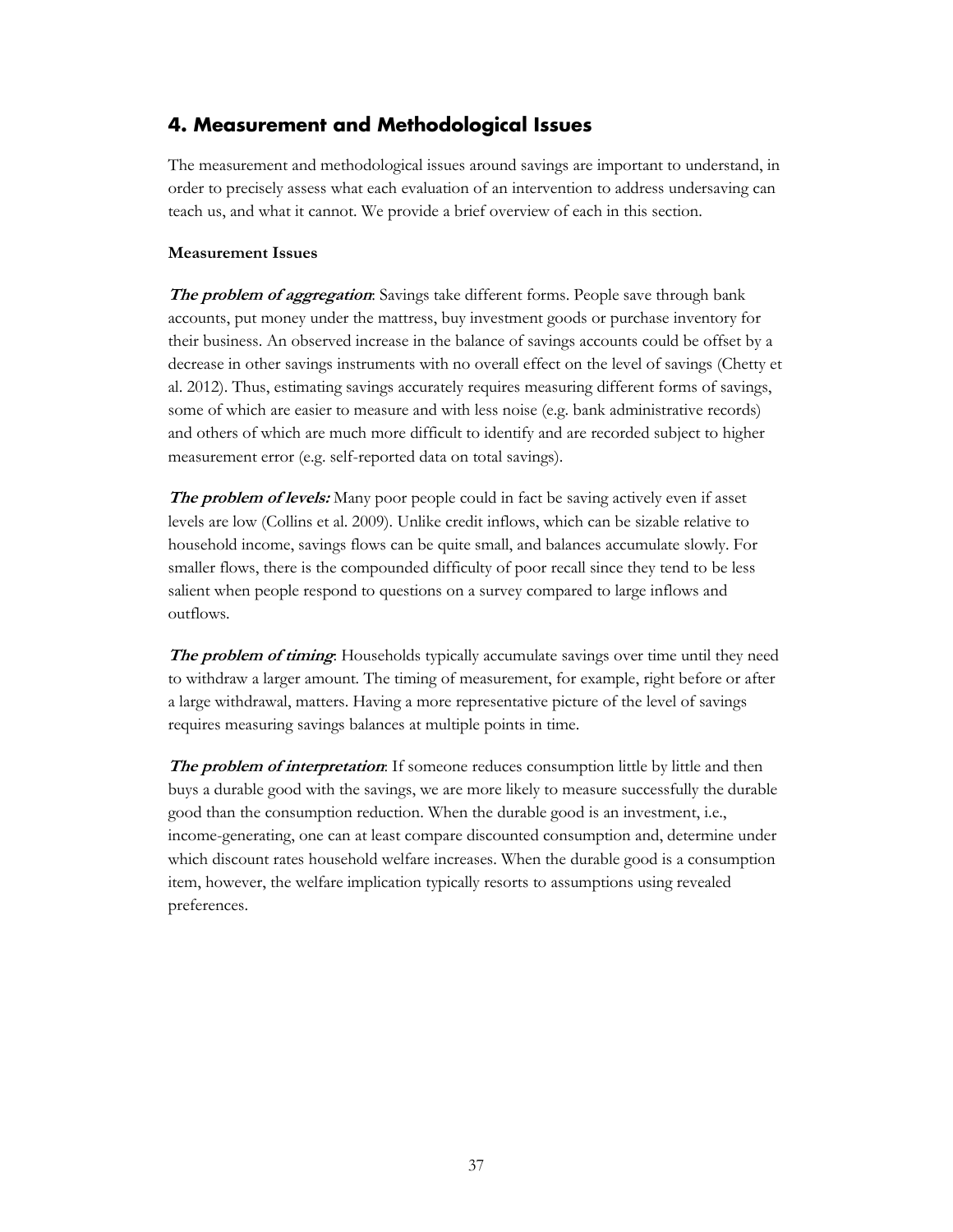**The problem of accounting:** Increased savings flows into one savings vehicle must come from somewhere. There are only four possibilities: (a) lower consumption, (b) increased debt, (c) lower savings elsewhere, (d) increased income. Welfare considerations depend critically on understanding where the funds came from. The worst-case scenario, for instance, is someone who saves more by borrowing more, and pays more interest on their debt than they earn on their savings (as is typical in most situations). Yet, for reasons just stated above, this is not always so easy to measure, as savings flows are often in small amounts, and may require asking in recall. Or, savings could come from informal savings, which are difficult to measure as well.

#### **Methodological Issues**

Impact evaluations of interventions to improve savings have posed different questions, and can be categorized into three types:

- *Formal versus no formal savings*: Facilitate access to a particular savings account and then compare outcomes for those with and without that savings account (Dupas and Robinson 2013a; Prina 2013).
- *Product design tests*: Change the design of a savings product, thereby exogenously increasing savings balances—for example though a commitment device—and compare the difference in outcomes between groups with different level of savings (Ashraf, Karlan, and Yin 2006a; Brune et al. 2013).
- *Non-product interventions that aim to change savings behavior*: This includes "nudges" such as reminders to save, as well as financial education interventions (Karlan et al. 2012; Song 2013).

The use of each approach is often dependent on the constraints of the site for the field experimental evaluation. There are trade-offs to having more comprehensive data on a range of welfare impacts from a savings intervention, compared with having less-noisy data on a subset of more narrowly-defined outcome variables.

## <span id="page-40-0"></span>**5. Conclusion**

The evidence on the impact of expanding savings access is promising and spans a range of development goals, from impacting empowerment and decision-making (Ashraf, Karlan, and Yin 2010), to increasing resistance to health shocks (Dupas and Robinson 2013b), to promoting entrepreneurial investment and activity (Dupas and Robinson 2013a), to increasing agricultural investment and production (Brune et al. 2013). The jury is still out on whether and why (certain) households under-save, but our reading of the evidence suggests that it is well worth pushing forward on these lines of inquiry.

Going forward, we think it is critical to mesh basic and applied research. Under-saving, and its causes, are hypotheses that still need to be tested and refined. The development of efficient innovations and interventions is difficult without a sufficiently deep understanding of individual and household decision-making, market functioning and frictions, and the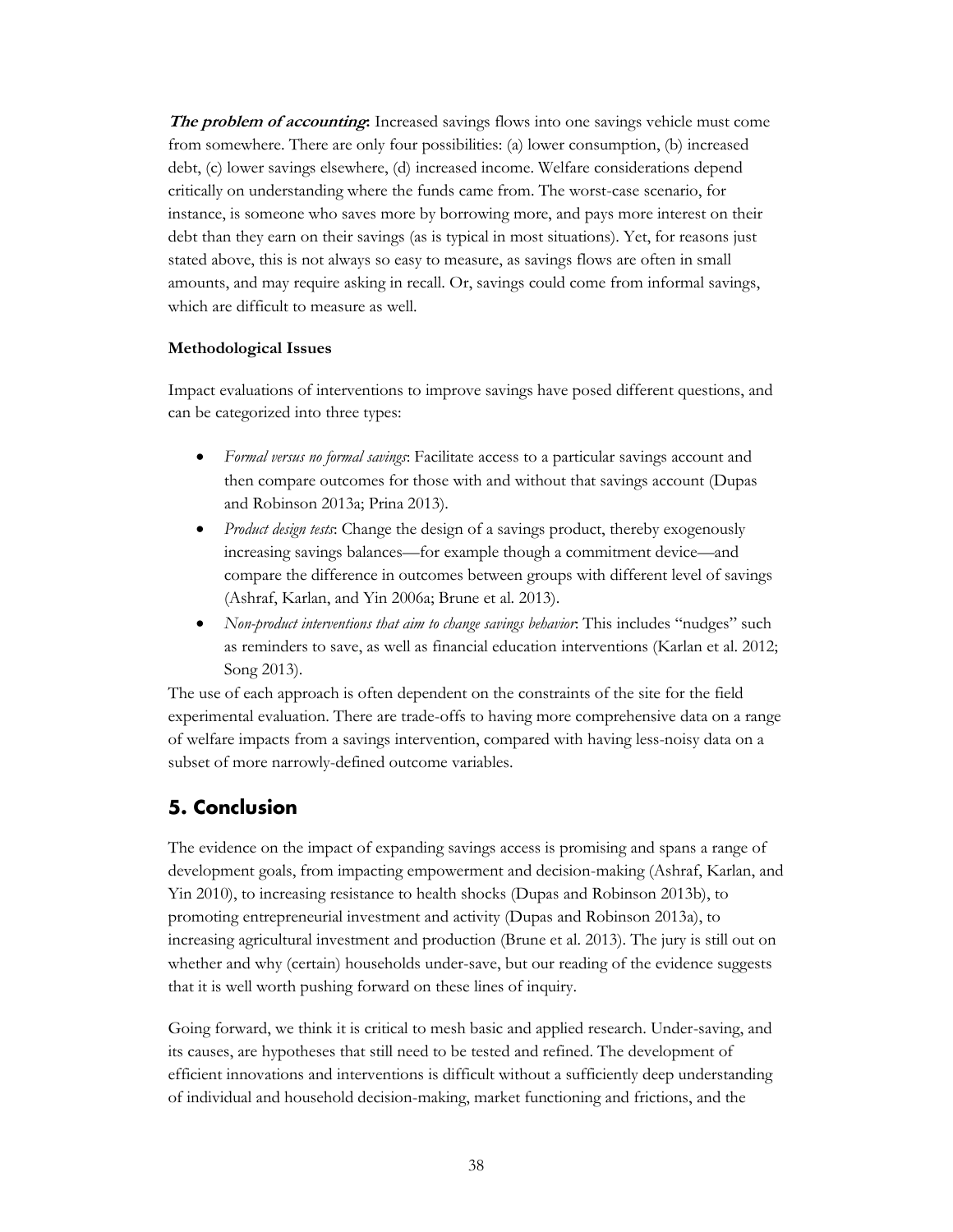interactions between the two. The broad interest in the microfinance world in expanding access to savings products, and the development of technology-based solutions for delivering products and communicating with customers, affords researchers with unprecedented opportunities to create and implement research designs that build theorytesting into the evaluation of innovations or interventions that seek to drive savings behavior.

One approach to this is to develop testable predictions around heterogeneous responses to savings treatments. Prior work suggests that gender, intra-household bargaining power, risk preferences, and behavioral factors are all important mediators of treatment effects, and further theory and evidence is needed to flesh out how best to match different types of people, households, and businesses with different types of savings and investment vehicles.

A closely related approach is to focus on specific potential barriers to saving, design "treatments" to chip away at these barriers, and then evaluate the effectiveness of these treatments. Taking our five broad classes of potential barriers or constraints as a guide, we offer several examples of avenues for future work.

#### **1. Transaction Costs**

We need more testing of the marginal effects of yields within the range of market rates. There has been more work on the effects of substantial subsidies, but surprisingly little on the long-term effects of such subsidies, which is critical to know because the efficiency argument for such subsidies hinges on habit formation. There is also much to learn about whether and how prices interact with attention; for instance, do good deals do a kind of "double-duty" by making other benefits of saving more salient? The development and spread of mobile platforms offer tremendous opportunities to test such questions in controlled settings that also consider the effects of, and interactions with, time costs.

#### **2. Lack of Trust and Regulatory Barriers**

Qualitatively, the lack of trust is self-identified by non-users of formal financial services as a barrier to saving in formal accounts. Little is known about how to address this; for example, how different marketing, or product design, may help ameliorate such issues. Similarly, can better information on deposit insurance requirements and other prudential norms improve poor clients' trust in the formal banking system? Can trust in formal financial services be improved through better use of referrals through trusted peers or community actors in existing social networks? A number of recent studies highlight the rapid rise in mobile phone adoption and airtime transactions across most African countries and they describe the lower KYC barrier to entry as an ingredient in this rapid expansion (Jack and Suri 2011a; Aker and Mbiti 2010; Davidson 2011). How does the use of new transaction channels, through distributed agents and centralized information systems, allow for and enable new low-cost methods of financial transaction monitoring and enforcement that in turn, can require fewer upfront regulatory requirements without increasing banks' risk exposure?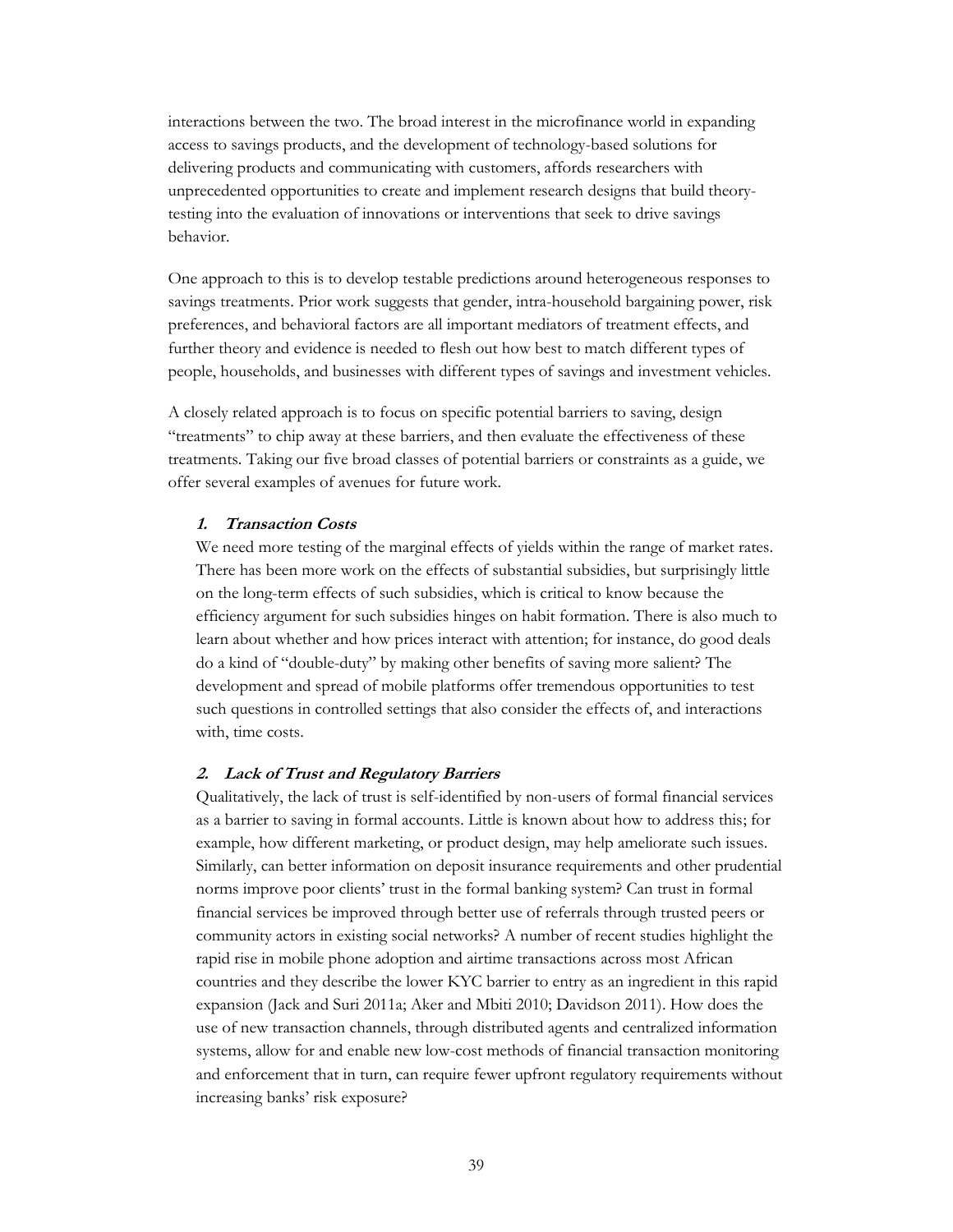#### **3. Information and Knowledge Gaps**

Mounting evidence suggests that the increasingly standard, programmatic approach to financial education is misguided, at least for adults. Whether aiming to build literacy or simply to deliver key pieces of information, stakeholders should consider more targeted, focused, and timely interventions (for example, those that are linked to product purchases). Interventions need not be programmatic either: marketing, messaging, and social learning may be more (cost-) effective levers. We certainly need more studies that vary delivery channel/timing and/or content, within the same sample. Many other critical questions remain, including: how to harness spillovers and the spread of information and knowledge through peer networks? How important are considerations such as familiarity, homophily and trust with respect to the provider of information? How can herding tendencies around social norms be used to nudge people towards better savings practices? How effective are product-specific information programs compared to general instructions on good savings practices? How can alternative delivery channels (mass media via television, or mobile phones) improve the costeffectiveness of financial education?

#### **4. Social Constraints**

There is some evidence suggesting that individuals may make inefficient choices on savings and investment allocations in order to prevent leakage to expectant social networks. Savings decisions within the household may also be mediated by costly strategic behavior that reduces efficiency and creates concerns about inequity (where bargaining power is unequally distributed). We need to develop better models of how household savings decisions are made as collective, not individual, decisions. How do individuals who share a budget develop common savings norms to minimize inefficient bargaining over allocations, whether between spouses, siblings, parents and their children? How do new savings products alter the control of resources within a household? When and between whom is more control preferable, and when does less control lead to better savings outcomes? A key question on which the jury is still out concerns the way formal savings instruments interact with and influence sharing norms and informal insurance through traditional social networks. Where is crowding-out occurring and where are complementarities to be found?

#### **5. Behavioral Biases**

Much remains to be done to understand how best to meet behavioral consumers "where they are", cognitively speaking. Remarkably little is known about which behavioral biases actually drive savings behavior, and whether and how different biases interact with each other. This has potential implications for product design; for instance, we need to understand the extent to which soft commitment devices might be beneficial for consumers who are overly optimistic about their prospects for success, compared with harder commitment devices. Another example is the interaction between upfront information (or decision aids) more broadly and the use of a behavioral intervention like a commitment device or default option.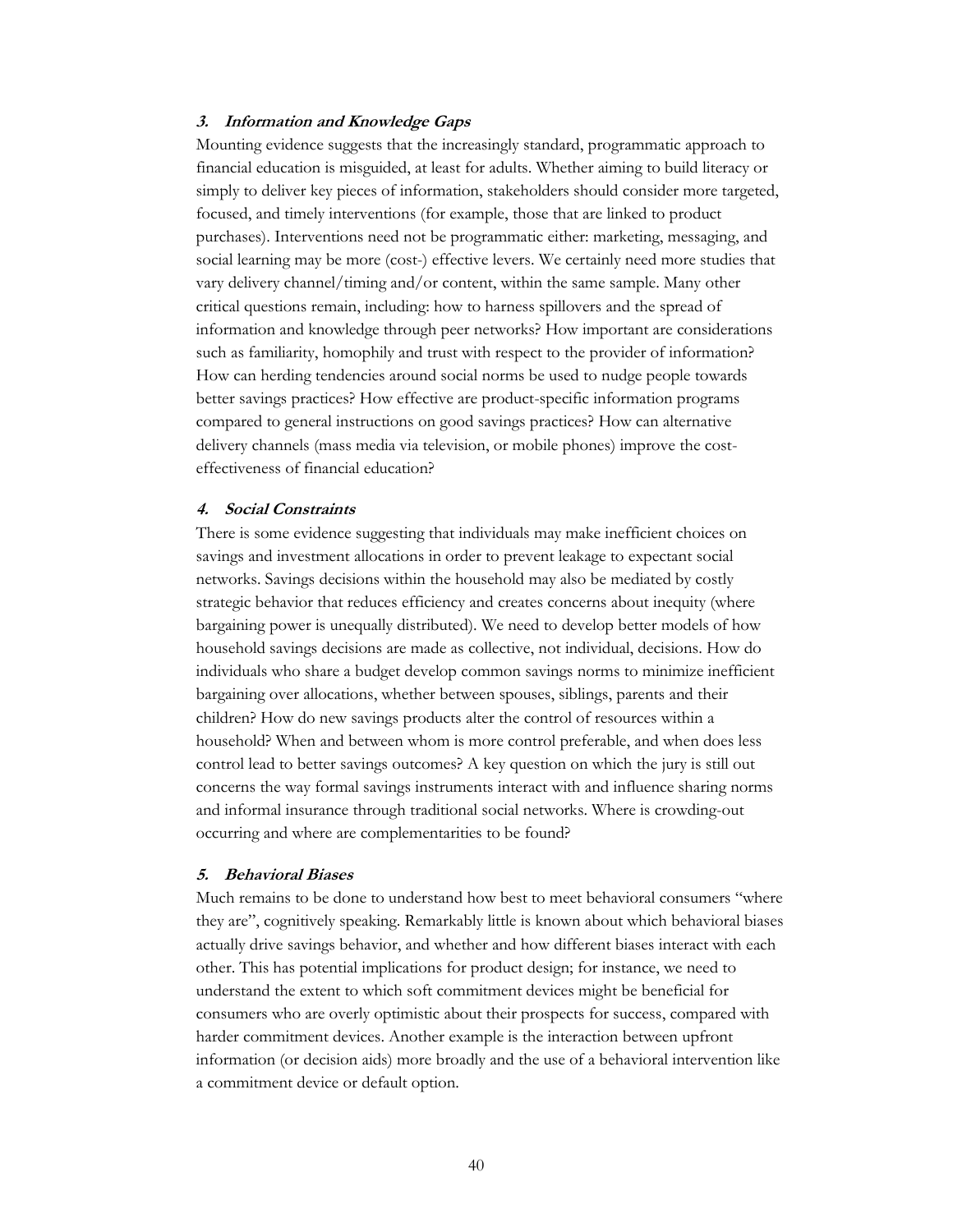Another key line of inquiry on the behavioral side is exploring how to optimize a seductively simple behavioral innovation like "messaging" (e.g., reminders and/or feedback). Does "pro-saving" messaging actually increase net saving, or does the very psychology (e.g., limited attention) that allows messaging to drive saving or investment behavior in a proximate sense lead people to unthinkingly finance their "saving" activity with expensive borrowing? Does messaging lose its effectiveness over time as people tune out or more third parties compete for attention, or does it gain effectiveness over time (or become superfluous) as people build habits? What exactly should messaging say; for example, should it be task-focused, progress-focused, and/or goal-focused? Are potential savers sophisticated about how to best remind or motivate themselves with ongoing communications, or can third-parties do better? Should messaging focus on lower- vs. high-frequency decisions? More broadly, more theory, evidence, and innovation is needed to derive the optimal balance of (or menu of options for) "autopilot" vs. "mindful" approaches to saving.

Lastly, the introduction of mobile banking introduces countless ways to make savings simpler. Jack and Suri (2011b)'s panel survey that tracks the adoption and use of mobilebanking in Kenya reports that the share of user-households who "withdraw funds immediately"' from their mobile money (M-PESA) account fell from 56 percent in the first survey round (August-October 2008) to 21 percent in the fourth survey round (March-June 2011). A general rule of behavioral economics: the simpler a task, the more likely it is to be done. In this spirit, there are countless ways we are seeing electronic banking change lives. In particular, with an increasing number of direct deposit payments (digital payment transfers from cash crop buyers, remittances, incoming cash to a retail vendor, etc.), there are now more ways to automate financial transactions, i.e. to automate what happens to the incoming cash. Does it get put aside? Does it get labeled? Does it get automatically paid out to specific uses? These are all opportunities to embrace the reality of human behavior, to "nudge" people to decisions that they themselves would say they want to make, if in a moment of self-reflection.

Developing countries are also promising places to address key unanswered questions on other prominent "pro-savings" interventions like default options, and kitchen-sink behavioral approaches like Save More Tomorrow: can these approaches be adapted "downmarket"? Do they actually increase net saving and wealth accumulation over time (or do they simply induce substitution for other savings, or more debt)? Do they operate on distinct cognitive or behavioral pathways that yield insights for the development of financial products and other interventions more broadly?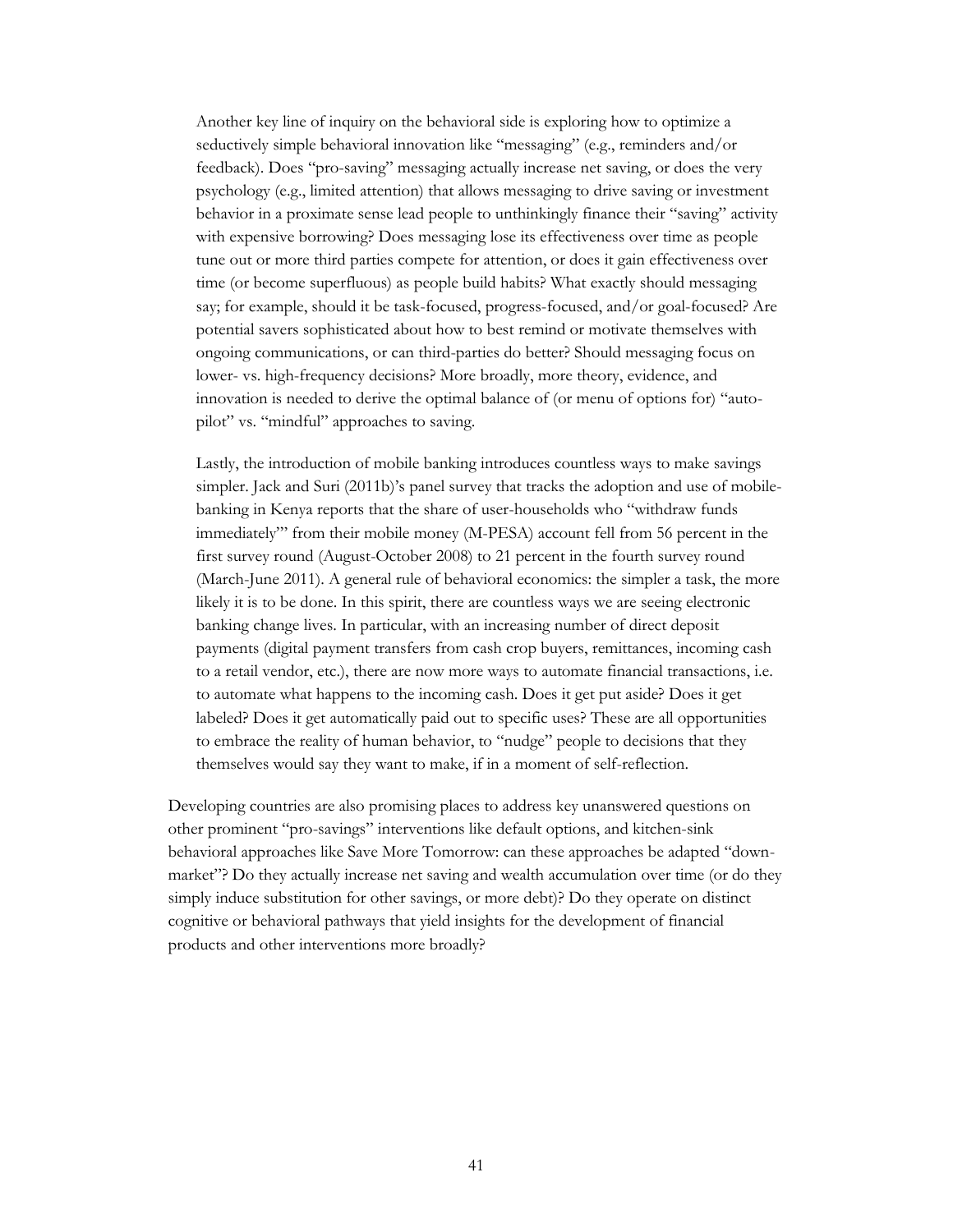In evaluating the impact of savings models—be they theory, policy, or practice—it is important to recognize that convincingly measuring success or failure can be difficult conceptually, and require substantial resources. Most prior work has fallen short of convincingly measuring net savings rates, long-term wealth accumulation, subjective (financial) well-being, or other outcomes that plausibly capture individual, household, or societal welfare. Innovations in data collection may be as important as more "conceptual" innovations going forward.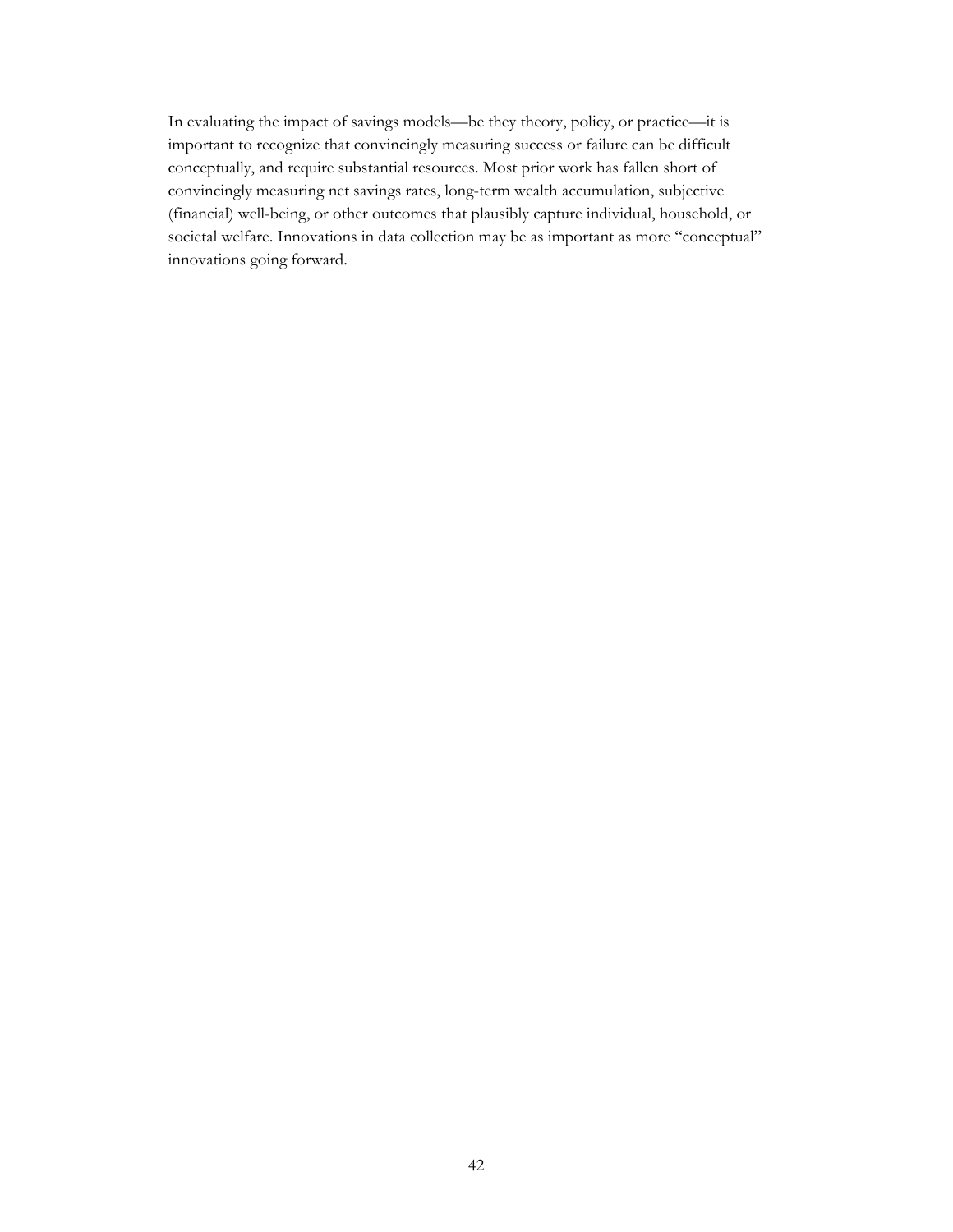## <span id="page-45-0"></span>**References**

- Aker, Jenny, and Isaac Mbiti. 2010. "Mobile Phones and Economic Development in Africa." *Journal of Economic Perspectives* 24 (3): 207–232.
- Anderson, Siwan, and Jean-Marie Baland. 2002. "The Economics of Roscas and Intrahousehold Resource Allocation." *Quarterly Journal of Economics* 117 (3): 963–995.

Angelucci, Manuela, Dean Karlan, and Jonathan Zinman. 2013. "Win Some Lose Some? Evidence from a Randomized Microcredit Program Placement Experiment by Compartamos Banco." *Working Paper*.

Aportela, Fernando. 1999. "Effects of Financial Access on Savings by Low-income People." http://www.lacea.org/meeting2000/FernandoAportela.pdf.

- Ashraf, Nava. 2009. "Spousal Control and Intra-household Decision Making: An Experimental Study in the Philippines." *The American Economic Review* 99 (4) (September): 1245–1277.
- Ashraf, Nava, Diego Aycinena, Claudia Martínez, and Dean Yang. 2011. "Remittances and the Problem of Control: A Field Experiment Among Migrants from El Salvador." http://www.hbs.edu/faculty/Publication%20Files/aamy\_remittancecontrol\_94af696cd154-4ae2-a308-4229c8282076.pdf.
- Ashraf, Nava, Dean Karlan, and Wesley Yin. 2006a. "Tying Odysseus to the Mast: Evidence from a Commitment Savings Product in the Philippines." *Quarterly Journal of Economics* 121 (2): 673–697.
- ———. 2006b. "Deposit Collectors." *Advances in Economic Analysis & Policy* 6 (2): Article 5. ———. 2010. "Female Empowerment: Further Evidence from a Commitment Savings
	- Product in the Philippines." *World Development* 38 (3): 333–344.
- Atkinson, Jesse, Alain de Janvry, Craig McIntosh, and Elisabeth Sadoulet. 2012. "Prompting Microfinance Borrowers to Save: A Field Experiment from Guatemala." *Working Paper* (June). http://irps.ucsd.edu/assets/001/503921.pdf.
- Baland, Jean-Marie, Catherine Guirkinger, and Charlotte Mali. 2011. "Pretending to Be Poor: Borrowing to Escape Forced Solidarity in Cameroon." *Economic Development and Cultural Change* 60 (1) (October): 1–16. doi:10.1086/661220.
- Banerjee, Abhijit. 1992. "A Simple Model of Herd Behavior." *The Quarterly Journal of Economics* 107 (3) (August): 797–817.
- Banerjee, Abhijit, and Esther Duflo. 2007. "The Economic Lives of the Poor." *Journal of Economic Perspectives* 21 (1).
- Banerjee, Abhijit, Esther Duflo, Rachel Glennerster, and Cynthia Kinnan. 2013. "The Miracle of Microfinance? Evidence from a Randomized Evaluation". Working paper. http://economics.mit.edu/files/5993.
- Banerjee, Abhijit, and Sendhil Mullainathan. 2010. "The Shape of Temptation: Implications for the Economic Lives of the Poor". Working Paper 15973. National Bureau of Economic Research. http://www.nber.org/papers/w15973.
- Bankable Frontier. 2009. "The Mzansi Bank Account Initiative in South Africa". Bankable Frontier Associates. http://www.gatewaytosavings.org/cmsdocuments/MzansiProject-FINAL\_REPORT\_March202009.pdf.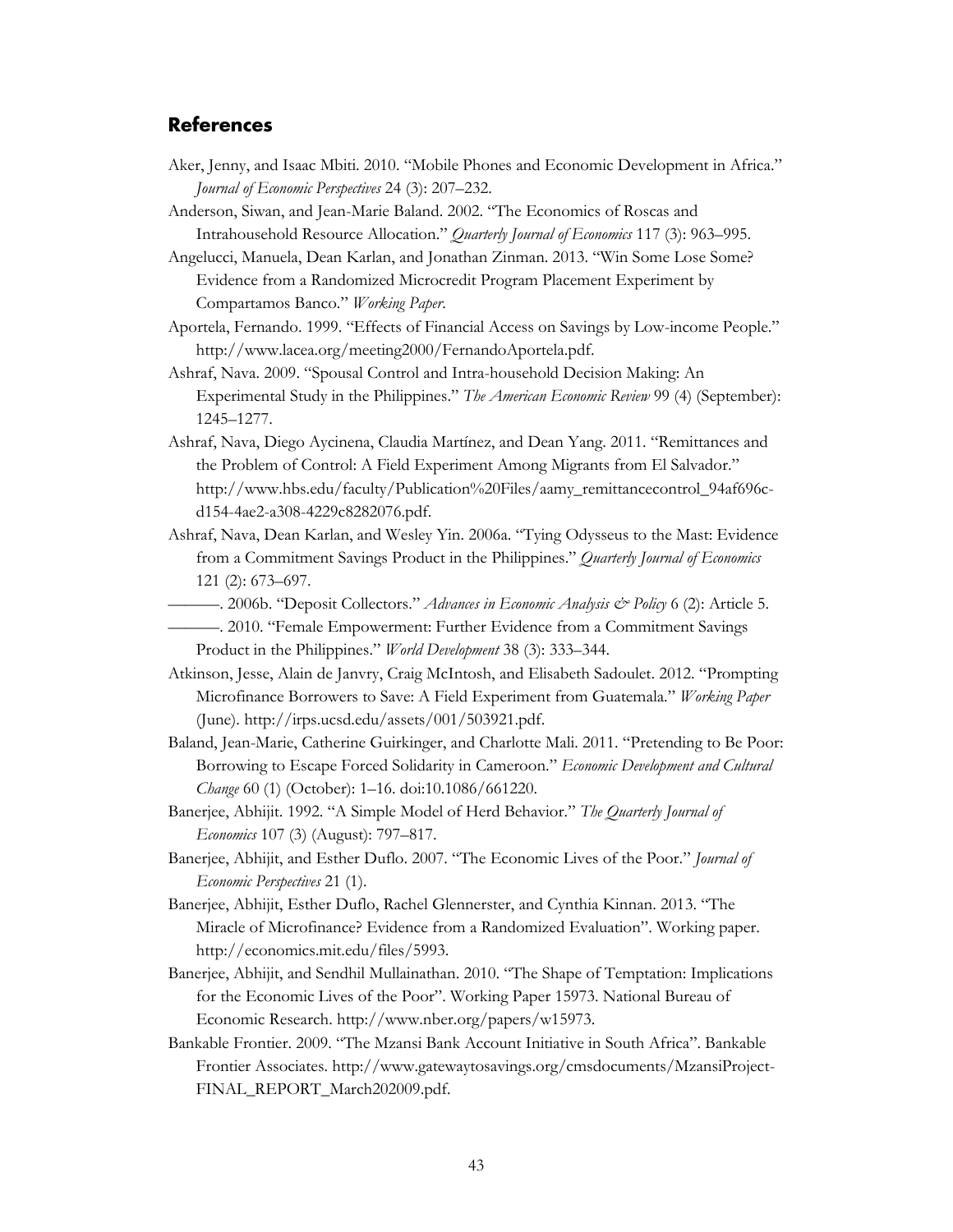- Barrera-Osorio, Felipe, Marianne Bertrand, Leigh L. Linden, and Francisco Perez-Calle. 2011. "Improving the Design of Conditional Transfer Programs: Evidence from a Randomized Education Experiment in Colombia." *American Economic Journal: Applied Economics* 3 (2): 167–195.
- Batista, Catia, Dan Silverman, and Dean Yang. 2013. "Directed Giving: Evidence from and Inter-Household Transfer Experiment." *Working Paper*.
- Benartzi, Shlomo, and Richard Thaler. 2004. "Save More Tomorrow: Using Behavioral Economics to Increase Employee Saving." *Journal of Political Economy* 112 (1, Part 2 Supplement): S164–S187.
- Benhassine, Najy, Florencia Devoto, Esther Duflo, Pascaline Dupas, and Victor Pouliquen. 2013. "Turning a Shove into a Nudge? A 'Labeled Cash Transfer' for Education." *Working Paper* (July 13).
- Berg, Gunhild, and Bilal Zia. 2013. "Harnessing Emotional Connections to Improve Financial Decisions: Evaluating the Impact of Financial Education in Mainstream Media". 6407. Policy Research Working Paper. World Bank.
- Bernheim, B. Douglas, Daniel M. Garrett, and Dean M. Maki. 2001. "Education and Saving: The Effects of Financial Education in the Workplace: Evidence from a Survey of Households." *Journal of Public Economics* 80: 435–465.
- Bertrand, Marianne, Dean Karlan, Sendhil Mullainathan, Eldar Shafir, and Jonathan Zinman. 2010. "What's Advertising Content Worth? Evidence from a Consumer Credit Marketing Field Experiment." *Quarterly Journal of Economics* 125 (1) (February): 263–305.
- Beshears, John, James J. Choi, David Laibson, and Brigette C. Madrian. 2010a. "The Limitations of Default" (September 15). http://www.nber.org/programs/ag/rrc/NB10- 02,%20Beshears,%20Choi,%20Laibson,%20Madrian.pdf.
- Beshears, John, James J. Choi, David Laibson, Brigette C. Madrian, and Katherine L. Milkman. 2012. "The Effect of Providing Peer Information on Retirement Savings Decisions" (May 21). http://faculty-

gsb.stanford.edu/beshears/documents/peer\_information.pdf.

- Beshears, John, James J. Choi, David Laibson, and Brigitte C. Madrian. 2010b. "The Impact of Employer Matching on Savings Plan Participation Under Automatic Enrollment." In *Research Findings in the Economics of Aging*, 311–327. University of Chicago Press. http://www.nber.org/chapters/c8208.pdf.
- Besley, Timothy, Stephen Coate, and Glenn Loury. 1993. "The Economics of Rotating Savings and Credit Associations." *American Economic Review* 83: 782–810.
- Bruhn, Miriam, Dean Karlan, and Antoinette Schoar. 2012. "The Impact of Consulting Services on Small and Medium Enterprises: Evidence from a Randomized Trial in Mexico." *Yale University Economic Growth Center Discussion Paper* (1010). http://papers.ssrn.com/sol3/papers.cfm?abstract\_id=2010710.
- Bruhn, Miriam, and Bilal Zia. 2011. "Stimulating Managerial Capital in Emerging Markets: The Impact of Business and Financial Literacy for Young Entrepreneurs." *World Bank Policy Research Working Paper No. 5642.*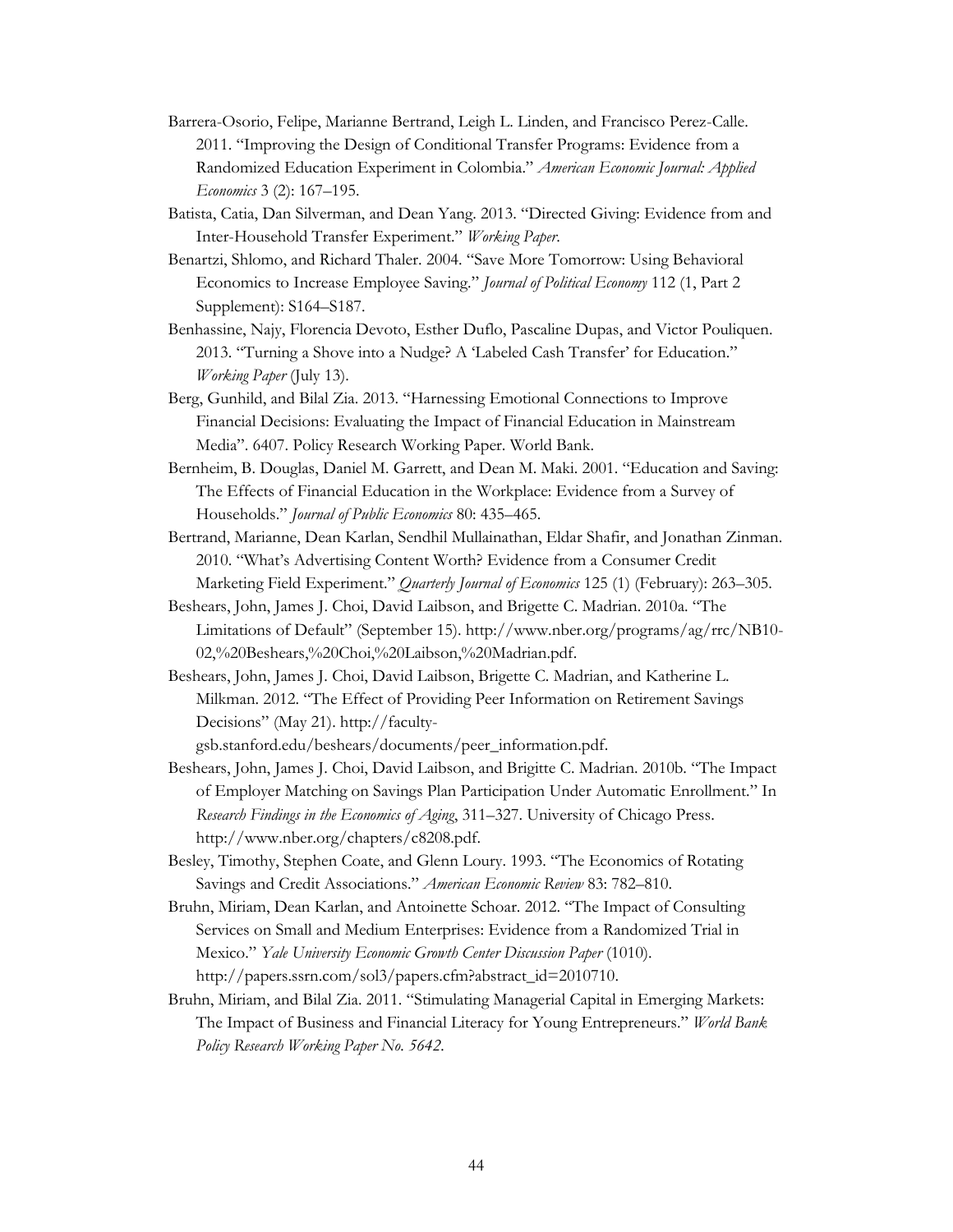- Brune, Lasse, Xavier Giné, Jessica Goldberg, and Dean Yang. 2013. "Commitments to Save: A Field Experiment in Rural Malawi." http://econweb.umd.edu/~goldberg/docs/bggy\_mwisavings.pdf.
- Brunnermeier, Markus, and Jonathan Parker. 2005. "Optimal Expectations." *The American Economic Review* 95 (4) (September): 1092–1118.
- Burgess, Robin, and Rohini Pande. 2005. "Do Rural Banks Matter? Evidence from the Indian Social Banking Experiment." *American Economic Review* 95 (3): 780–795.
- Calvet, Laurent E., John Y. Campbell, and Paolo Sodini. 2007. "Down or Out: Assessing the Welfare Costs of Household Investment Mistakes." *Journal of Political Economy* 115 (5): 707–747.
- Carpena, Fenella, Shawn Cole, Jeremy Shapiro, and Bilal Zia. 2011. "Unpacking the Causal Chain of Financial Literacy." *World Bank Policy Research Working Paper Series* (September). http://papers.ssrn.com/sol3/papers.cfm?abstract\_id=1930818.
- CGAP. 2010. "Regulation of Branchless Banking in Brazil". CGAP. http://www.cgap.org/publications/regulation-branchless-banking-brazil.
- Chandrasekhar, Arun G., Cynthia Kinnan, and Horacio Larreguy. 2013. "Can Networks Substitute for Contracts? Evidence From a Lab Experiment in the Field." *Working Paper* (July). http://faculty.wcas.northwestern.edu/~cgk281/SaI.pdf.
- Chetty, Raj. 2012. "Bounds on Elasticities with Optimization Frictions: a Synthesis of Micro and Macro Evidence on Labor Supply." *Econometrica* 80 (3) (May): 969–1018. doi:10.3982/ECTA9043.
- Chetty, Raj, John N. Friedman, Soren Leth-Petersen, Torben Heien Nielsen, and Tore Olsen. 2012. "Active Vs. Passive Decisions and Crowd-out in Retirement Savings Accounts: Evidence from Denmark" (December).
	- http://obs.rc.fas.harvard.edu/chetty/crowdout.pdf.
- Chin, Aimee, Léonie Karkoviata, and Nathaniel Wilcox. 2011. "Impact of Bank Accounts on Migrant Savings and Remittances: Evidence from a Field Experiment" (June). http://www.uh.edu/~achin/research/ckw\_banking\_june2011.pdf.
- Choi, James J., Emily Haisley, Jennifer Kurkoski, and Cade Massey. 2012. "Small Cues Change Savings Choices" (October). http://faculty.som.yale.edu/jameschoi/cues.pdf.
- Christen, Robert P., and Richard Rosenberg. 2000. "The Rush to Regulate: Legal Frameworks for Microfinance". Consultative Group to Assist the Poorest (CGAP). http://www.hertz-

sef.org/files/Library/MicroFinance/Legal%20Frameworks%20for%20Microfiance.pdf.

- Cole, Shawn, Anna Paulson, and Gauri Shastry. 2012. "Smart Money: The Effect of Education on Financial Behavior." *Working Paper, Harvard Business School Finance* 09-071 (April). http://papers.ssrn.com/sol3/papers.cfm?abstract\_id=1317298.
- Cole, Shawn, Thomas Sampson, and Bilal Zia. 2011. "Prices or Knowledge? What Drives Demand for Financial Services in Emerging Markets?" *Journal of Finance* 66 (6): 1933– 1967.
- Collins, Daryl, Jonathan Morduch, Stuart Rutherford, and Orlanda Ruthven. 2009. *Portfolios of the Poor: How the World's Poor Live on \$2 a Day*. Princeton University Press. http://press.princeton.edu/titles/8884.html.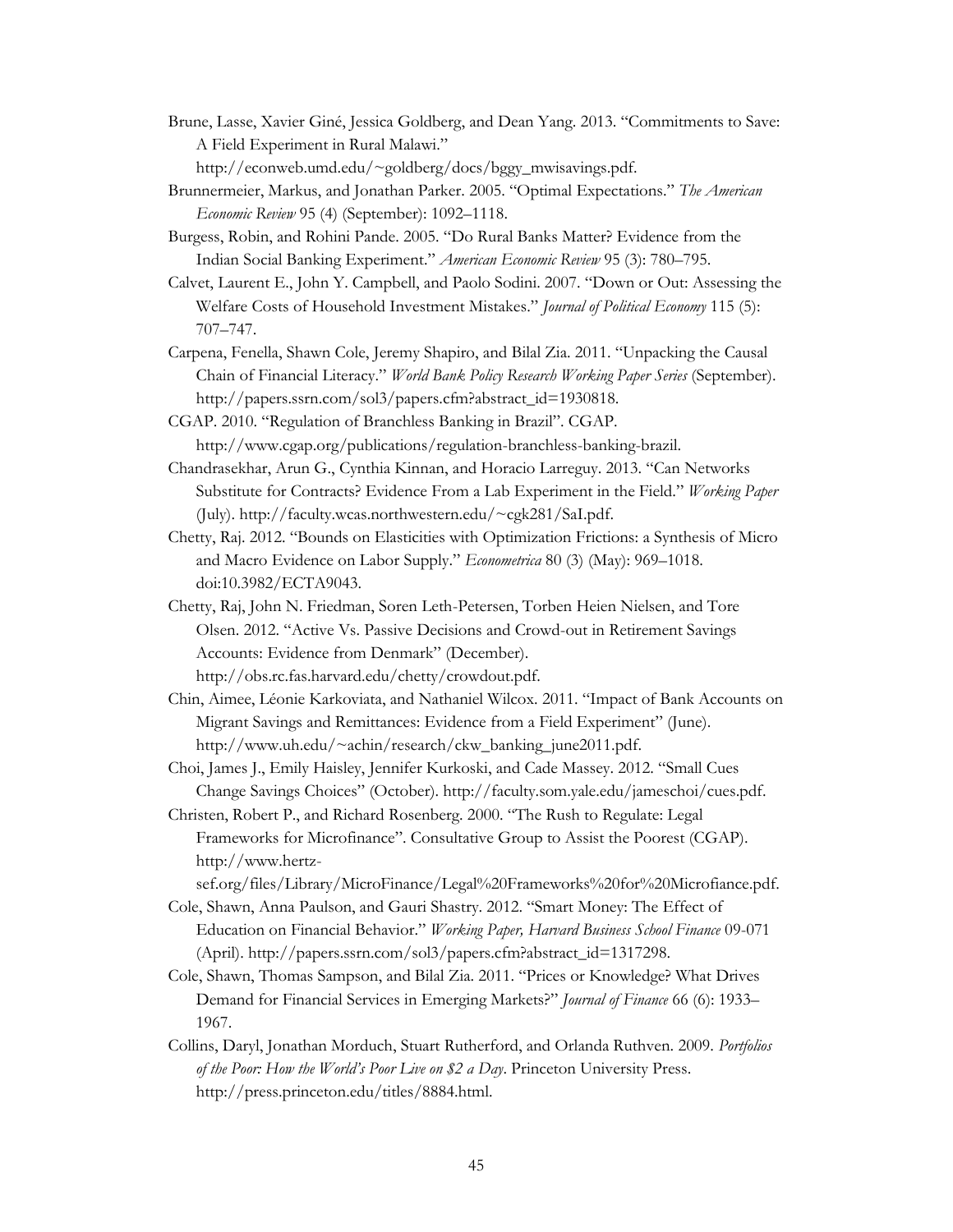- Conroy, John D. 2000. *The Role of Central Banks in Microfinance in Asia and the Pacific*. Indonesia: Asia Development Bank.
- Coupé, Tom. 2011. "Mattresses Versus Banks-The Effect of Trust on Portfolio Composition". Working Paper. http://ideas.repec.org/p/kse/dpaper/40.html.
- Davidson, Neil. 2011. "Mapping and Effectively Structuring Operator-Bank Relationships to Offer Mobile Money for the Unbanked". Working Paper. http://www.gsma.com/mobilefordevelopment/wpcontent/uploads/2012/03/mappingandeffectivestructuringfinal2643.pdf.
- DellaVigna, Stefano. 2009. "Psychology and Economics: Evidence from the Field." *Journal of Economic Literature* 47 (2) (June): 315–372.
- Demirguc-Kunt, Asli, and Leora Klapper. 2012. "Measuring Financial Inclusion: The Global Findex Database". Policy Research Working Paper 6025. World Bank. http://wwwwds.worldbank.org/servlet/WDSContentServer/WDSP/IB/2012/04/19/000158349\_2 0120419083611/Rendered/PDF/WPS6025.pdf.
- Djankov, Simeon, Pedro Miranda, Enrique Seira, and Siddharth Sharma. 2008. "Who Are the Unbanked?" *World Bank Policy Research Working Paper Series* (June). http://papers.ssrn.com/sol3/papers.cfm?abstract\_id=1149580.
- Drexler, Alejandro, Greg Fischer, and Antoinette Schoar. 2013. "Keeping It Simple: Financial Literacy and Rules of Thumb". Working paper. http://personal.lse.ac.uk/fischerg/Assets/KIS-DFS-March2013.pdf.
- Duflo, Esther, William Gale, Jeffrey Liebman, Peter Orszag, and Emmanuel Saez. 2006. "Saving Incentives for Low- and Middle-Income Families: Evidence from a Field Experiment with H&R Block." *Quarterly Journal of Economics* 121 (4): 1311–1346.
- Duflo, Esther, Michael Kremer, and Jonathan Robinson. 2011. "Nudging Farmers to Use Fertilizer: Theory and Experimental Evidence from Kenya." *American Economic Review* 101 (October): 2350–2390.
- Duflo, Esther, and Emmanuel Saez. 2003. "The Role of Information and Social Interactions in Retirement Plan Decisions: Evidence from a Randomized Experiment." *The Quarterly Journal of Economics* 118 (3) (August 1): 815–842. doi:10.1162/00335530360698432.
- Dupas, Pascaline, Sarah Green, Anthony Keats, and Jonathan Robinson. 2012. "Challenges in Banking the Rural Poor: Evidence from Kenya's Western Province". Working Paper. National Bureau of Economic Research. http://www.nber.org/papers/w17851.
- Dupas, Pascaline, and Jonathan Robinson. 2013a. "Savings Constraints and Microenterprise Development: Evidence from a Field Experiment in Kenya." *American Economic Journal: Applied Economics* 5 (1): 163–192. doi:10.1257/app.5.1.163.
	- ———. 2013b. "Why Don't the Poor Save More? Evidence from Health Savings Experiments." *The American Economic Review* 103 (4): 1138–1171.
- Fairlie, Robert W., Dean Karlan, and Jonathan Zinman. 2013. "Behind the GATE Experiment: Evidence on Effects of and Rationales for Subsidized Entrepreneurship Training" (September).

http://www.dartmouth.edu/~jzinman/Papers/GATE\_2013sept.pdf.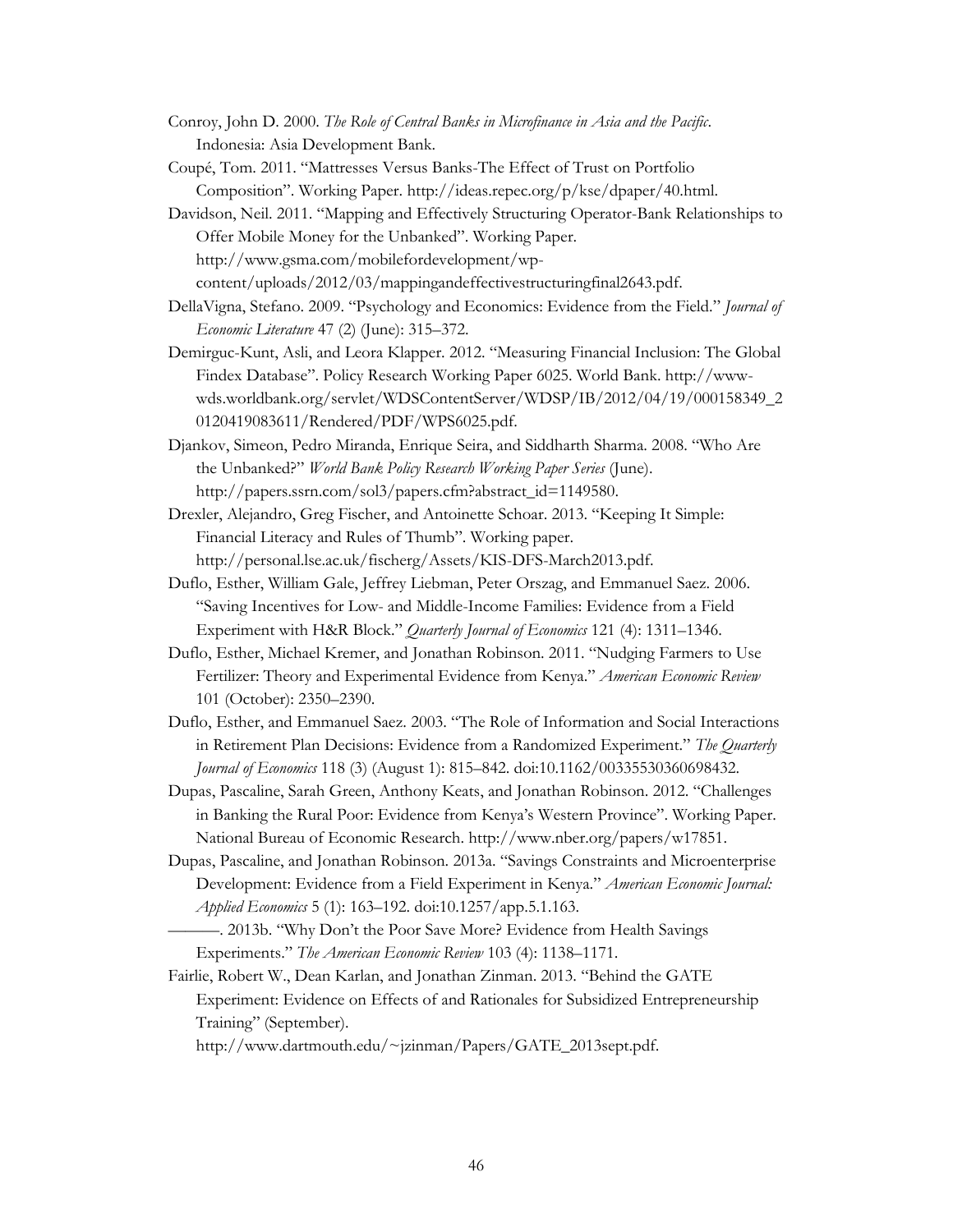- FATF. 2013. "Guidance for a Risk-based Approach: Prepaid Cards, Mobile Payments and Internet-based Payment Services." http://www.fatfgafi.org/media/fatf/documents/recommendations/Guidance-RBA-NPPS.pdf.
- Fernandes, Daniel, John G. Lynch, and Richard G. Netemeyer. 2013. "Financial Literacy, Financial Education and Downstream Financial Behaviors." *Management Science* forthcoming (October 8). http://papers.ssrn.com/abstract=2333898.
- Field, Erica, Seema Jayachandran, and Rohini Pande. 2010. "Do Traditional Institutions Constrain Female Entrepreneurship? A Field Experiment on Business Training in India." *American Economic Review: Papers and Proceedings* 100 (2) (May): 125–129.
- Flory, Jeffrey. 2011. "Micro-Savings & Informal Insurance in Villages: How Financial Deepening Affects Safety Nets of the Poor, A Natural Field Experiment." http://papers.ssrn.com/sol3/papers.cfm?abstract\_id=1969504.
- Fudenberg, Drew, and David Levine. 2006. "A Dual Self Model of Impulse Control." *American Economic Review* 96 (5): 1449–1476.
- Giné, Xavier, Jessica Goldberg, Dan Silverman, and Dean Yang. 2013. "Revising Commitments: Field Evidence on the Adjustment of Prior Choices." *Working Paper* (August). http://wwwpersonal.umich.edu/~deanyang/papers/gine%20goldberg%20silverman%20yang%20-
	- %20revising%20commitment.pdf.
- Giné, Xavier, Jessica Goldberg, and Dean Yang. 2012. "Credit Market Consequences of Improved Personal Identification: Field Experimental Evidence from Malawi." *The American Economic Review* 102 (6): 2923–2954.
- Giné, Xavier, Dean Karlan, and Jonathan Zinman. 2010. "Put Your Money Where Your Butt Is: A Commitment Contraction for Smoking Cessation." *American Economic Journal: Applied Economics* 2 (4) (October): 213–35.
- Giné, Xavier, and Ghazala Mansuri. 2011. "Money or Ideas? A Field Experiment on Constraints to Entrepreneurship in Rural Pakistan."
- Goda, Gopi Shah, and Colleen Manchester. 2013. "Incorporating Employee Heterogeneity into Default Options for Retirement Plan Selection." *Journal of Human Resources* 48 (1): 200–237.
- Grinstein-Weiss, Michal, Michael Sherraden, Willam Gale, William M. Rohe, Mark Schreiner, and Clinton Key. 2012. "Effects of an Individual Development Account Program on Retirement Saving: Follow-up Evidence from a Randomized Experiment." *Center for Social Development* Working Paper.

http://www.brookings.edu/~/media/research/files/papers/2012/12/ida%20retiremen t%20saving%20grinsteinweiss%20gale/ida%20retirement%20saving%20grinsteinweiss %20gale.pdf.

- Gugerty, Mary Kay. 2007. "You Can't Save Alone: Commitment in Rotating Savings and Credit Associations in Kenya." *Economic Development and Cultural Change* 55 (2): 251–282.
- Guiso, Luigi, Paola Sapienza, and Luigi Zingales. 2004. "The Role of Social Capital in Financial Development." *American Economic Review* 94: 526–556.
- Gul, Faruk, and Wolfgang Pesendorfer. 2004. "Self-Control and the Theory of Consumption." *Econometrica* 72 (1): 119–158.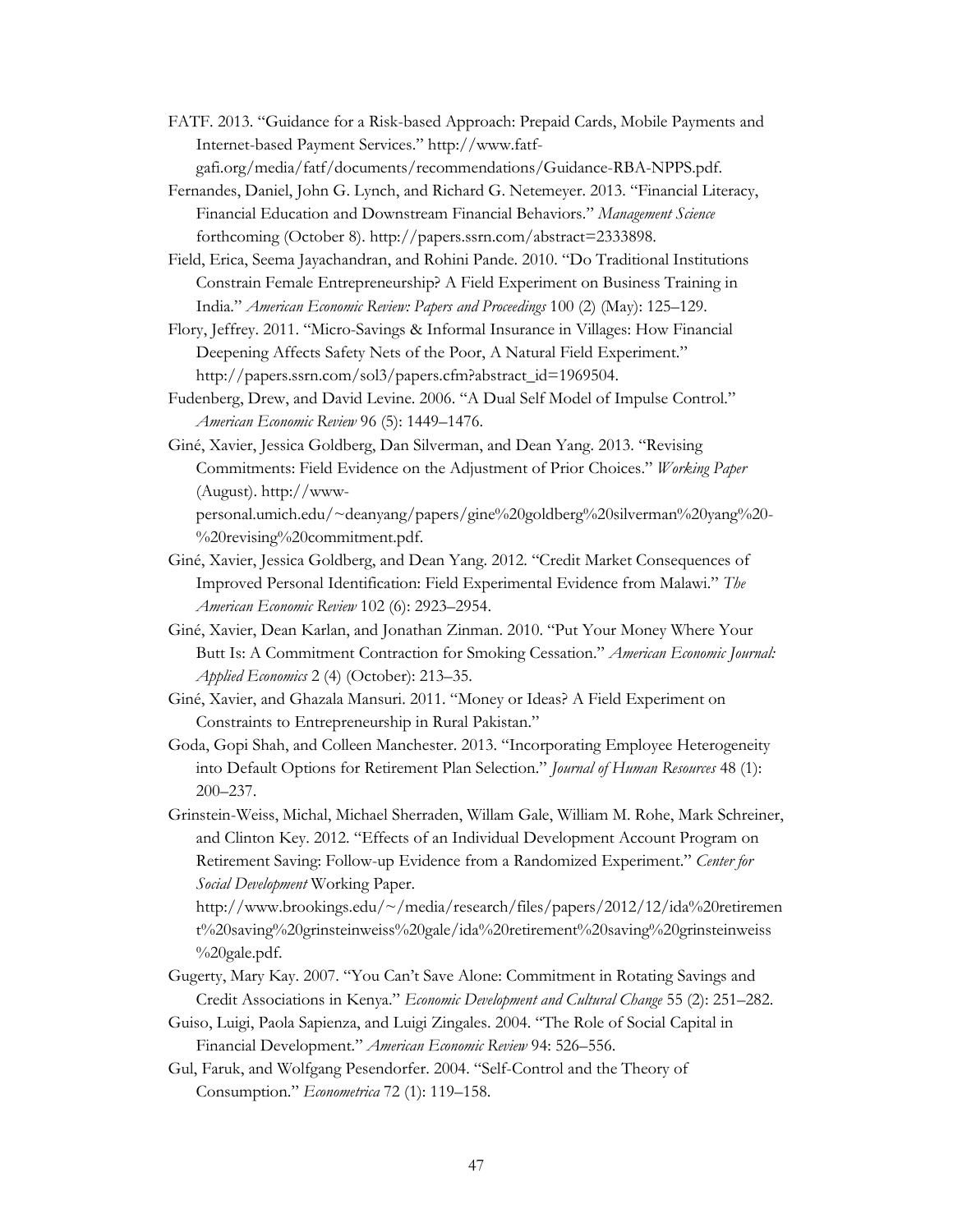Hastings, Justine S., Brigitte C. Madrian, and William L. Skimmyhorn. 2012. "Financial Literacy, Financial Education and Economic Outcomes". Working Paper 18412. National Bureau of Economic Research. http://www.nber.org/papers/w18412.

Hertzberg, Andrew. 2011. "Exponential Individuals, Hyperbolic Households." *Working Paper* (December).

https://www.google.com/url?sa=t&rct=j&q=&esrc=s&source=web&cd=1&ved=0CC sQFjAA&url=http%3A%2F%2Fwww.aeaweb.org%2Faea%2F2012conference%2Fprog ram%2Fretrieve.php%3Fpdfid%3D547&ei=NdBdUvvzI5TI4AOK3oCICA&usg=AFQ jCNECl3djLPTkPRW2352zJ4qKU5y1nw&bvm=bv.54176721,d.dmg.

- Ivatury, Gautam, and Ignacio Mas. 2008. "The Early Experience with Branchless Banking". Focus Note 46. CGAP. http://papers.ssrn.com/sol3/papers.cfm?abstract\_id=1655257.
- Jack, William, and Tavneet Suri. 2011a. "Risk Sharing and Transaction Costs: Evidence from Kenya's Mobile Money Revolution'." *American Economic Review* Forthcoming. http://web.mit.edu/tavneet/www/Jack\_Suri.pdf.
	- ———. 2011b. "The Economics of M-PESA: Round 4 Update."

http://www.mit.edu/~tavneet/MPESA\_latest.pdf.

- Jakiela, Pamela, and Owen Ozier. 2012. "Does Africa Need a Rotten Kin Theorem? Experimental Evidence from Village Economies" (November). http://pamjakiela.com/jakielaozier\_20121106c.pdf.
- Jentzsch, Nicola. 2009. "Financial Services for the Poor: Lack of Personal Identification Documents Impedes Access". Weekly Report 17. German Institute for Economic Research. http://ideas.repec.org/a/diw/diwwrp/wr5-17.html.
- Karlan, Dean. 2005. "Using Experimental Economics to Measure Social Capital and Predict Financial Decisions." *American Economic Review* 95 (5): 1688–1699.
- Karlan, Dean, and Leigh L. Linden. Forthcoming. "Smoothing the Cost of Education: Primary School Saving in Uganda." *Innovations for Poverty Action*. http://www.povertyaction.org/project/0079.
- Karlan, Dean, Margaret McConnell, Sendhil Mullainathan, and Jonathan Zinman. 2012. "Getting to the Top of Mind: How Reminders Increase Saving" (March 25).
- Karlan, Dean, and Martin Valdivia. 2011. "Teaching Entrepreneurship: Impact of Business Training on Microfinance Clients and Institutions." *Review of Economics and Statistics* 93 (2): 510–527.
- Karlan, Dean, and Jonathan Zinman. 2012. "Borrow Less Tomorrow: Behavioral Approaches to Debt Reduction."

———. 2013. "Price and Control Elasticities of Demand for Savings." *Working Paper* (July). http://www.dartmouth.edu/~jzinman/Papers/SavingsElasticities\_2013\_07.pdf.

- Kast, Felipe, Stephan Meier, and Dina Pomeranz. 2012. "Under-Savers Anonymous: Evidence on Self-help Groups and Peer Pressure as a Savings Commitment Device." http://www.hbs.edu/faculty/Publication%20Files/12-060\_4073be1c-88ba-4d5e-9fcad5275baf3355.pdf.
- La Porta, Rafael, Florencio Lopez-de-Silanes, Andrei Shleifer, and Robert Vishny. 2002. "Investor Protection and Corporate Valuation." *Journal of Finance* LVII (3) (June): 1147– 1170.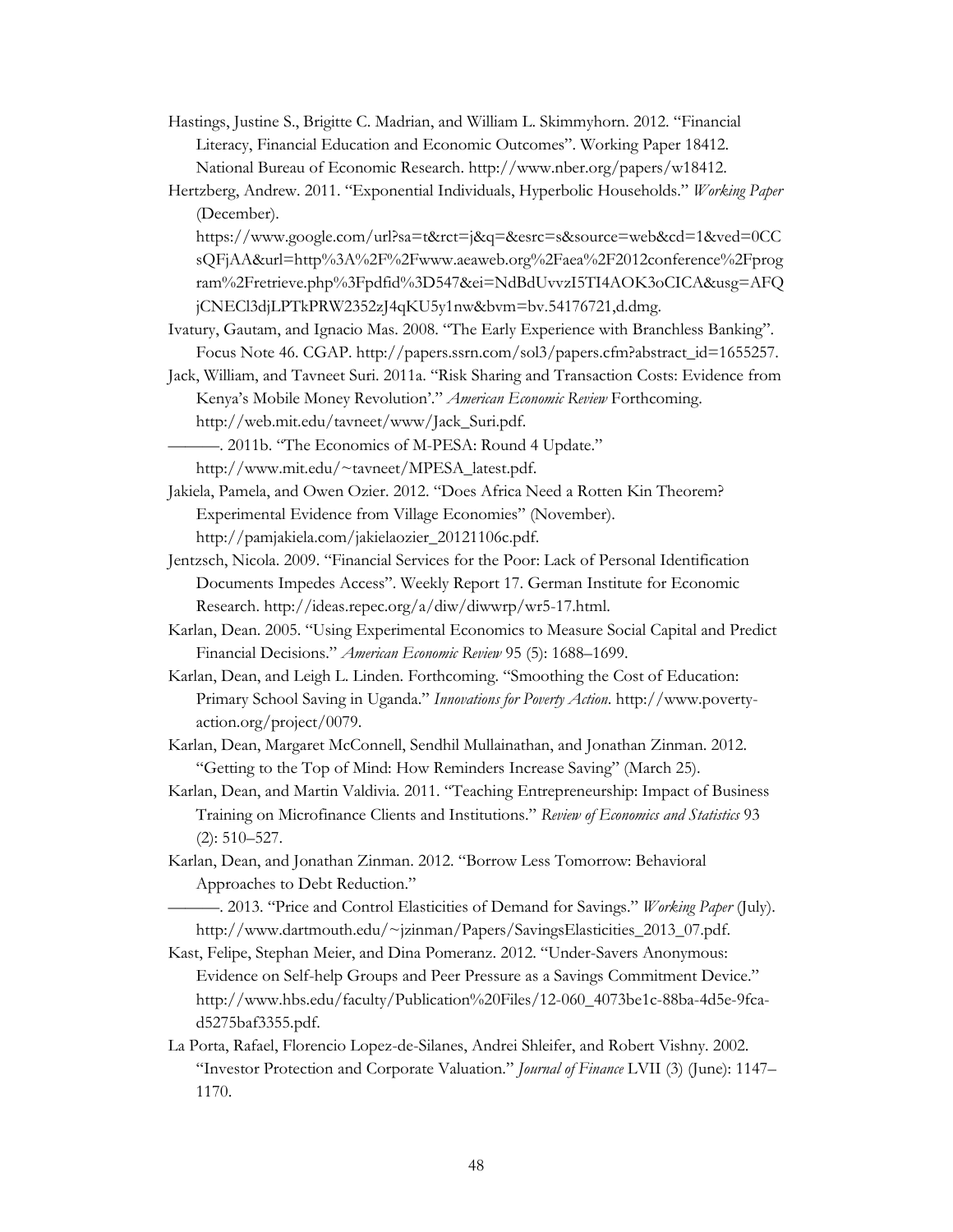- Laibson, David. 1997. "Golden Eggs and Hyperbolic Discounting." *Quarterly Journal of Economics* 112 (2) (May): 443–477.
- Laibson, David, Andrea Repetto, and Jeremy Tobacman. 2010. "A Debt Puzzle." NBER Working Paper Series (September). http://www.nber.org/papers/w7879.
- Levy, Matthew R., and Joshua Tasoff. 2013. "Exponential-Growth Bias and Lifecycle Consumption."
	- https://sites.google.com/site/joshtasoff/home/EGB.pdf?attredirects=0.
- Lusardi, Annamaria, and Olivia S Mitchell. 2007. "Financial Literacy and Retirement Preparedness: Evidence and Implications for Financial Education." *Business Economics* 42  $(1): 35-44.$ 
	- ———. 2008. "Planning and Financial Literacy: How Do Women Fare?" *American Economic Review: Papers and Proceedings* 98 (2) (April): 413–417. doi:10.1257/aer.98.2.413.
	- ———. 2009. "How Ordinary Consumers Make Complex Economic Decisions: Financial Literacy and Retirement Readiness". National Bureau of Economic Research. http://www.nber.org/papers/w15350.
- Lusardi, Annamaria, and Olivia S. Mitchell. 2006. "Financial Literacy and Planning: Implications for Retirement Wellbeing." *Working Paper* (October). http://www.dartmouth.edu/~alusardi/Papers/FinancialLiteracy.pdf.
- Lusardi, Annamaria, and Peter Tufano. 2009. "Debt Literacy, Financial Experience, and Overindebtedness." *NBER Working Paper No. 14808*. http://www.nber.org/papers/w14808.
- Mani, Anandi, Sendhil Mullainathan, Eldar Shafir, and Jiaying Zhao. 2013. "Poverty Impedes Cognitive Function." *Science* 341 (August 30): 976–980.
- McConnell, Margaret. 2012. "Between Intention and Action: An Experiment on Individual Savings". Working paper.

http://www.margaretmcconnell.com/papers/IntentionSavings.pdf.

- Mills, Gregory, William G. Gale, Rhiannon Patterson, Gary V. Engelhardt, Michael D. Eriksen, and Emil Apostolov. 2008. "Effects of Individual Development Accounts on Asset Purchases and Saving Behavior: Evidence from a Controlled Experiment." *Journal of Public Economics* 92: 1509–30. doi:10.1016/j.jpubeco.2007.09.014.
- "MIX." 2012. *Microfinance Information Exchange*. Accessed December 24. http://www.mixmarket.org.
- Mullainathan, S., J. Schwartzstein, and A. Shleifer. 2008. "Coarse Thinking and Persuasion." *Quarterly Journal of Economics* 123 (2) (May): 577–619.
- O'Donoghue, Ted, and Matthew Levy. 1999. "Incentives for Procrastinators." *The Quarterly Journal of Economics* 114 (3) (August): 769–816.
- Platteau, Jean-Philippe. 2000. *Institutions, Social Norms and Economic Development*. Fundamentals of Development Economics 1. Routledge.
- Poterba, James, Steven Venti, and David Wise. 2013. "The Drawdown of Personal Retirement Assets: Husbanding or Squandering?" (January). http://economics.mit.edu/files/6318.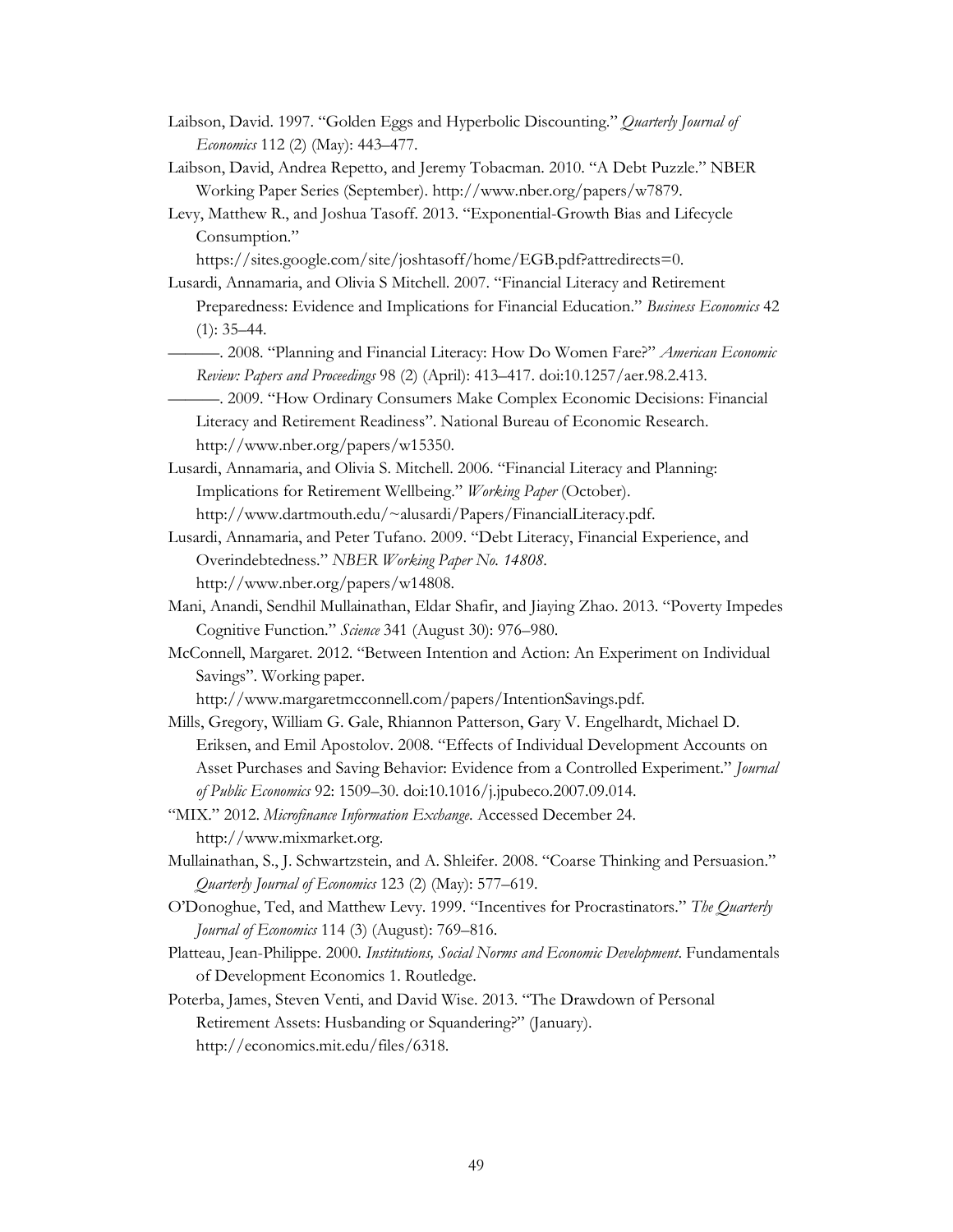Prina, Silvia. 2013. "Banking the Poor via Savings Accounts: Evidence from a Field Experiment." *Working Paper* (May 28).

http://faculty.weatherhead.case.edu/prina/pdfs/prina\_savingsaccounts\_2013.pdf.

Radcliffe, Daniel, and Rodger Voorhies. 2012. "A Digital Pathway to Financial Inclusion." *Available at SSRN 2186926* (December 11).

http://papers.ssrn.com/sol3/papers.cfm?abstract\_id=2186926.

Robinson, Jonathan. 2012. "Limited Insurance Within the Household: Evidence from a Field Experiment in Kenya." *American Economic Journal: Applied Economics* 4 (4) (October): 140–164. doi:10.1257/app.4.4.140.

Rutherford, Stuart. 2000. *The Poor and Their Money*. New Delhi: Oxford University Press.

Schaner, Simone. 2013a. "The Persistent Power of Behavioral Change: Long-Run Impacts of Temporary Savings Subsidies for the Poor." *Working Paper* (May 21).

http://www.dartmouth.edu/~sschaner/main\_files/Schaner\_LongRun.pdf.

———. 2013b. "Do Opposites Detract? Intrahousehold Preference Heterogeneity, Commitment, and Inefficient Strategic Savings." *Working Paper* (July 10).

http://www.dartmouth.edu/~sschaner/main\_files/PrivateSavings\_Schaner.pdf.

———. 2013c. "The Cost of Convenience? Transaction Costs, Bargaining Power, and Savings Account Use in Kenya." *Working Paper* (August 14).

http://www.dartmouth.edu/~sschaner/main\_files/Schaner\_ATM.pdf.

- Schechter, Laura. 2007. "Traditional Trust Measurement and the Risk Confound: An Experiment in Rural Paraguay." *Journal of Economic Behavior & Organization* 62: 272–292. doi:10.1016/j.jebo.2005.03.006.
- Scholz, J.K., A. Seshadri, and S. Khitatrakun. 2006. "Are Americans Saving 'Optimally' for Retirement?" *Journal of Political Economy* 114 (4) (August): 607–643.
- Seshan, Ganesh, and Dean Yang. 2013. "Transnational Household Finance: A Field Experiment on the Cross-Border Impacts of Financial Education for Migrant Workers." *Working Paper* (August). http://www-

personal.umich.edu/~deanyang/papers/seshan%20yang%202013%20transnational%20 household%20finance.pdf.

- Shah, Anuj K., Sendhil Mullainathan, and Eldar Shafir. 2012. "Some Consequences of Having Too Little." *Science* 338 (6107) (November 2): 682–685.
- Shefrin, H. M, and Richard Thaler. 1988. "The Behavioral Life-cycle Hypothesis." *Economic Inquiry* 26: 609–643.
- Song, Changcheng. 2013. "Financial Illiteracy and Pension Contributions: A Field Experiment on Compound Interest in China." *Working Paper* (September 27). https://docs.google.com/a/povertyaction.org/viewer?a=v&pid=sites&srcid=ZGVmYXVsdGRvbWFpbnxzb25nY2hjaDA yfGd4OjZmMjU5OGI2NTZhOGY5N2M.
- Spiller, Stephen, and John G. Lynch. 2010. "Individuals Exhibit the Planning Fallacy for Time But Not for Money" (February 20). http://dx.doi.org/10.2139/ssrn.1458380.
- Stango, Victor, and Jonathan Zinman. 2009. "Exponential Growth Bias and Household Finance." *Journal of Finance* 64 (6) (December): 2807–2849.